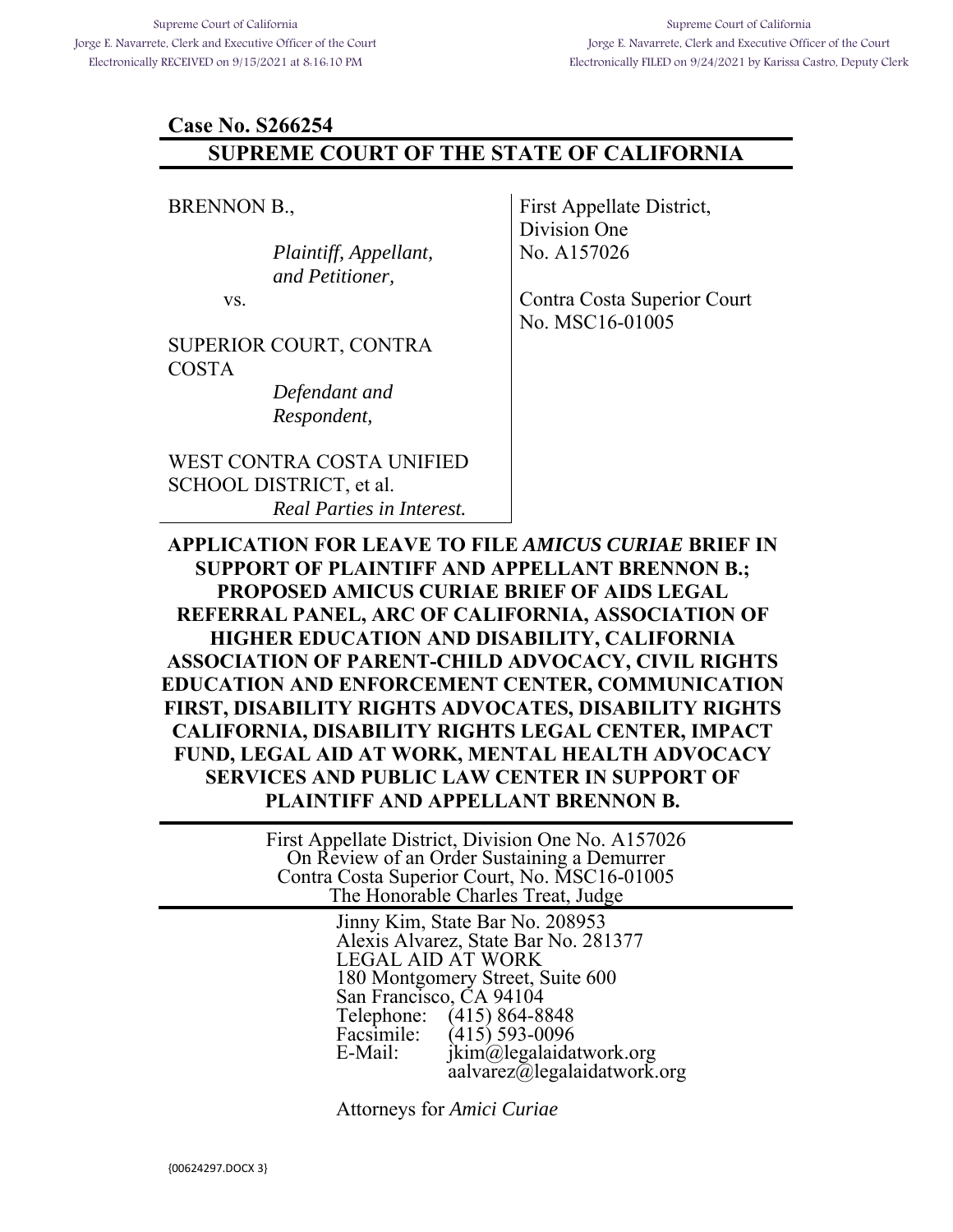### **CERTIFICATE OF INTERESTED ENTITIES OR PERSONS**

 Pursuant to California Rules of Court, Rule 8.208, I hereby certify that no entity or person has an ownership interest of 10 percent or more in proposed *amicus curiae*. I further certify that I am aware of no person or entity, not already made known to the Justices by the parties or other *amici curiae*, having a financial or other interest in the outcome of the proceedings that the Justices should consider in determining whether to disqualify themselves, as defined in Rule  $8.208(e)(2)$ .

Executed on September 15, 2021, in San Francisco, California.

 $S-1$ 

Jinny Kim Alexis Alvarez Legal Aid at Work

Attorneys for *Amici Curiae*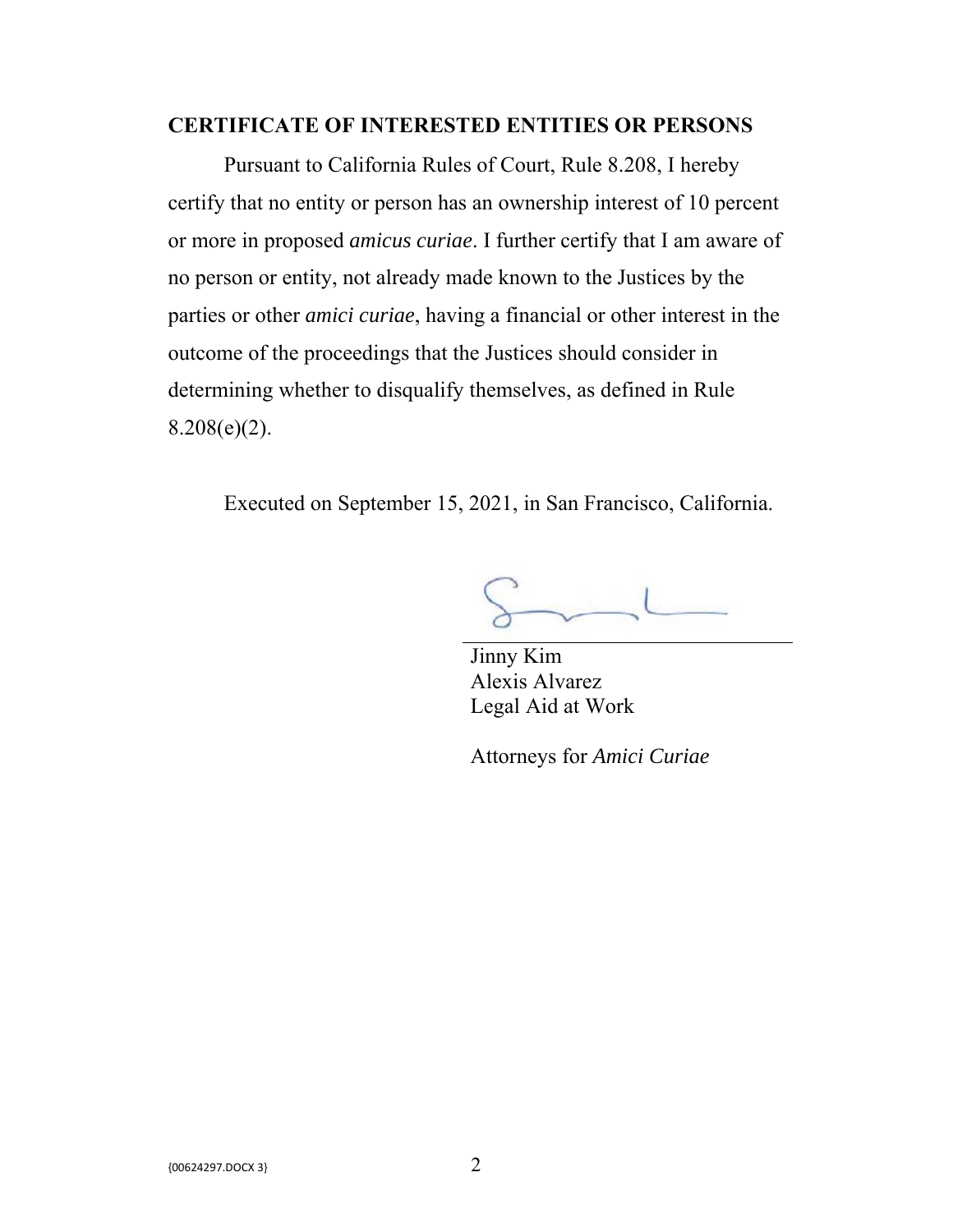### **I. INTRODUCTION**

 Pursuant to California Rule of Court 8.520(f), the following disability and civil rights organizations hereby apply for leave to file a brief as *amici curiae* in support of plaintiff-appellant's request for reversal of the Court of Appeal's decision: AIDS Legal Referral Panel, Arc of California, Association for Higher Education and Disability, California Association for Parent-Child Advocacy, Civil Rights Education and Enforcement Center, Communication First, Disability Rights Advocates, Disability Rights California, Disability Rights Legal Center, Impact Fund, Legal Aid at Work, Mental Health Advocacy Services and Public Law Center.

*Amici* believe it is important to highlight that based on the plain meaning and legislative history of the Unruh Civil Rights Act, a violation of the Americans with Disabilities Act, including Title II which covers public schools, is a violation of the Unruh Civil Rights Act. Applying such a reading is consistent with California's commitment to full and equal access to people with disabilities and will have a profound impact on public school students with disabilities who continue to face widespread discrimination.

### **II. STATEMENTS OF INTEREST**

 *Amici curiae* are public interest organizations dedicated to advancing and protecting the civil rights of persons with disabilities. A brief description of the work and mission of each of the *amicus curiae*, explaining our interest in the case, is as follows:

## **AIDS Legal Referral Panel**

AIDS Legal Referral Panel ("ALRP") is a non-profit organization helping people living with HIV/AIDS maintain and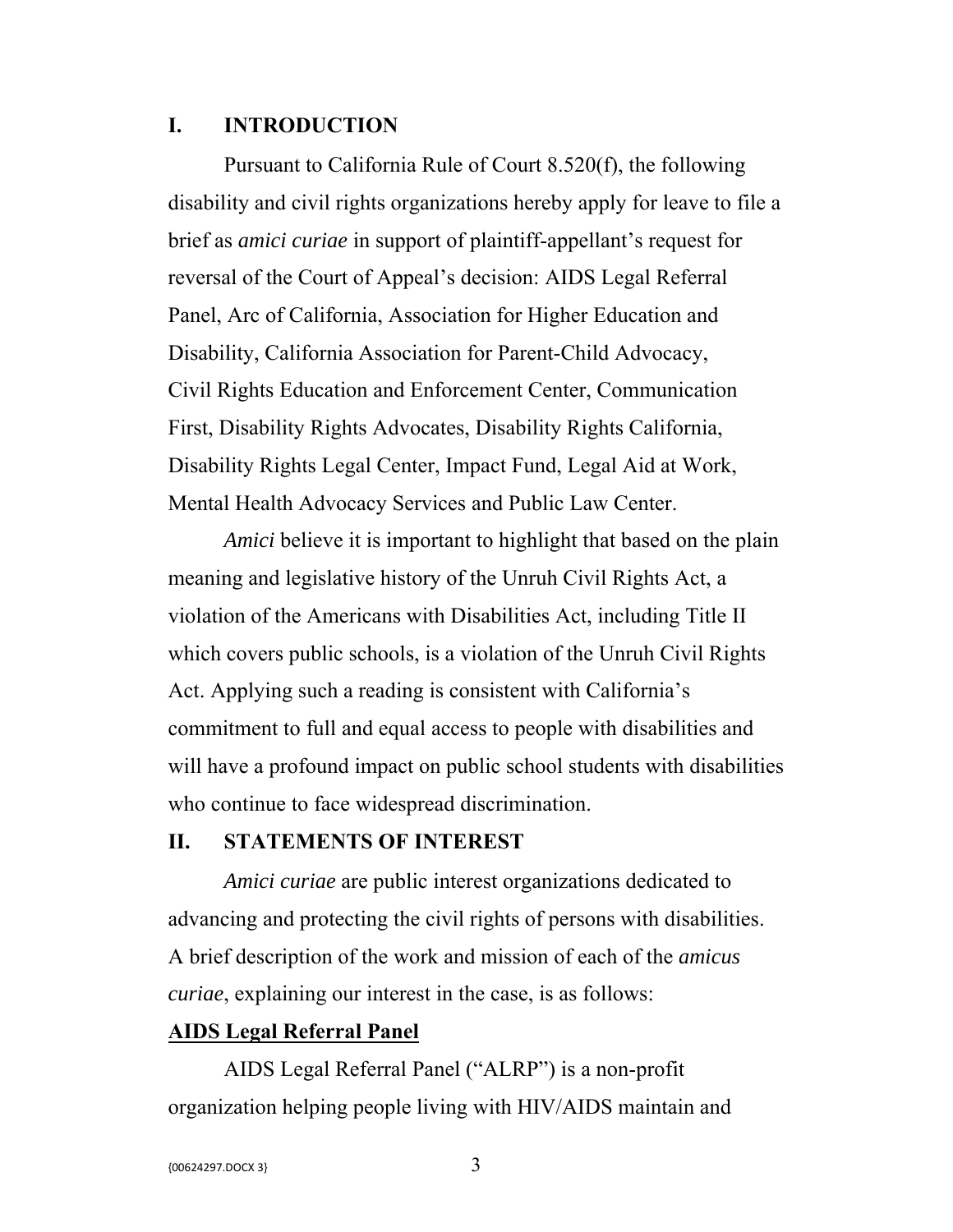improve their health by resolving their legal issues. ALRP provides legal assistance and education on virtually any civil matter to persons living with HIV/AIDS. This includes such widely disparate areas as housing, employment, insurance, confidentiality matters, family law, credit, government benefits or public accommodations, and immigration.

### **Arc of California**

The Arc of California is the state chapter of the nation's largest and oldest community-based organization providing services, supports and advocacy with and for people with intellectual and developmental disabilities (IDD) and their families. The state office represents thousands of individuals with disabilities, their families, and services providers in advancing policies that promote and protect the human and civil rights of people with IDD. Founded in 1950, the Arc of California has a long history of advocacy at all levels – local, state, and federal – centered on the belief that people with IDD are entitled to the respect, dignity, equality, safety, and security accorded to other members of society, and are equal before the law.

### **Association for Higher Education and Disability**

The Association for Higher Education and Disability (AHEAD) is a national nonprofit association representing over 4,000 members who are actively engaged in service provision, consultation and training, and policy development to create just and equitable higher education experiences for disabled individuals on college campuses throughout the country. AHEAD promotes disability accessibility across the field of higher education and beyond by developing and sharing relevant knowledge; strategically engaging in actions that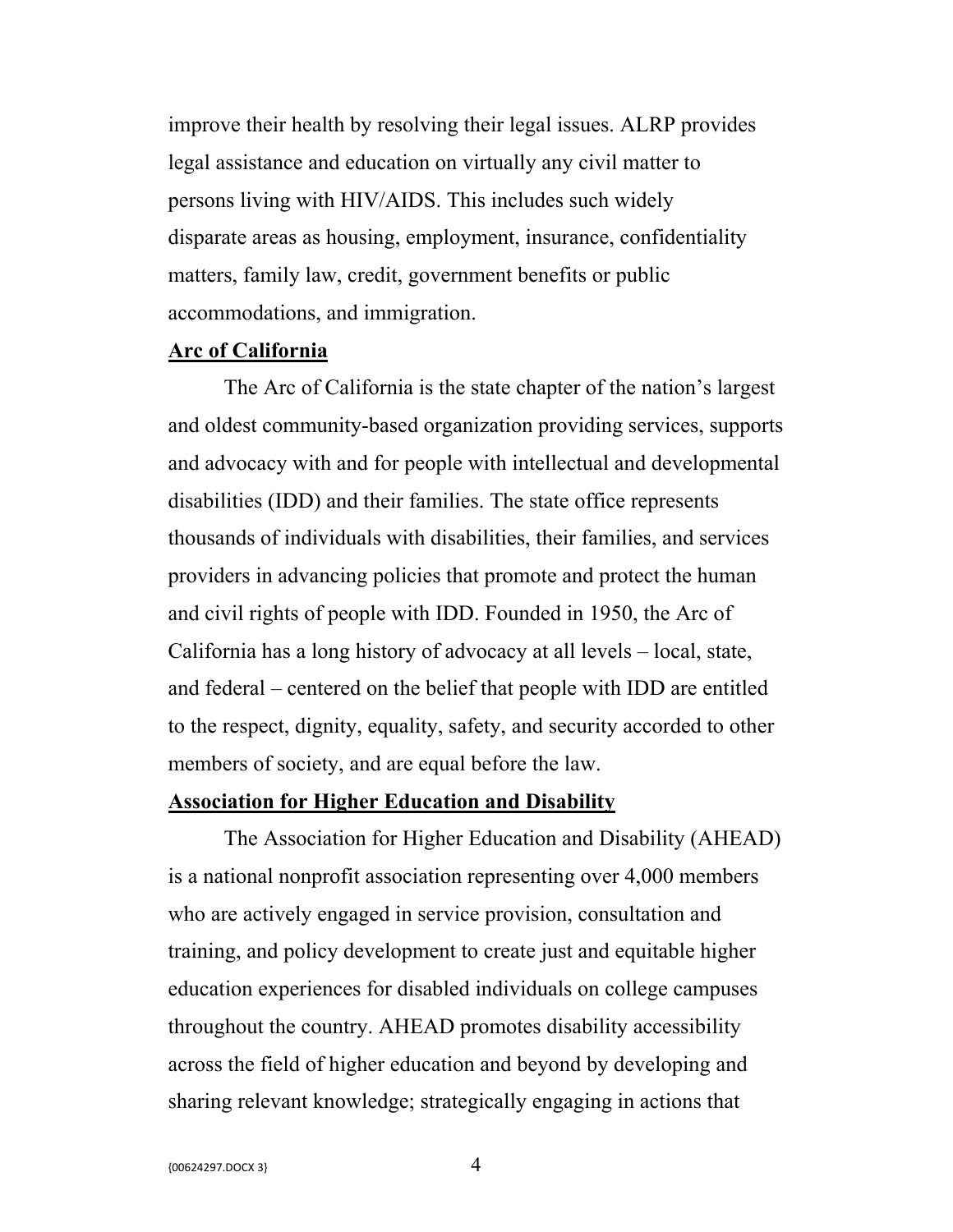enhance higher educational professionals' effectiveness; and advocating on behalf of its membership, their institutions, their work, and those they serve, ensuring full, effective participation by individuals with disabilities in every aspect of the postsecondary experience. AHEAD affirms that the enforcement of federal and state disability rights laws is fundamental to full participation in education and advancement for disabled people.

### **California Association for Parent-Child Advocacy**

The California Association for Parent-Child Advocacy (CAPCA) is a volunteer-based organization engaging in legislative and policy advocacy on matters of concern to students with disabilities in California. Members of CAPCA participate as professionals and/or as family members of students with disabilities, in Individualized Education Program (IEP) meetings, resolution sessions, mediations, due process hearings and appeals throughout California. CAPCA was founded in 2003 when parents and advocates came together to resist proposals in the California legislature to drastically shorten the statute of limitations in special education cases and to impose other restrictions on the exercise of parental and student rights.

#### **Civil Rights Education and Enforcement Center**

The Civil Rights Education and Enforcement Center ("CREEC") is a national nonprofit membership organization whose mission is to defend human and civil rights secured by law, including laws prohibiting discrimination on the basis of disability. CREEC is based in Denver and has one-attorney offices in Berkeley, Los Angeles, and Nashville. CREEC's efforts to defend human and civil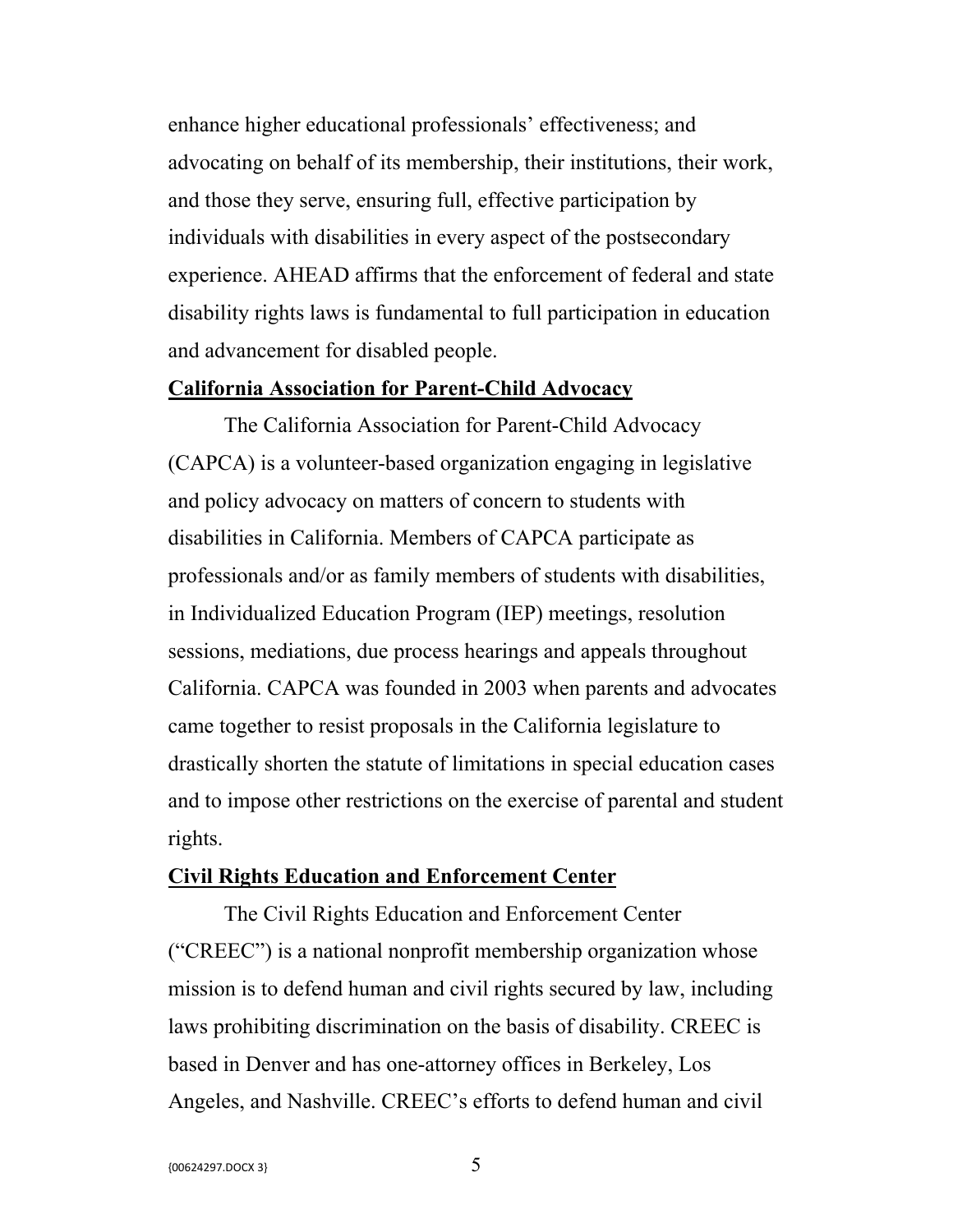rights extend to all walks of life, including ensuring that people with disabilities have access to all programs, services, and benefits of public entities, especially programs as fundamental as public education. CREEC lawyers have extensive experience in the enforcement of Title II and Title III of the Americans with Disabilities Act. We believe the arguments in this brief are essential to ensure that public school students with disabilities are protected from discrimination by the Unruh Act.

#### **Communication First**

Communication First is a national, disability-led nonprofit organization based in Washington, DC, dedicated to protecting the human, civil, and communication rights and advancing the interests of the estimated 5 million people in the United States, including California, who cannot rely on speech to be heard and understood due to disability. Communication First's mission is to reduce barriers, expand equitable access and opportunity, and eliminate discrimination against our historically marginalized population in all aspects of community and society, including education.

### **Disability Rights Advocates**

Disability Rights Advocates ("DRA") is a non-profit public interest center that specializes in high-impact civil rights litigation and other advocacy on behalf of persons with disabilities throughout the United States. DRA's educational cases include *Enyart v. National Conference of Bar Examiners, Inc.*, 630 F.3d 1153 (9th Cir. 2011), which required the National Conference to permit a blind law school graduate to use assistive technology to take the Multistate Bar Exam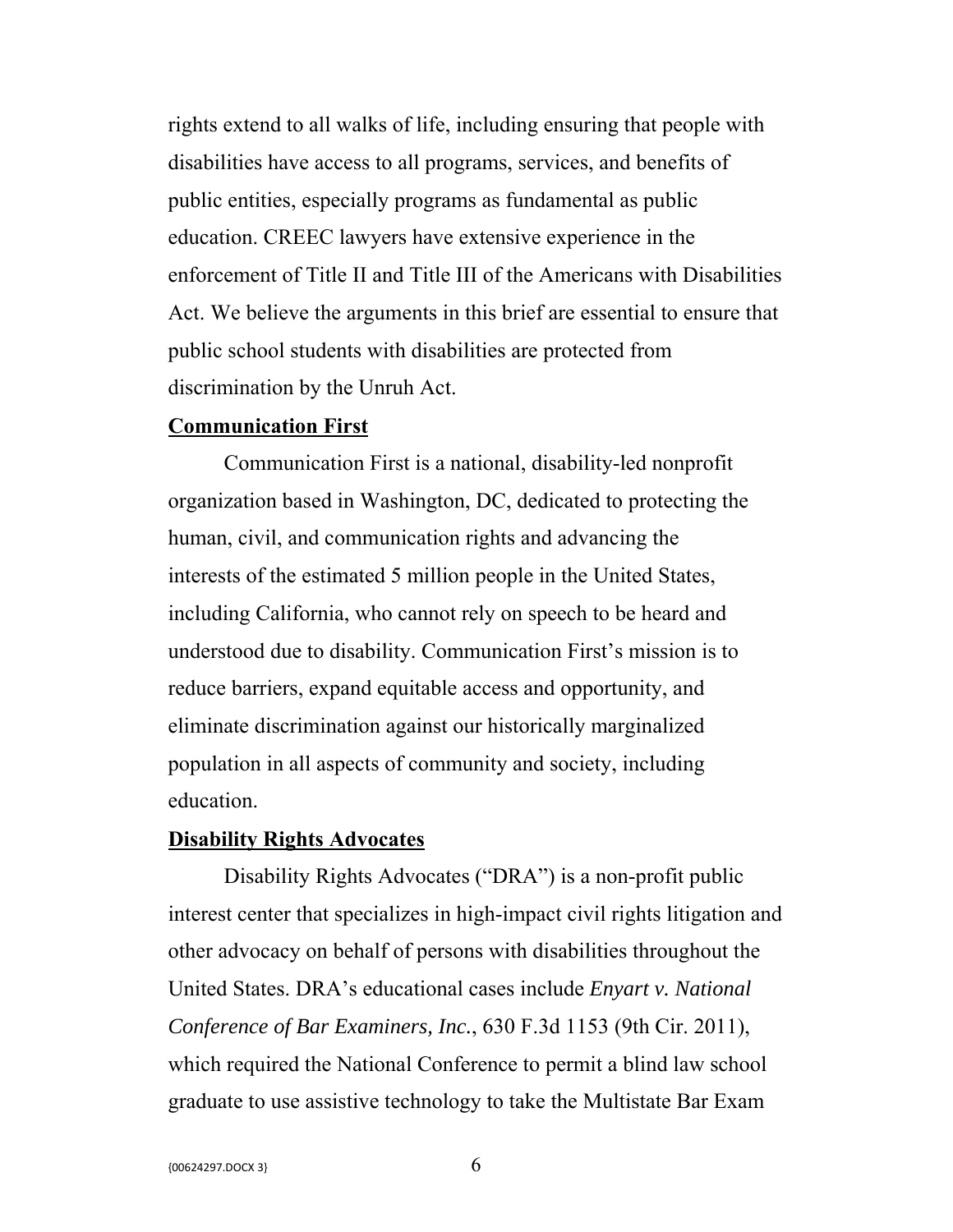and the Multistate Professional Responsibility Exam, and *Breimhorst v. Educational Testing Services* (N.D. Cal.), which ended the practice of "flagging" scores when students received disability-related accommodations when taking several nationally administered standardized tests.

#### **Disability Rights California**

Disability Rights California ("DRC") is the protection and advocacy agency mandated under state and federal law to advance the rights of Californians with disabilities. DRC was established in 1978 and is the largest disability rights legal advocacy organization in the nation. As part of its mission, DRC works to ensure that students with disabilities have equal access to a public education.

### **Disability Rights Legal Center**

The Disability Rights Legal Center (DRLC) is a non-profit legal organization founded in 1975 to represent and serve people with disabilities. Individuals with disabilities continue to struggle against ignorance, prejudice, insensitivity, and lack of legal protection in their endeavors to achieve fundamental dignity and respect. DRLC assists people with disabilities in attaining the benefits, protections, and equal opportunities guaranteed to them under the Rehabilitation Act of 1973, the Americans with Disabilities Act, the Individuals with Disabilities Education Act, and other state and federal laws. Its mission is to champion the rights of people with disabilities through education, advocacy, and litigation. DRLC supports access to education in its mission, as people with disabilities continue to face unreasonable barriers in schools, a loss of important human capital throughout the country.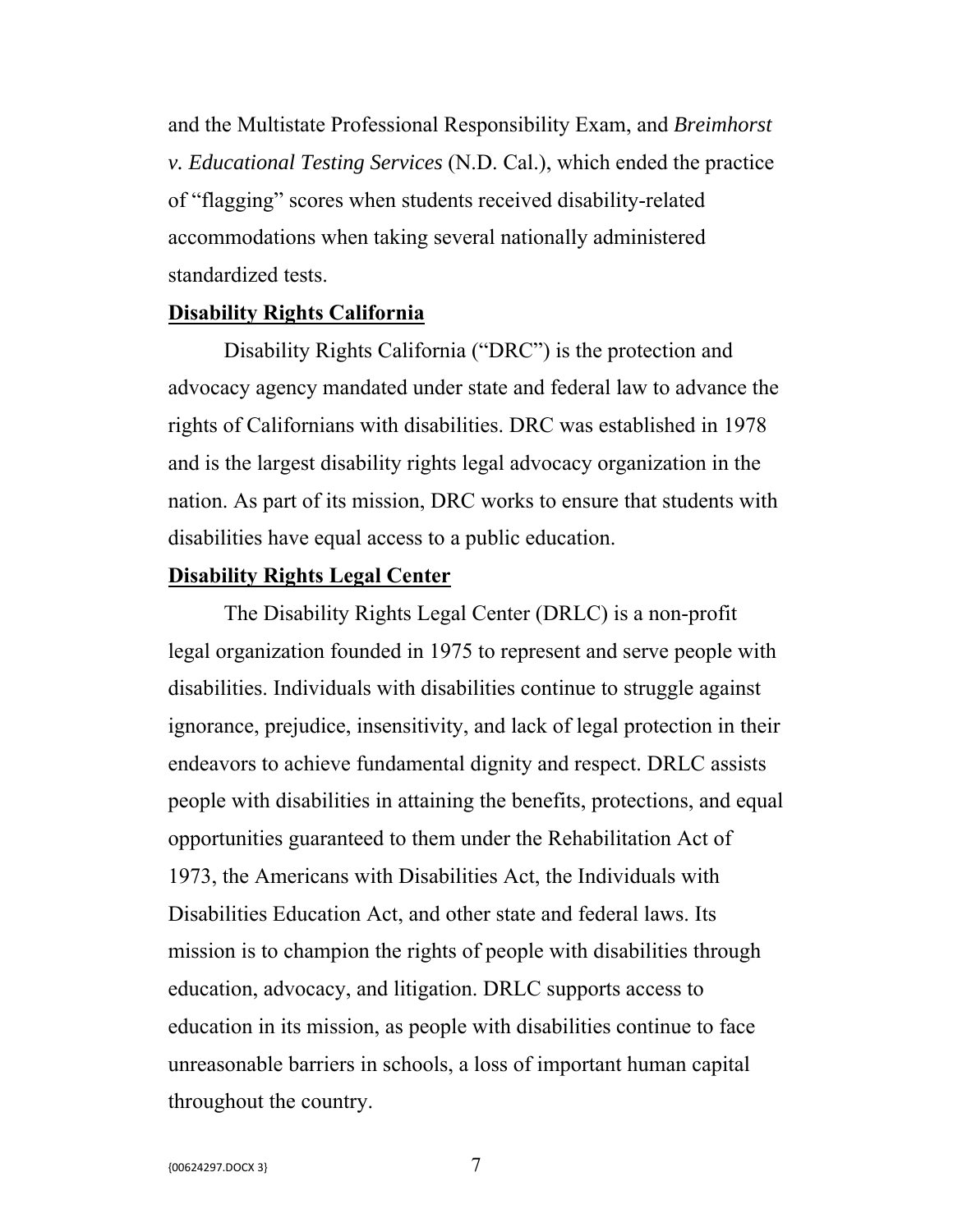### **Impact Fund**

The Impact Fund is a nonprofit legal foundation that provides strategic leadership and support for impact litigation to achieve economic, environmental, racial, and social justice. The Impact Fund provides funding, offers innovative training and support, and serves as counsel for impact litigation across the country. The Impact Fund has served as party or amicus counsel in a number of major civil rights cases brought under federal, state, and local laws, including cases challenging employment discrimination; unequal treatment of people of color, people with disabilities, and LGBTQ people; and limitations on access to justice. Through its work, the Impact Fund seeks to use and support impact litigation to achieve social justice for all communities.

#### **Legal Aid at Work**

Legal Aid at Work (formerly known as the Legal Aid Society – Employment Law Center) is a San Francisco-based, non-profit public interest law firm that has for decades advocated on behalf of the rights of members of historically underrepresented communities, including persons of color, women, immigrants, individuals with disabilities, and the working poor. Founded in 1916 as the first legal services organization west of the Mississippi, Legal Aid at Work frequently appears in state and federal courts to promote the interests of people with disabilities. Legal Aid at Work is recognized for its expertise in the interpretation of state and federal disability rights statutes including the Americans with Disabilities Act, the Fair Employment and Housing Act, and the Unruh Civil Rights Act. Legal Aid at Work has expertise with respect to the disability rights portions of the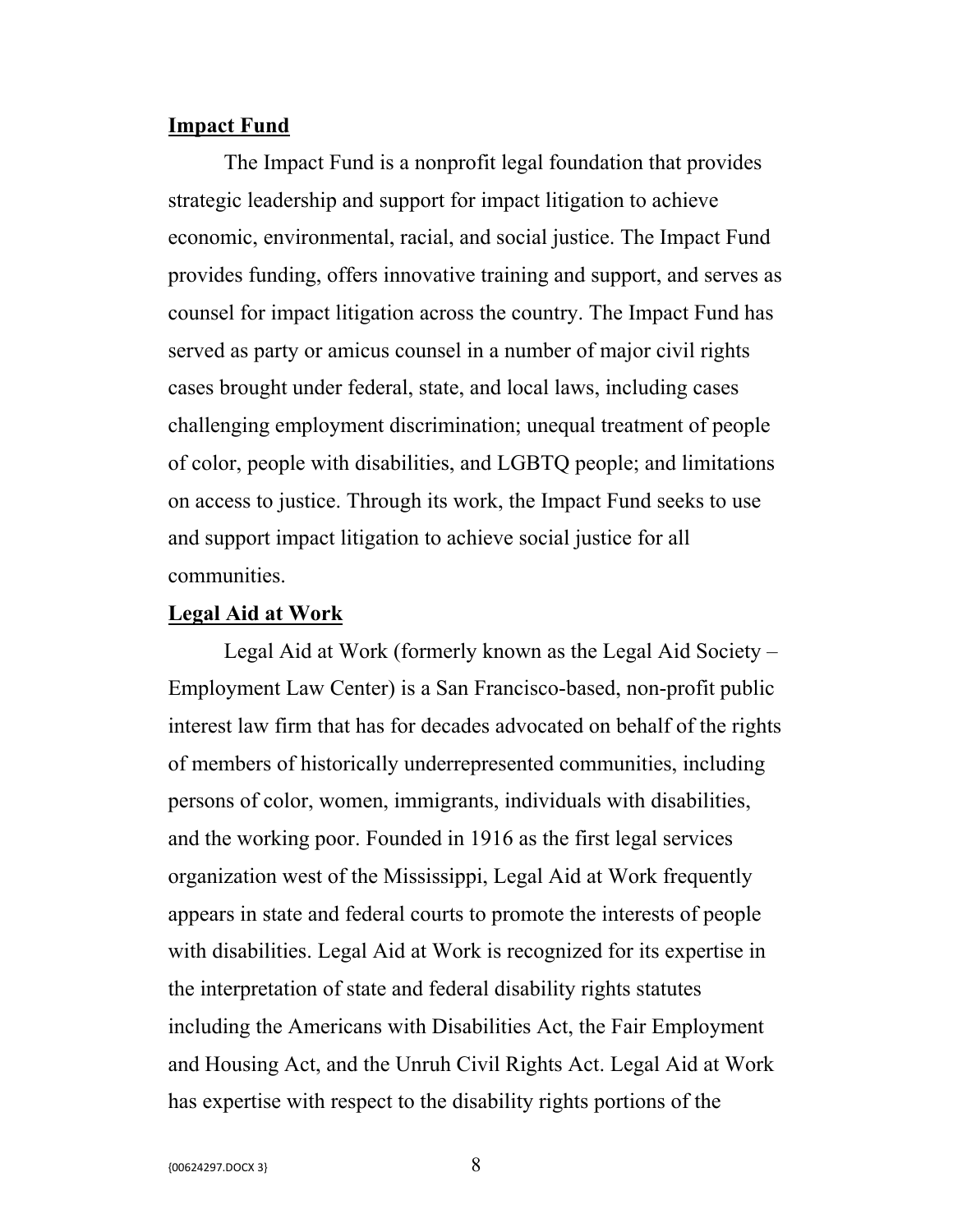California's Unruh Civil Rights Act at issue in this motion, and is familiar with the corresponding legislative history.

### **Mental Health Advocacy Services**

Mental Health Advocacy Services (MHAS) was founded in 1977 as a joint project of the Los Angeles County Bar Association and the Beverly Hills Bar Association. MHAS protects and advances the legal rights of low-income adults and children with mental health disabilities and empowers them to assert those rights in order to maximize their autonomy, achieve equity, and secure the resources they need to thrive. Through its staff's deep-seated knowledge and experience across a broad range of mental health legal issues, MHAS has secured a unique position and ability not only to serve these clients but also to be a highly sought after technical assistance provider; MHAS annually trains hundreds of attorneys, mental health professionals, consumer and family member groups, and other advocates in mental health law and rights.

#### **Public Law Center**

The Public Law Center (PLC) is a non-profit legal services organization in Santa Ana, California that provides free civil legal services to low-income residents of Orange County, California in the areas of family law, immigration, health, housing, veterans, microbusiness and consumer. PLC staff and volunteers regularly advocate on behalf of people with disabilities who are not offered the reasonable accommodations needed to fully participate in their lives, whether that is their employment, housing, education, or any other area. Ensuring advocates have every tool available to them is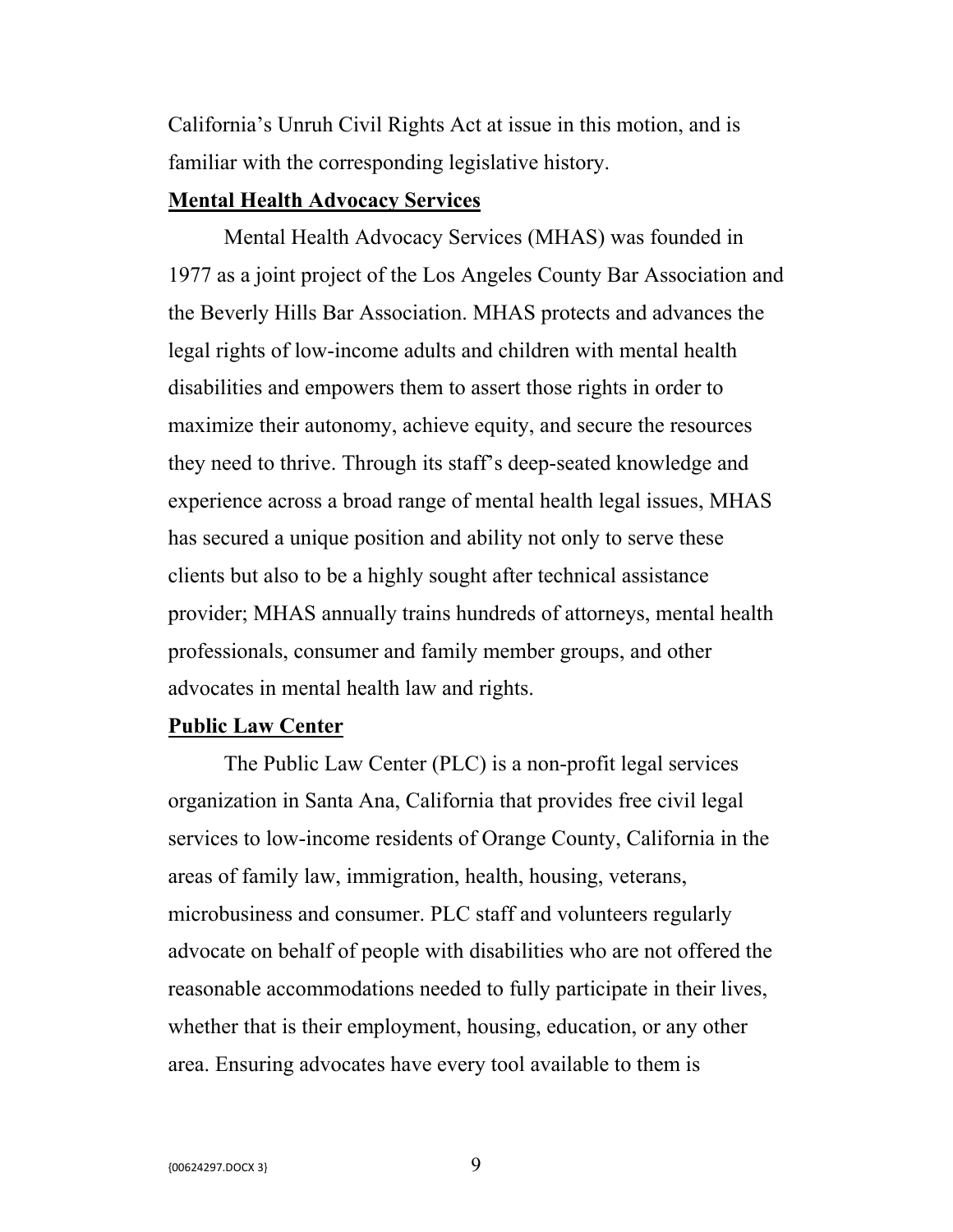incredibly important to ensure equal rights for all members of the community PLC serves.

### **III. PURPOSE OF PROPOSED BRIEF OF** *AMICI CURIAE*

 The proposed brief presents arguments that materially add to and complement Appellant Brennon B.'s brief on the merits. *Amici curiae* have many years of experience working with the California Legislature to enact disability rights legislation, and have litigated numerous cases of importance involving access for people with disabilities. The proposed brief will assist the Court by highlighting California's long history of expansive disability rights protections, addressing the importance of such protections for California's public school children with disabilities and analyzing the legislative history and statutory scheme of the Unruh Civil Rights Act vis-à-vis the Americans with Disabilities Act.

### **IV. CONCLUSION**

 For all the foregoing reasons, *amici curiae* respectfully request that the Court grant *amici curiae's* application and accept the attached brief for filing and consideration.

Dated: September 15, 2021 Respectfully submitted,

 Jinny Kim Alexis Alvarez Legal Aid at Work

Attorneys for *Amici Curiae*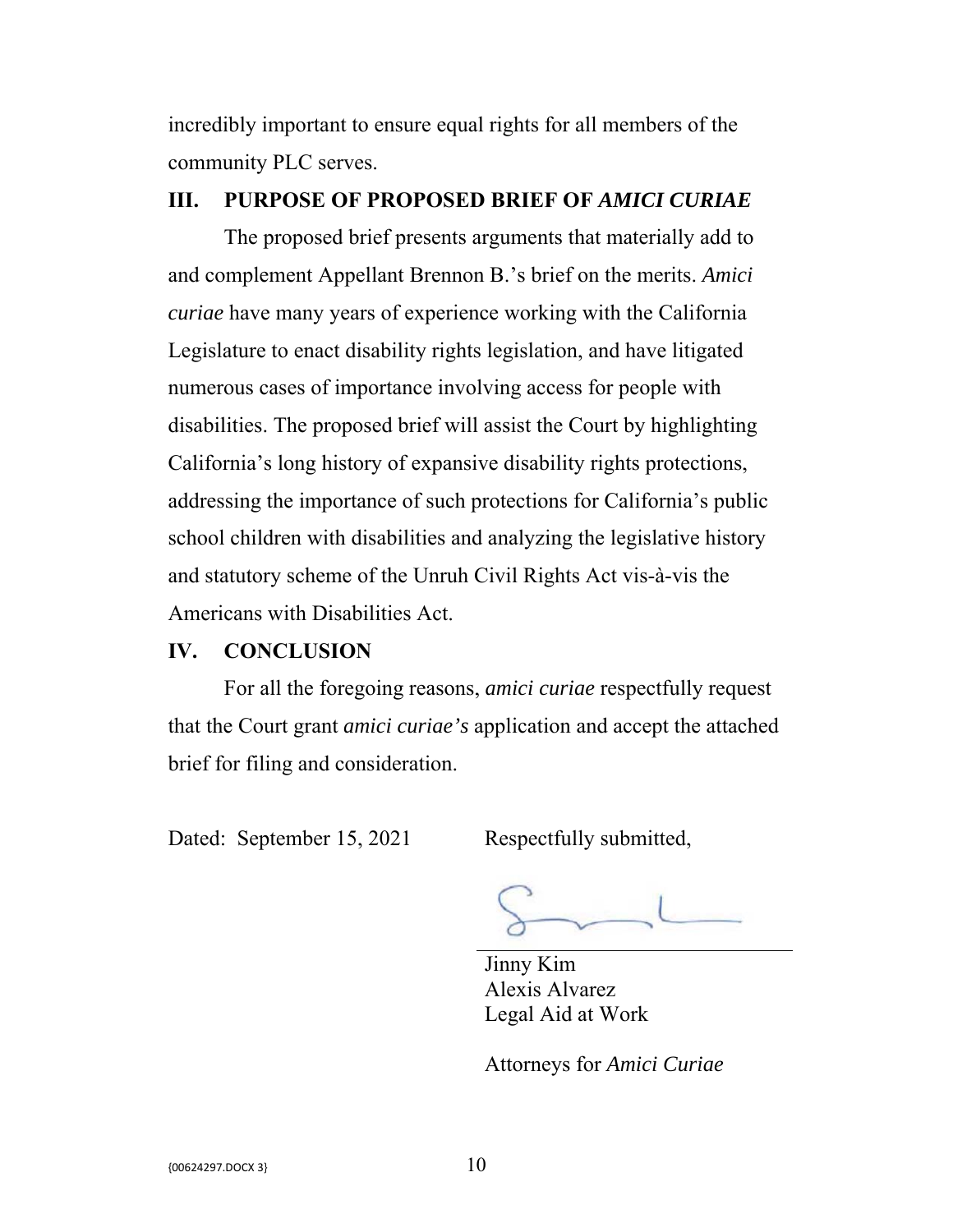## **CERTIFICATE OF COMPLIANCE WITH CAL. RULES OF COURT, RULE 8.520(f)(4)**

*Amici curiae* hereby certify under the provisions of California Rules of Court  $8.520(f)(4)(A)$  that no party or counsel for any party authored the proposed brief in whole or in part or made any monetary contribution intended to fund the preparation or submission of the brief. *Amici curiae* further certify under California Rules of Court 8.520(f)(4)(B) that no person or entity other than *amici curiae* and their counsel made any monetary contribution intended to fund the preparation or submission of the brief.

Executed on September 15, 2021, in San Francisco, California

Jinny Kim Alexis Alvarez Legal Aid at Work

Attorney for *Amici Curiae*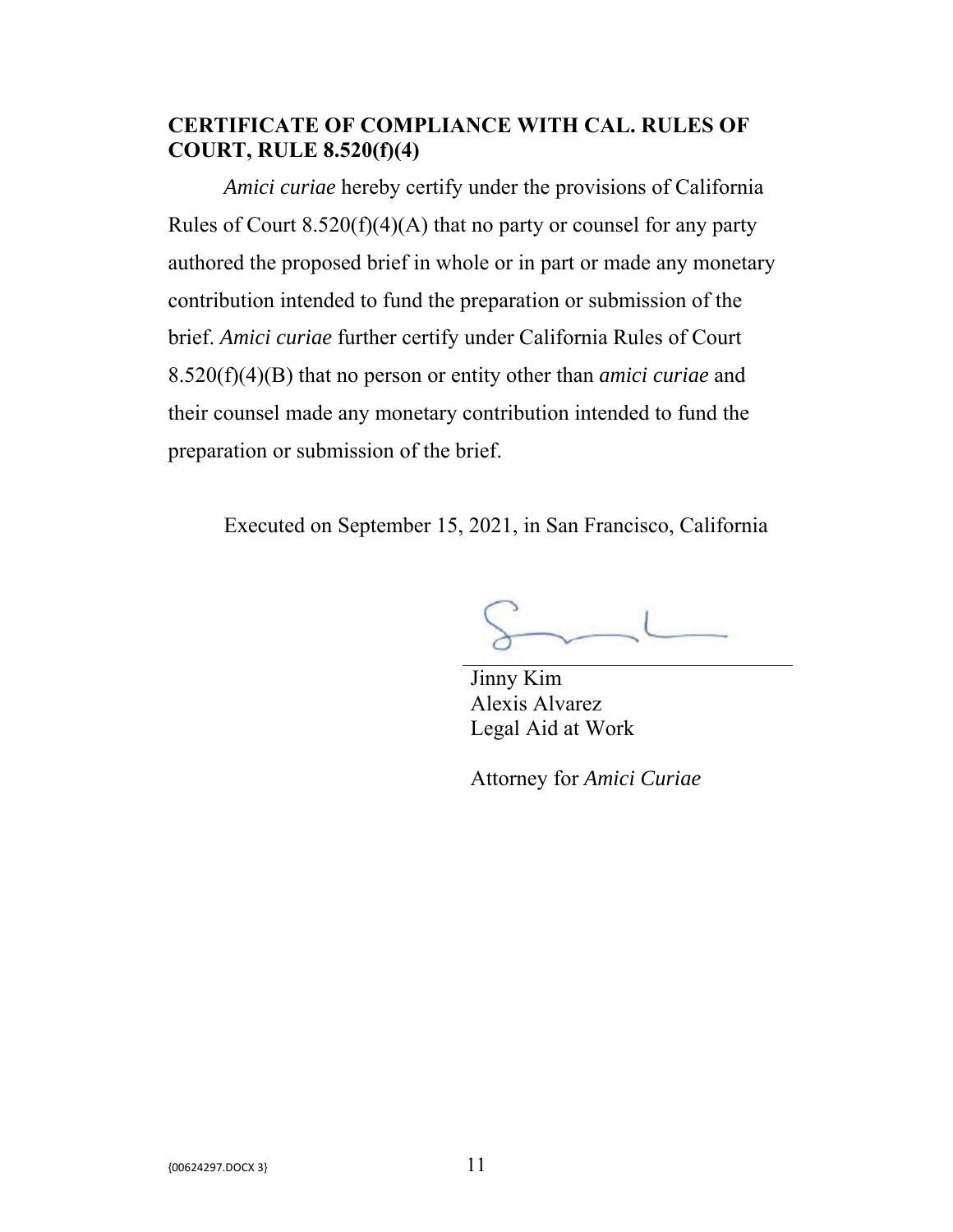### **SUPREME COURT OF THE STATE OF CALIFORNIA**

BRENNON B.,

### **S266254**

| Plaintiff, Appellant,  | <b>First Appellate District</b> |
|------------------------|---------------------------------|
| and Petitioner,        | Division One                    |
| VS.                    | <sup>1</sup> No. A157026        |
| SUPERIOR COURT, CONTRA | Contra Costa Superior           |

SUPERIOR COSTA

> *Defendant and Respondent,*

First Appellate District,

Contra Costa Superior Court No. MSC16-01005

WEST CONTRA COSTA UNIFIED SCHOOL DISTRICT, et al.

*Real Parties in Interest.*

**PROPOSED AMICUS CURIAE BRIEF OF AIDS LEGAL REFERRAL PANEL, ARC OF CALIFORNIA, ASSOCIATION OF HIGHER EDUCATION AND DISABILITY, CALIFORNIA ASSOCIATION OF PARENT-CHILD ADVOCACY, CIVIL RIGHTS EDUCATION AND ENFORCEMENT CENTER, COMMUNICATION FIRST, DISABILITY RIGHTS ADVOCATES, DISABILITY RIGHTS CALIFORNIA, DISABILITY RIGHTS LEGAL CENTER, IMPACT FUND, LEGAL AID AT WORK, MENTAL HEALTH ADVOCACY SERVICES AND PUBLIC LAW CENTER IN SUPPORT OF PLAINTIFF AND APPELLANT BRENNON B.**

> On Review of an Order Sustaining a Demurrer Contra Costa Superior Court, No. MSC16-01005 The Honorable Charles Treat, Judge

> > Jinny Kim, State Bar No. 208953 Alexis Alvarez, State Bar No. 281377 LEGAL AID AT WORK 180 Montgomery Street, Suite 600 San Francisco, CA 94104 Telephone: (415) 864-8848 Facsimile: (415) 593-0096 E-Mail: jkim@legalaidatwork.org aalvarez@legalaidatwork.org

Attorneys for *Amici Curiae*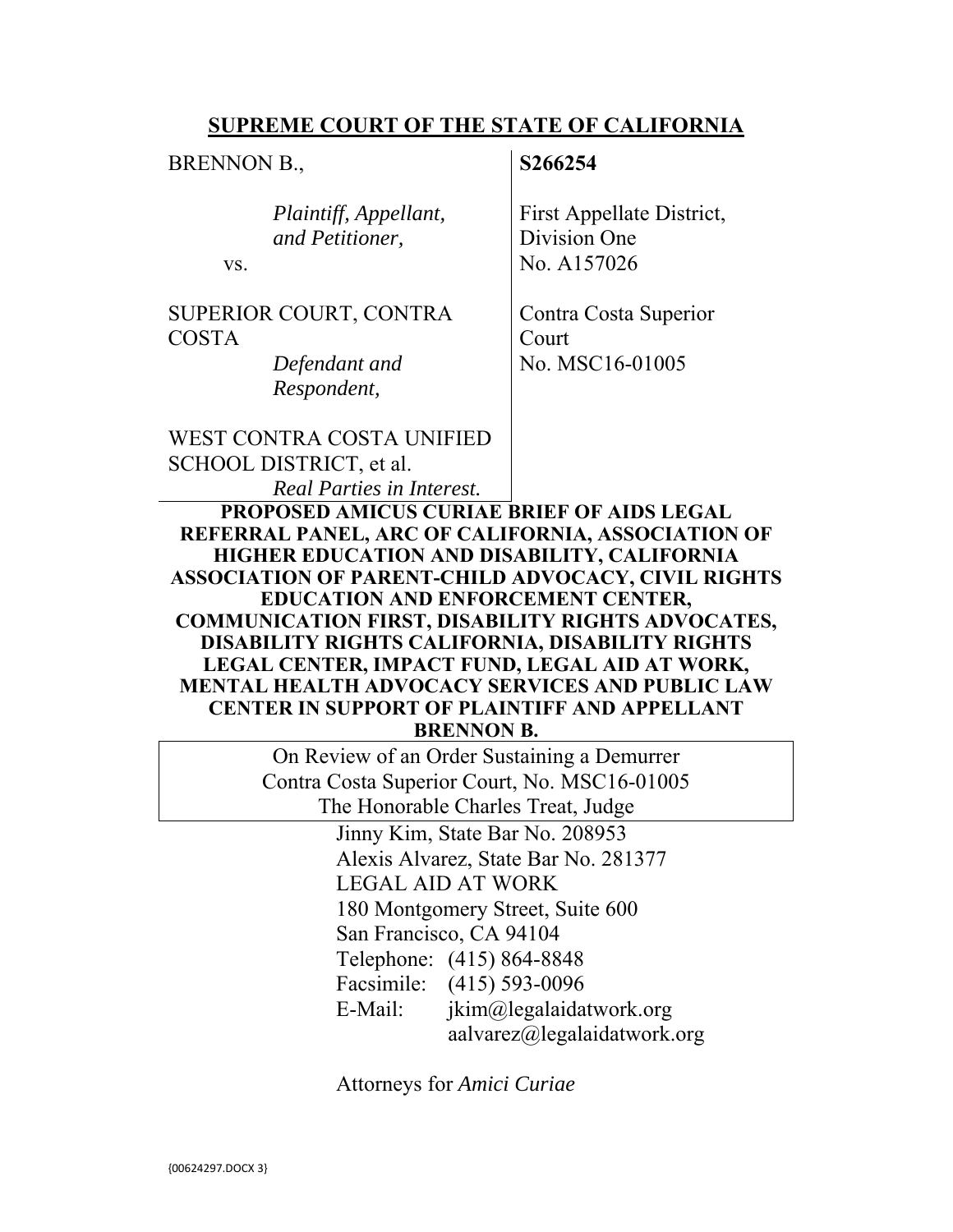## **TABLE OF CONTENTS**

| I.  |    | LIMITING UNRUH ACT PROTECTIONS IS CONTRARY TO<br><b>CALIFORNIA'S HISTORY OF EXPANSIVE DISABILITY</b><br>RIGHTS PROTECTIONS AND ITS COMMITMENT TO FULL<br>AND EQUAL ACCESS FOR PEOPLE WITH |  |
|-----|----|-------------------------------------------------------------------------------------------------------------------------------------------------------------------------------------------|--|
|     |    | A. California's Long History of Expansive Disability<br>Rights Protections Reflects a Strong Public Policy of                                                                             |  |
|     | B. | California's Many Overlapping Laws That Mutually<br>Reinforce the State's Strong Public Policy of                                                                                         |  |
| II. |    | REMOVING UNRUH ACT PROTECTIONS FOR<br>CALIFORNIA PUBLIC SCHOOL STUDENTS WILL                                                                                                              |  |
|     |    | A. Anti-Discrimination Protections for the Growing Number<br>of California Students with Disabilities Remain                                                                              |  |
|     |    | B. Discrimination Against California Students with                                                                                                                                        |  |
|     |    | C. Black Students and Low-Income Students Suffer<br>Disproportionately from Disability Discrimination                                                                                     |  |
|     | D. | The First District's Interpretation of the Unruh Act<br>Would Create an Unjust Distinction Between<br>Discrimination Occurring at Public and                                              |  |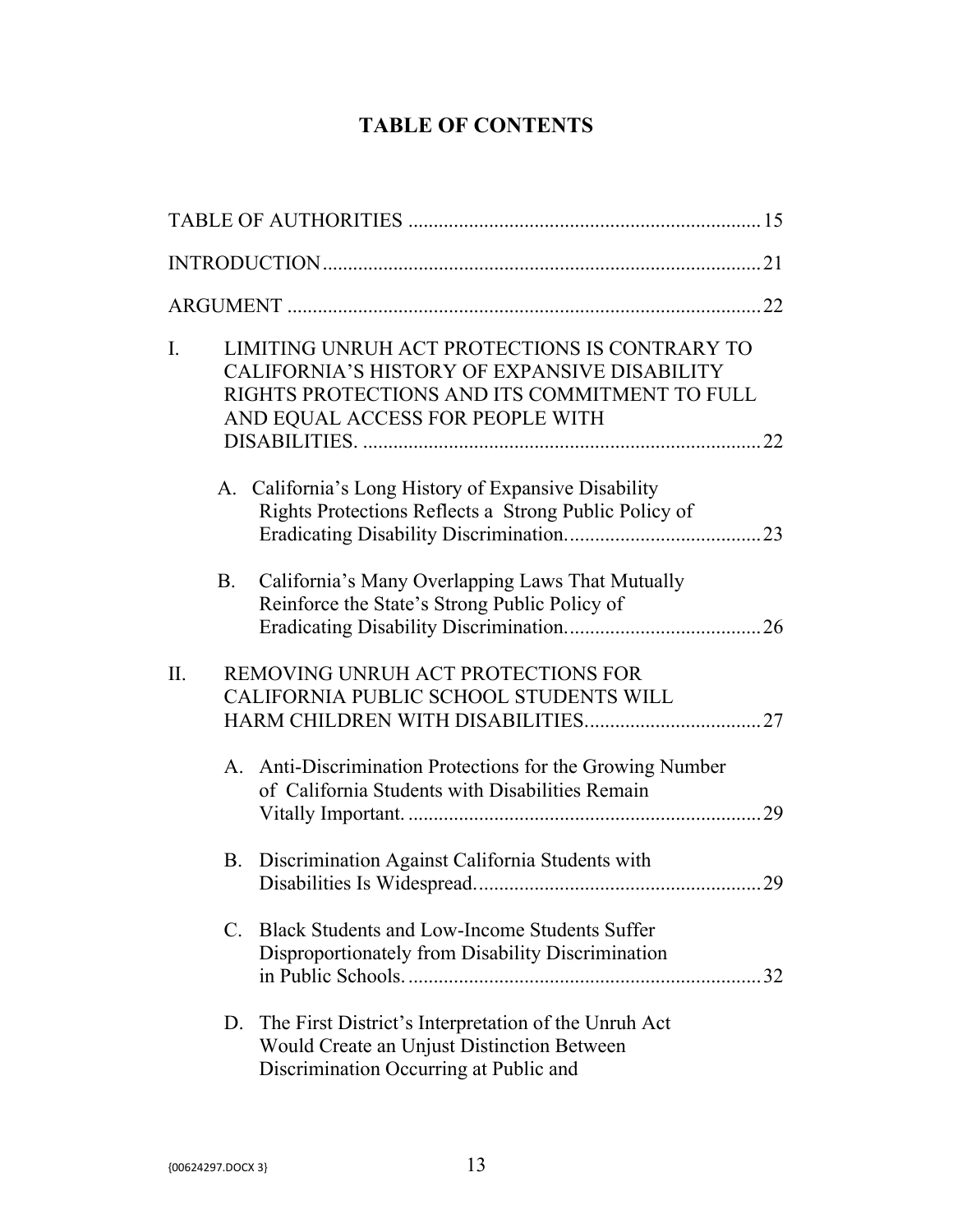|      |             | 32                                                                                                                                                                                           |  |
|------|-------------|----------------------------------------------------------------------------------------------------------------------------------------------------------------------------------------------|--|
| III. |             | THE PLAIN STATUTORY LANGUAGE AND THE<br>LEGISLATIVE HISTORY OF SECTION 51(F) DEMONSTRATE<br>THE LEGISLATURE'S INTENT TO ESTABLISH THAT A<br>VIOLATION OF THE AMERICANS WITH DISABILITIES ACT |  |
|      | A.          | Under the Plain Language of the Unruh Act, a<br>Violation of the ADA is a Violation of the                                                                                                   |  |
|      | <b>B.</b>   | The Legislative History Confirms the Intent to<br>Include ADA Violations Within the Scope of the                                                                                             |  |
|      | $C_{\cdot}$ | Federal Courts Have Already Held that a Violation                                                                                                                                            |  |
|      | D.          | The Remedial Purpose of California's Disability Anti-<br>Discrimination Laws, Including the Unruh Act,                                                                                       |  |
|      |             |                                                                                                                                                                                              |  |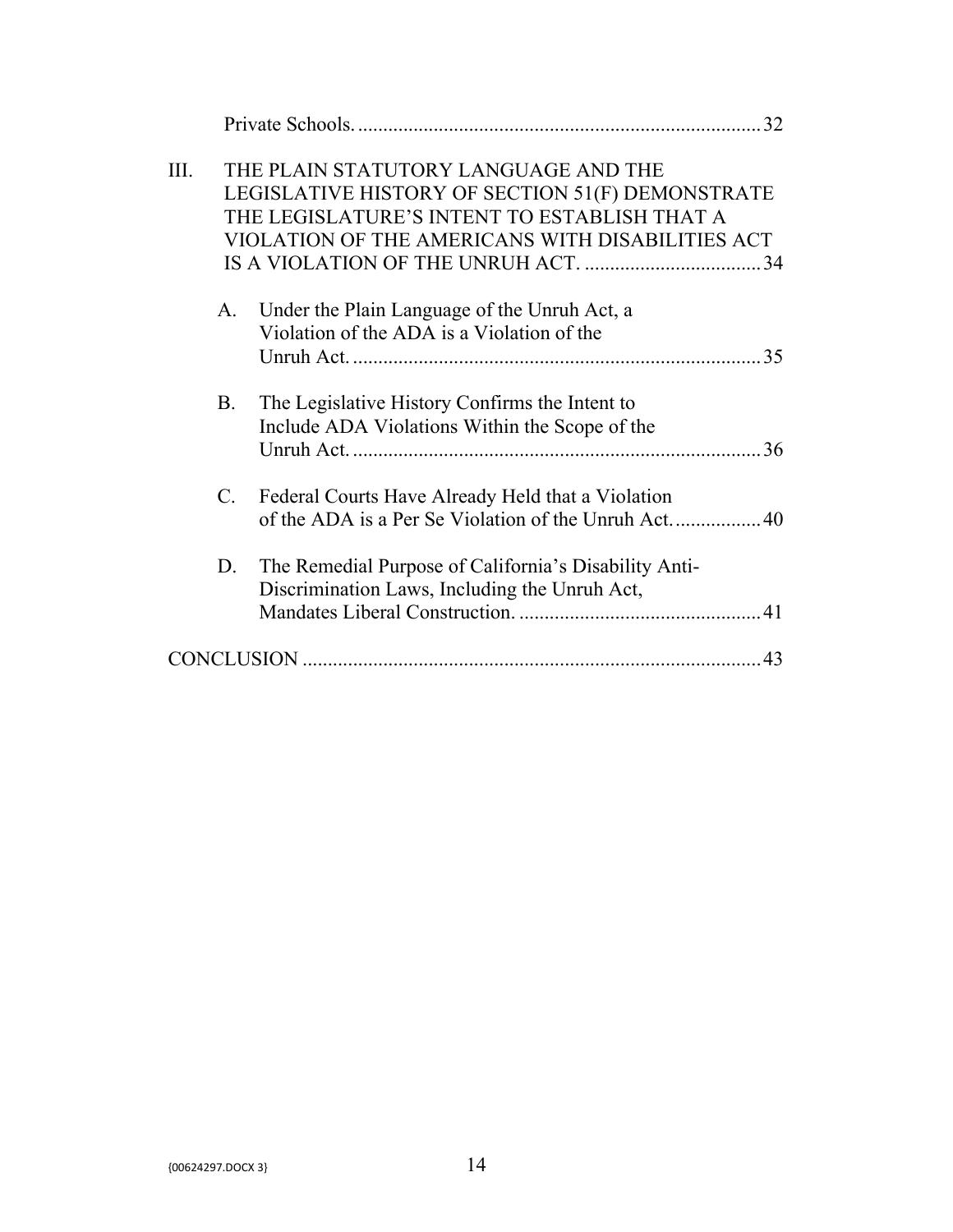# **TABLE OF AUTHORITIES**

# **Page(s)**

# **California Cases**

| Brennon B. v. Superior Court of Contra Costa County (2020) |  |
|------------------------------------------------------------|--|
| Colmenares v. Braemar Country Club, Inc. (2003)            |  |
| Donovan v. Poway Unified School Dist. (2008)               |  |
| Harris v. Capital Growth Investors XIV (1991)              |  |
| <i>Ibister v. Boys' Club of Santa Cruz, Inc.</i> (1985)    |  |
| Jankey v. Song Koo Lee (2012)                              |  |
| Kobzoff v. Los Angeles County Harbor/UCLA Med. Ctr.        |  |
| Marina Point v. Wolfson (1982)                             |  |
| In Re Marriage of Carney (1979)                            |  |
| Munson v. Del Taco, Inc. (2009)                            |  |
| People v. Evans (2008)                                     |  |
| Smith v. Fair Employment & Housing Com. (1996)             |  |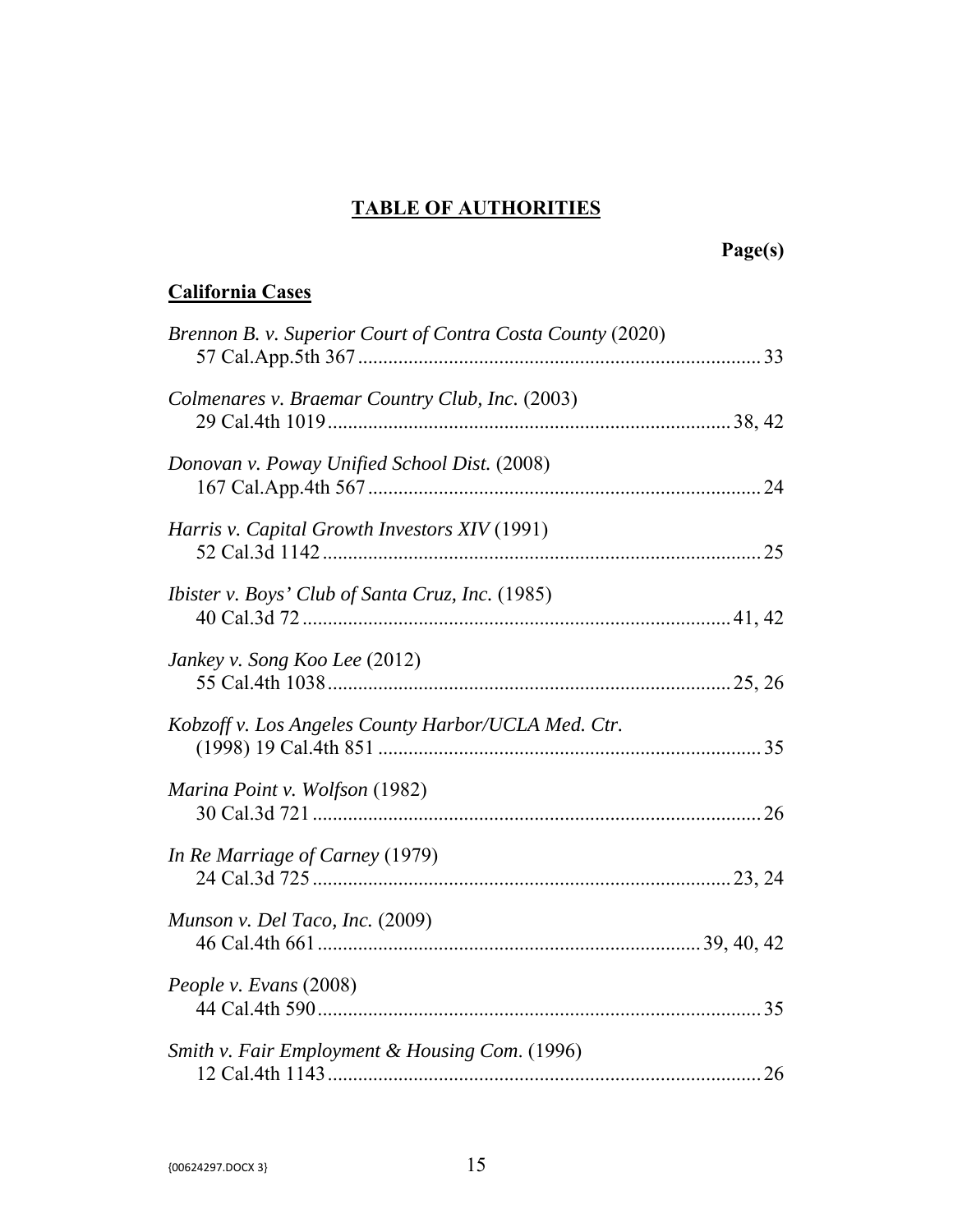| Solberg v. Superior Court (1977)                                                               |
|------------------------------------------------------------------------------------------------|
| White v. Square, Inc. $(2019)$                                                                 |
| <b>Federal Cases</b>                                                                           |
| Bass v. County of Butte (9th Cir. 2006)                                                        |
| Board of Educ. of Hendrick Hudson Central School Dist.,<br>Westchester County v. Rowley (1982) |
| Brown v. Board of Ed. of Topeka, Shawnee County,                                               |
| <b>Forest Grove School District v. TA (2009)</b>                                               |
| Fry v. Napoleon Community Schools (2017)                                                       |
| Goldman v. Standard Ins. Co. (9th Cir. 2003)                                                   |
| K.M. ex rel. Bright v. Tustin Unified Sch. Dist. (9th Cir. 2013)                               |
| Lentini v. Cal. Ctr. for the Arts (9th Cir. 2004)                                              |
| <i>Molski v. M.J. Cable, Inc.</i> (9th Cir. 2007)                                              |
| Porter v. Board of Trustees of Manhattan                                                       |
| Poway Unified School District v. K.C. ex rel Cheng,                                            |
| Presta v. Peninsula Corridor Joint Powers Board (N.D. Cal.                                     |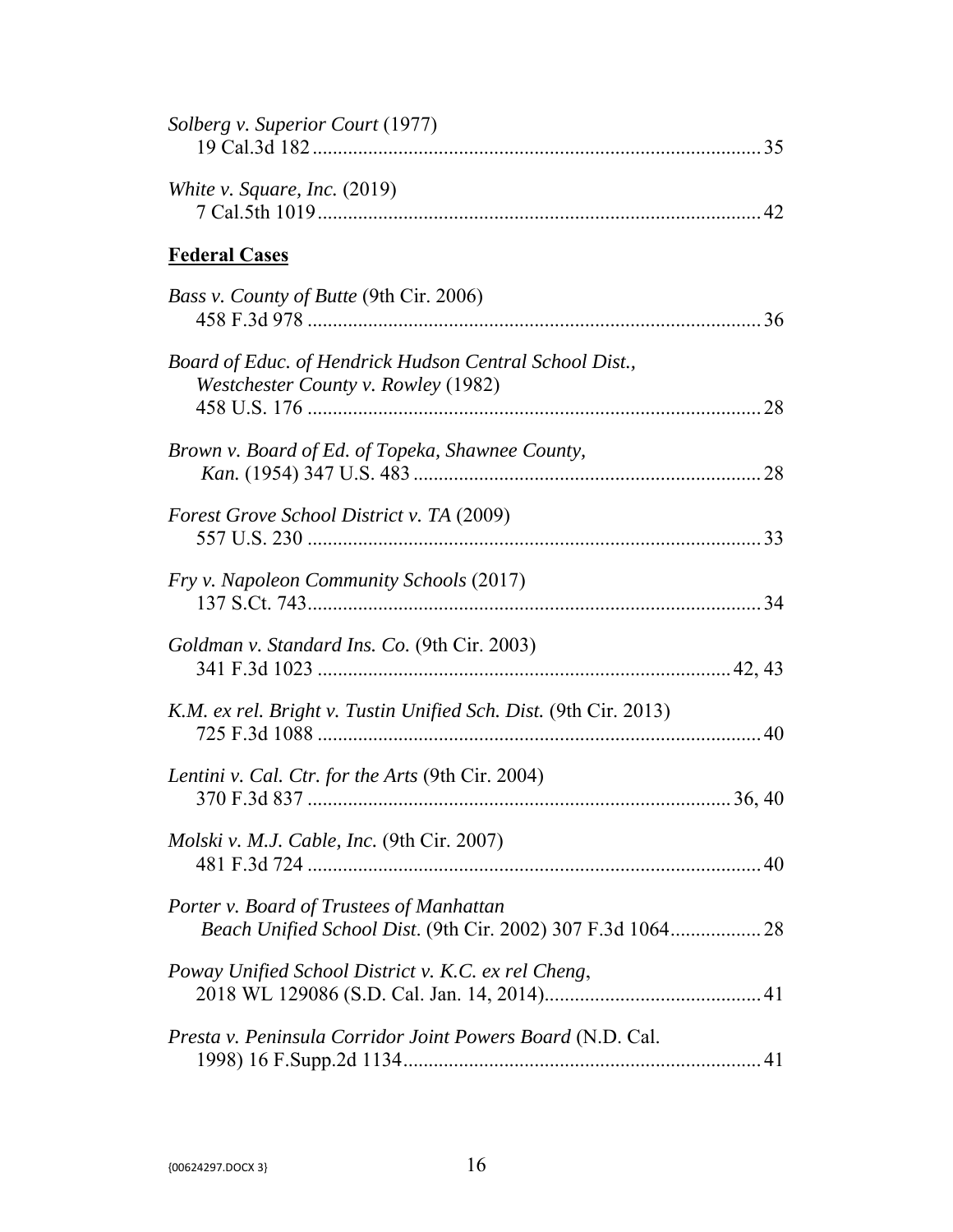| R.N. by and through her Guardian ad Litem Neff v. Travis<br>Unified School Dist. (E.D. Cal. Dec. 8, 2020) |  |
|-----------------------------------------------------------------------------------------------------------|--|
|                                                                                                           |  |
| Timothy O. v. Paso Robles Unified School Dist. (9th Cir.                                                  |  |
| Wilson v. Haria & Gogri Corp. (E.D. Cal. 2007)                                                            |  |

# **California Constitution, Statutes and Legislation**

| Cal. Const., art. I, $\delta$ |  |  |
|-------------------------------|--|--|
|-------------------------------|--|--|

## Civil Code

|                       | 25 |
|-----------------------|----|
|                       |    |
|                       | 40 |
|                       |    |
|                       |    |
|                       |    |
|                       |    |
|                       |    |
|                       |    |
|                       |    |
|                       |    |
| <b>Education Code</b> |    |

|--|--|--|--|--|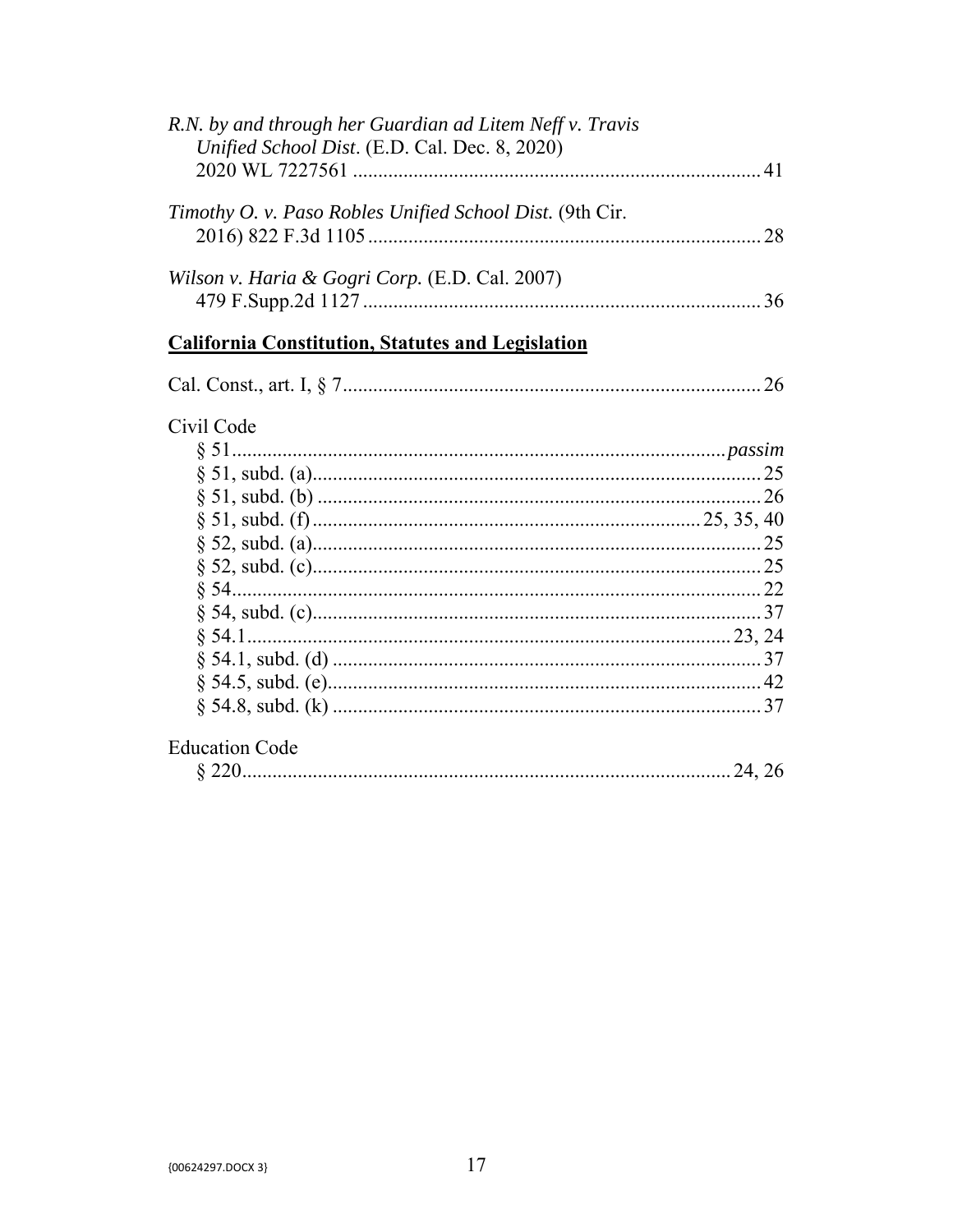| Government Code              |
|------------------------------|
|                              |
|                              |
|                              |
|                              |
|                              |
|                              |
|                              |
|                              |
|                              |
|                              |
|                              |
|                              |
|                              |
|                              |
|                              |
|                              |
|                              |
|                              |
|                              |
| Health & Safety Code         |
|                              |
|                              |
|                              |
| Penal Code                   |
|                              |
|                              |
| <b>Public Resources Code</b> |
|                              |
| Revenue & Tax Code           |
|                              |
|                              |
|                              |
|                              |
|                              |
|                              |
|                              |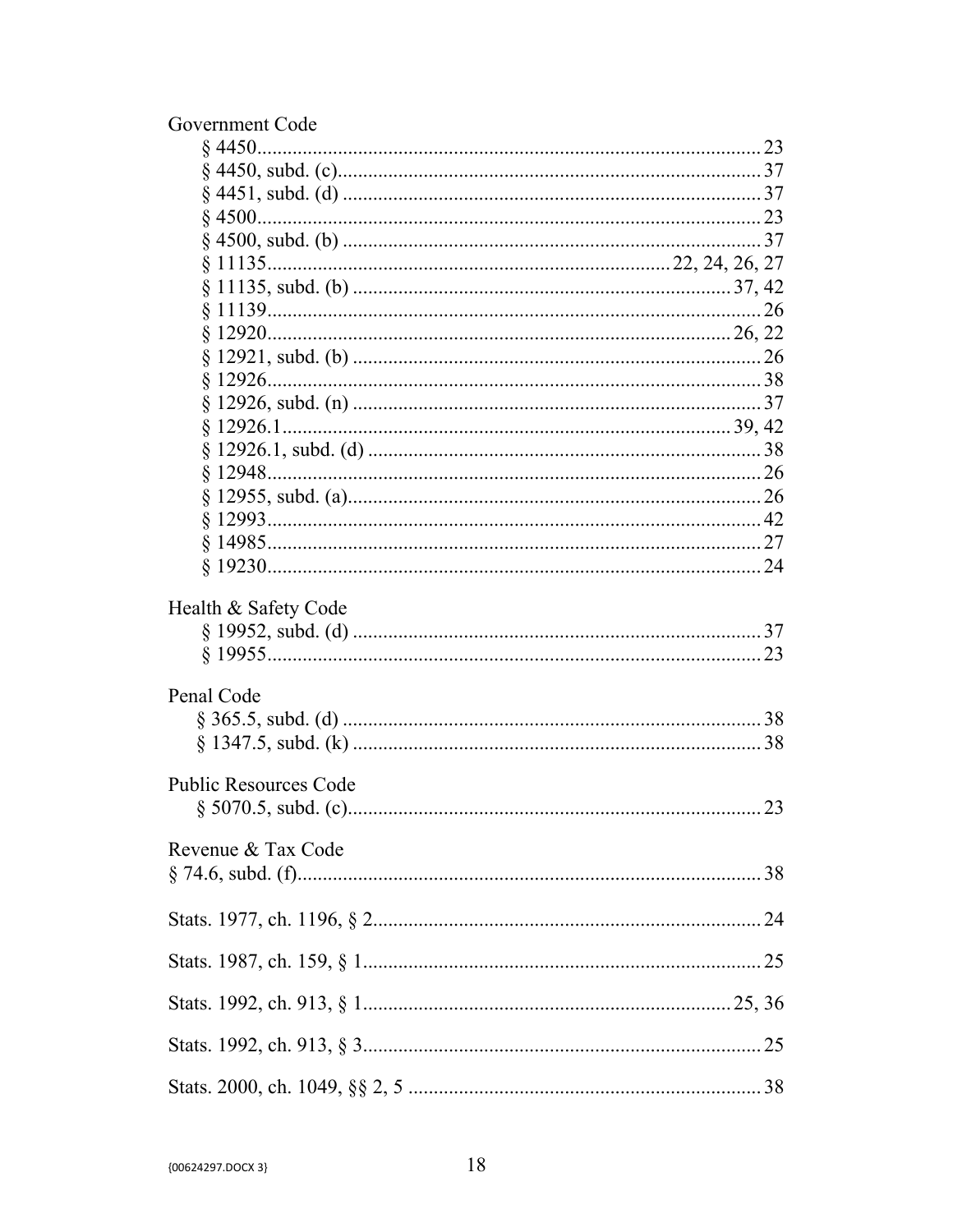| <b>Federal Statutes</b>                                                                                                                                                                                                              |
|--------------------------------------------------------------------------------------------------------------------------------------------------------------------------------------------------------------------------------------|
| 34 C.F.R.                                                                                                                                                                                                                            |
| 20 U.S.C.                                                                                                                                                                                                                            |
| 42 U.S.C.                                                                                                                                                                                                                            |
|                                                                                                                                                                                                                                      |
|                                                                                                                                                                                                                                      |
|                                                                                                                                                                                                                                      |
|                                                                                                                                                                                                                                      |
| <b>Other Authorities</b>                                                                                                                                                                                                             |
| Cal. Dep't of Educ., W. Contra Costa Unified Enrollment                                                                                                                                                                              |
| Disability Rights Cal., Protect Children's Safety and Dignity:<br>Recommendations on Restraint and Seclusion in Schools                                                                                                              |
| Elsen-Rooney, Students with Dyslexia Disability Battle NYC<br>DOE, USA Today News (Feb. 10 2020),<br>https://www.usatoday.com/in-<br>depth/news/education/2020/02/09/disability-special-<br>education-dyslexia-doe-nyc-sped-private- |
|                                                                                                                                                                                                                                      |
| Legis. Analyst, Overview of Special Education in California                                                                                                                                                                          |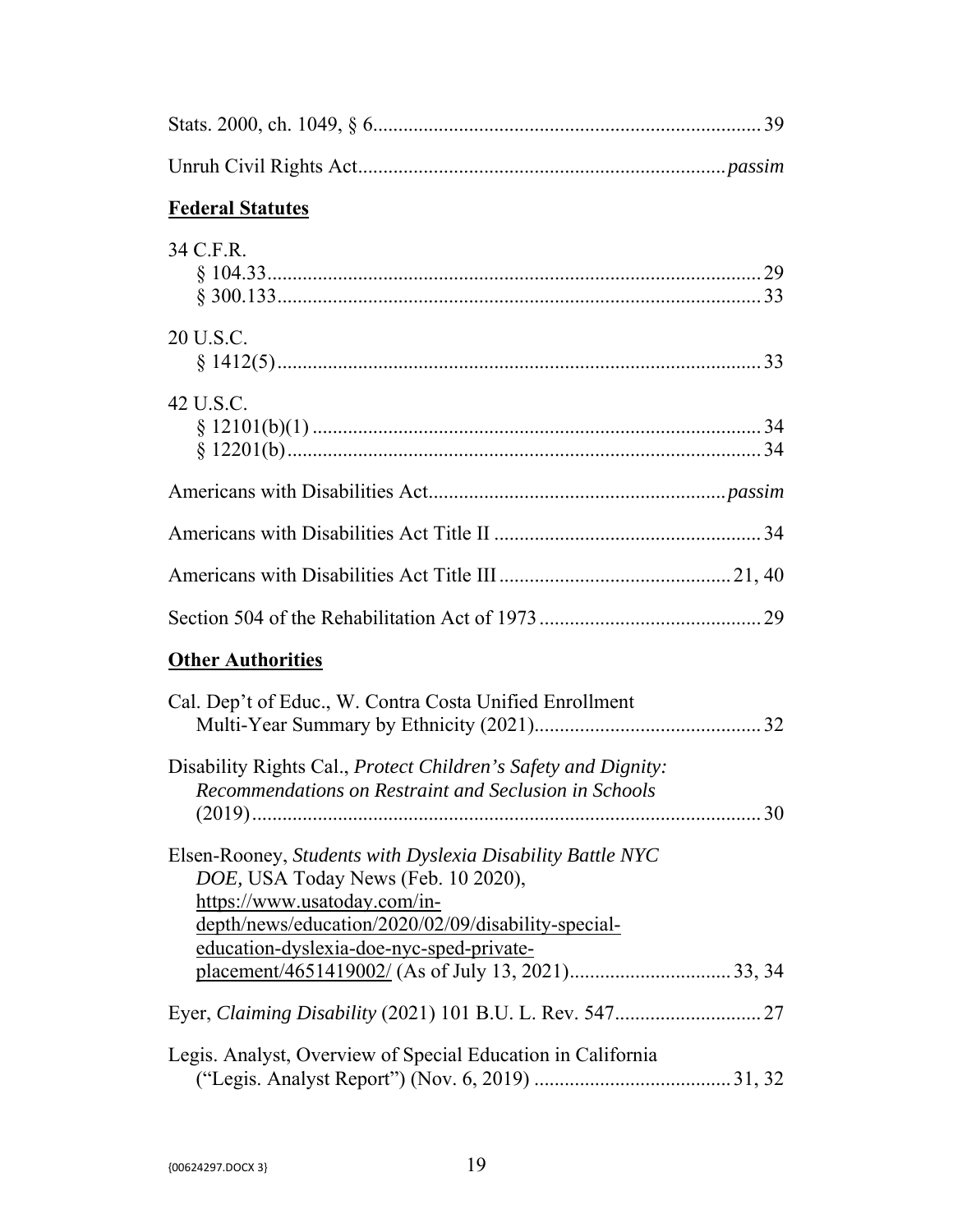| Pinquart, Systematic Review: Bullying Involvement of                 |    |
|----------------------------------------------------------------------|----|
| Children With and Without Chronic Physical Illness                   |    |
| and/or Physical/Sensory Disability-a Meta-Analytic                   |    |
|                                                                      |    |
| Policy Analysis for Cal. Educ., <i>Promising Policies to Address</i> |    |
| the Needs of Students with Disabilities: Lessons from                |    |
|                                                                      | 30 |
| VERA Institute of Justice, Sexual Abuse of Children with             |    |
|                                                                      |    |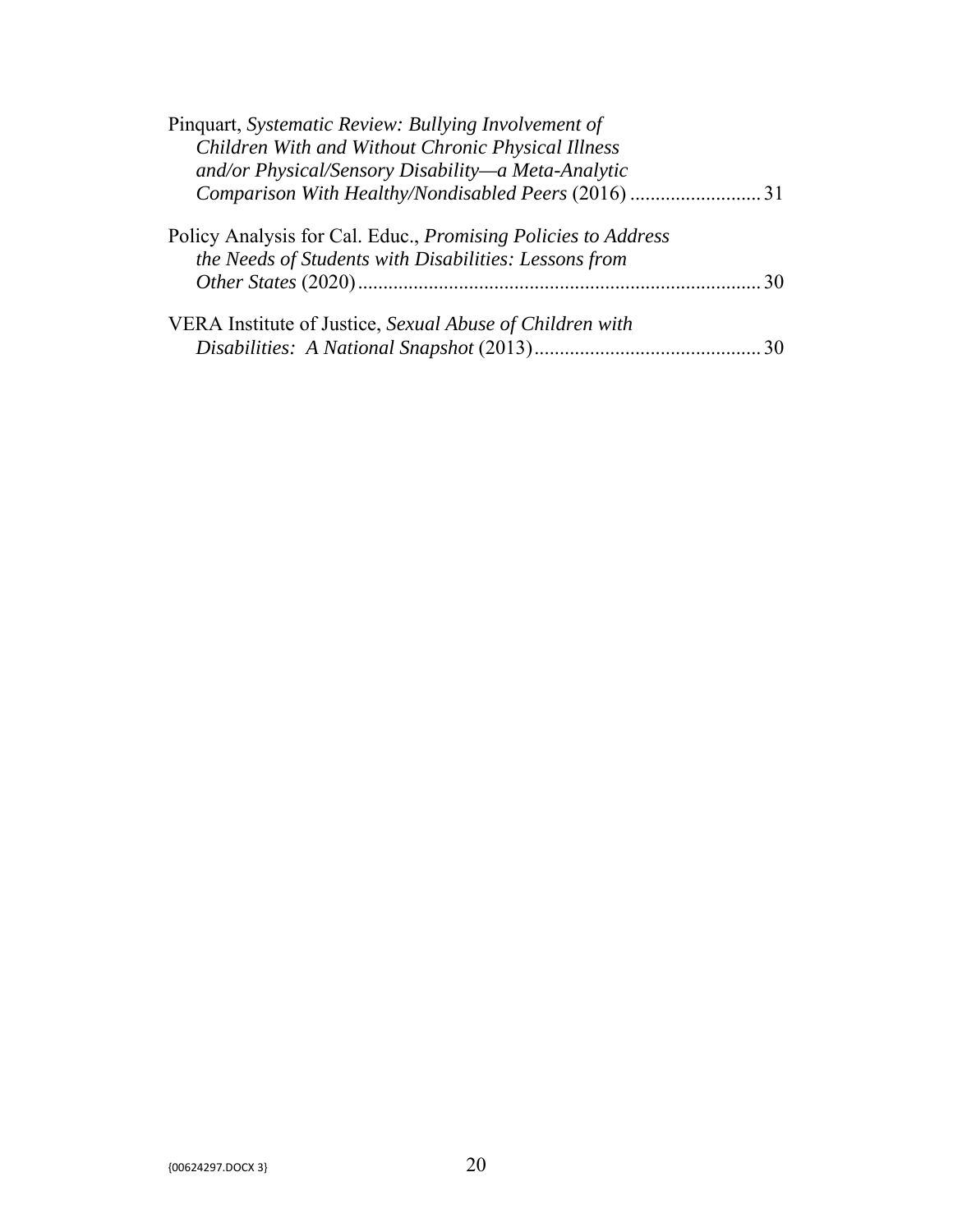### **INTRODUCTION**

California's Unruh Civil Rights Act embodies the state's strong public policy against arbitrary discrimination and aims to eradicate discriminatory practices from California's community life. (Civ. Code, § 51). In 1992, the California Legislature amended the Unruh Civil Rights Act to make it unmistakably clear that a violation of the Americans with Disabilities Act is a violation of the Unruh Civil Rights Act.

This Court should adopt the straight-forward interpretation of the Unruh Civil Rights Act intended by the Legislature. Despite this clear legislative mandate and this Court's repeated holdings that the Unruh Civil Rights Act must be construed liberally to effectuate its goals, the Respondent argues that only violations of Title III of the ADA – the section of the federal disability legislation that addresses discrimination by public accommodations – are covered by the Unruh Civil Rights Act. Such a narrow reading of the plain statutory language of the Unruh Civil Rights Act and the legislative history is nowhere to be found and is inconsistent with California's long history of enacting expansive laws designed to promote the integration of persons with disabilities into all institutions of public life.

 The guarantees of the Unruh Civil Rights Act are critical to students with disabilities who face widespread discrimination by the very public schools mandated to provide an appropriate and accessible education. Unjustly denying Unruh Civil Rights Act protections to students with disabilities in public schools will have a disproportionate impact on Black students and low-income students who are overrepresented in California's education system.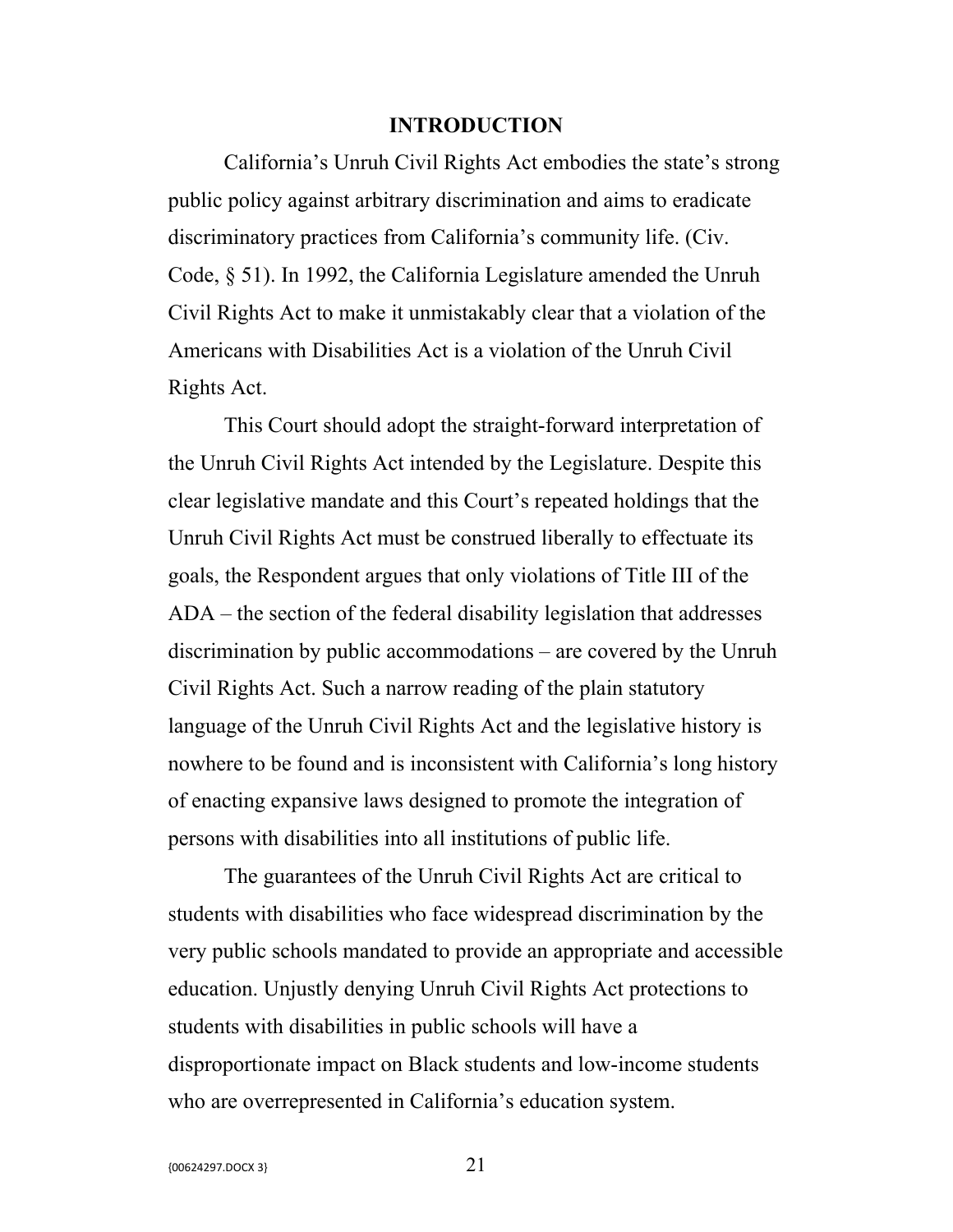*Amici* submit this brief to aid this Court in answering issue number two in a way that is both consistent with the proper construction of the Unruh Civil Rights Act's disability protections and fulfills California's promise to students with disabilities to banish harmful and arbitrary discrimination.

### **ARGUMENT**

## **I. LIMITING UNRUH ACT PROTECTIONS IS CONTRARY TO CALIFORNIA'S HISTORY OF EXPANSIVE DISABILITY RIGHTS PROTECTIONS AND ITS COMMITMENT TO FULL AND EQUAL ACCESS FOR PEOPLE WITH DISABILITIES.**

California has long recognized the problem of lack of access for people with disabilities and promoted full integration in every aspect of social and economic life, including in public schools. Its commitment to ensuring full and equal access for people with disabilities is expressed in a comprehensive statutory scheme that provides multiple and overlapping protections barring disability-based discrimination in employment, housing, public accommodation and public services, such as transportation and education. Key statutory provisions include the California Disabled Persons Act (Civ. Code, § 54 et seq.); California Government Code section 11135 et seq.; the Fair Employment and Housing Act, (Gov. Code, § 12920 et seq.); and, as particularly relevant here, the Unruh Civil Rights Act (Civ. Code, § 51 et seq.).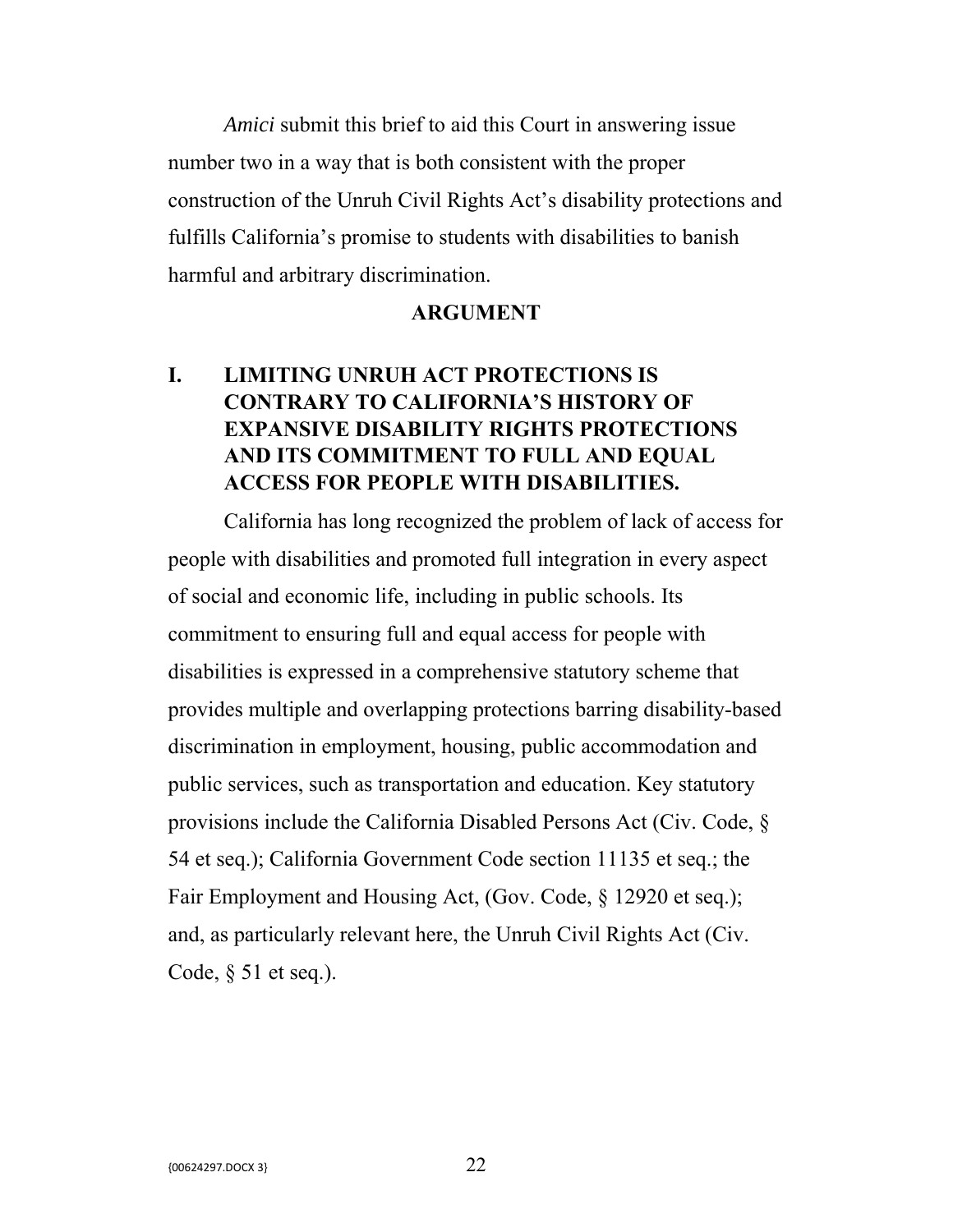## **A. California's Long History of Expansive Disability Rights Protections Reflects a Strong Public Policy of Eradicating Disability Discrimination.**

The State of California has a long and independent history of enacting laws designed to ensure and promote the integration of persons with disabilities into all institutions of public life, and to provide effective remedies against disability discrimination. While at times referencing and incorporating the standards of federal law as a minimum floor of protection for Californians with disabilities, these enactments create independent state law rights and are statements of California's law and public policy.

California enacted Section 54.1 of the Civil Code, known as the Disabled Persons Act in 1968, as its first law directed specifically at prohibiting discrimination based on disability. (Civ. Code, § 54.1 [originally enacted as Stat. 1968, ch. 461,  $\S$  1, p. 1092].) As public awareness of the "many unnecessary obstacles" to disabled individuals' "participation in community life" grew, the Disabled Persons Act became part of a "growing body of legislation intended to reduce or eliminate" those obstacles. (*In Re Marriage of Carney*, (1979) 24 Cal.3d 725, 738 [citing Gov. Code, § 4450 et seq. requiring access to buildings and facilities constructed with public funds]; Health & Saf. Code, § 19955 et seq. [access to private buildings open to the general public]; Gov. Code, § 4500 [access to public transit systems]; Pub. Resources Code, § 5070.5, subd. (c) [access to public recreational trails].) The Disabled Persons Act provides that individuals with disabilities are "entitled to full and equal access" to "places to which the general public is invited," including public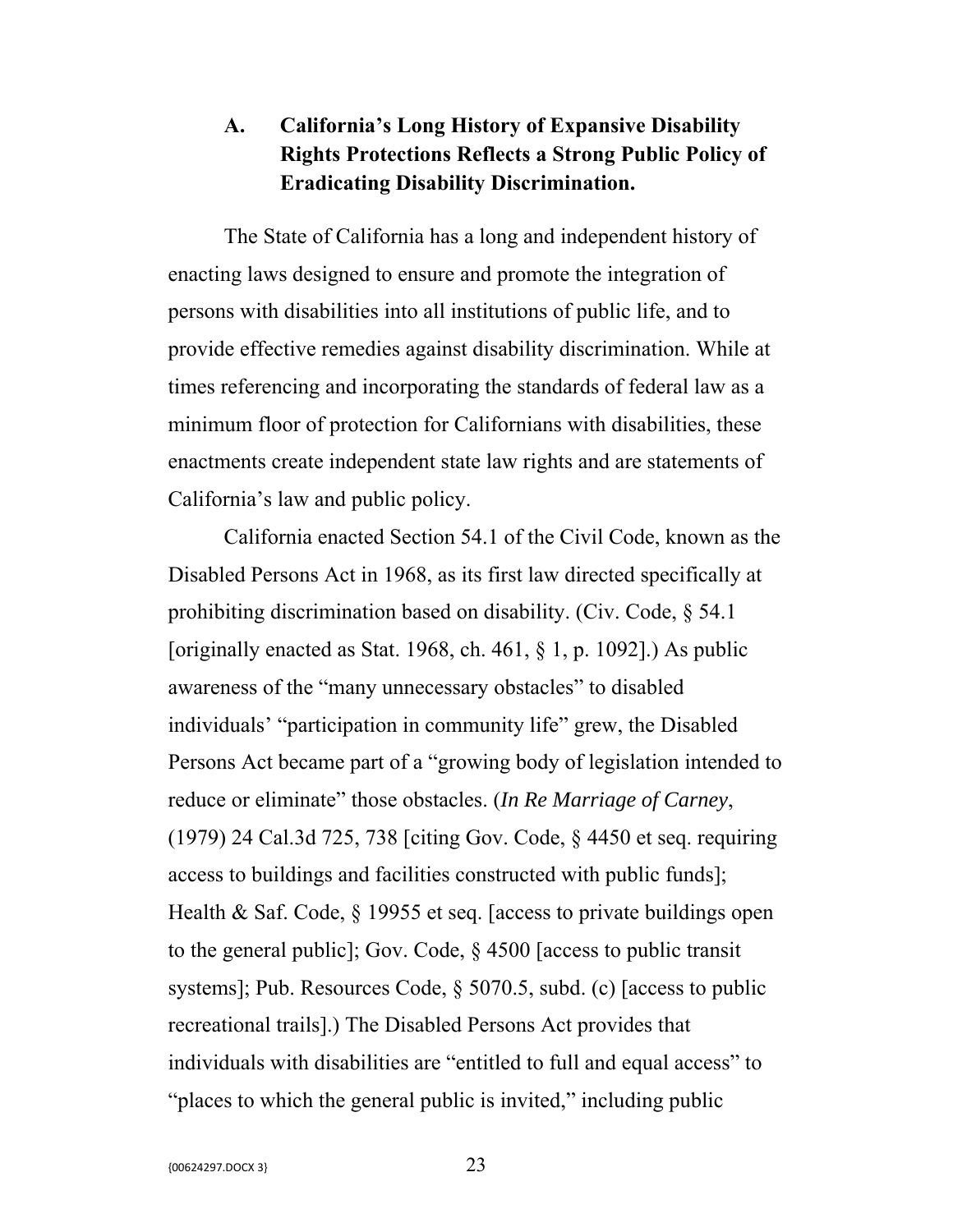conveyances, places of public accommodation, and housing accommodations. (Civ. Code, § 54.1.)

In 1973, more than 15 years before the enactment of the federal Americans with Disabilities Act (ADA), the Legislature amended the Fair Employment Practices Act, a precursor to the Fair Employment and Housing Act, to include physical "handicap" as a prohibited basis for discrimination, and, in 1977, the Legislature added the following declaration to the Fair Employment Practices Act: "It is the policy of this state to encourage and enable disabled persons to participate fully in the social and economic life of the state." (Stats. 1977, ch. 1196, § 2 [adding Cal. Gov. Code, § 19230]; see also *In Re Marriage of Carney*, *supra*, 24 Cal.3d at p. 740 ["Both the state and federal governments now pursue the commendable goal of total integration of handicapped persons into the mainstream of society," and quoting California Government Code section 19230].)

In 1977, the Legislature enacted Government Code section 11135, which bars any program or activity funded by the state from discriminating based on disability, among other protected categories. Then, in 1982, it enacted similar legislation prohibiting discrimination based on a number of protected characteristics, including disability, in any program or activity conducted by an educational institution "that receives, or benefits from, state financial assistance or enrolls pupils who receive state student financial aid." (Ed. Code, § 220; see *Donovan v. Poway Unified School Dist.* (2008) 167 Cal.App.4th 567, 594 [discussing Section 220's legislative history].)

In 1987, the Legislature amended the Unruh Civil Rights Act first adopted in its modern form in 1959—to add "blindness and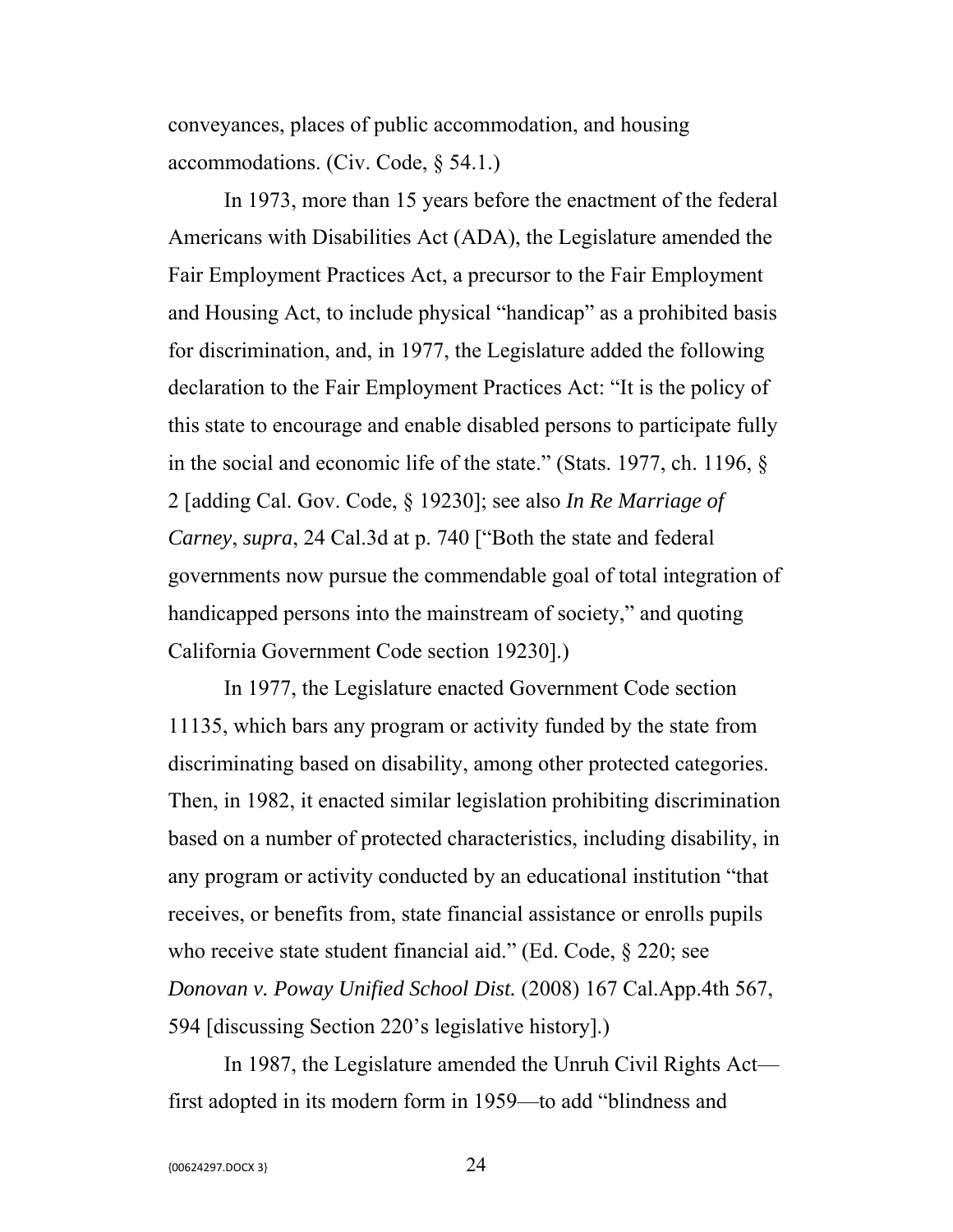physical disability" to the Unruh Act's list of protected classifications. (Stats. 1987, ch. 159, § 1; see also *Harris v. Capital Growth Investors XIV* (1991) 52 Cal.3d 1142, 1153 [describing Unruh Act's history].)

In 1992, following the enactment of the Americans with Disabilities Act, the Legislature incorporated the ADA as a floor of state law protection (retaining California law where it provided greater advantage) and proposed amendments to a range of civil rights statutes, adding or amending nearly 50 sections over 12 code books, and making 19 explicit references to the parallel provisions and standards in the ADA. (Stats. 1992, ch. 913, § 1 [quoting Assem. Bill 1077].) With respect to the Unruh Act in particular, in addition to incorporating the ADA, the Legislature also amended the Unruh Act to declare that all persons "no matter their … disability" are entitled to "full and equal" access. (Stats. 1992, ch. 913,  $\S$  3; Civ. Code,  $\S$  51, subds. (a), (f).) The 1992 amendment was intended to extend to persons with disabilities aggrieved by an ADA violation the full panoply of Unruh Act remedies which include injunctive relief, actual damages (and in some cases treble damages), and minimum statutory damages of \$4,000 per violation. (Civ. Code, § 52, subds. (a), (c); *Jankey v. Song Koo Lee* (2012) 55 Cal.4th 1038, 1044.)

The process of conforming California's statutes, including the Unruh Act with the ADA, reveals a clear legislative intent to broaden access to California courts for people with disabilities.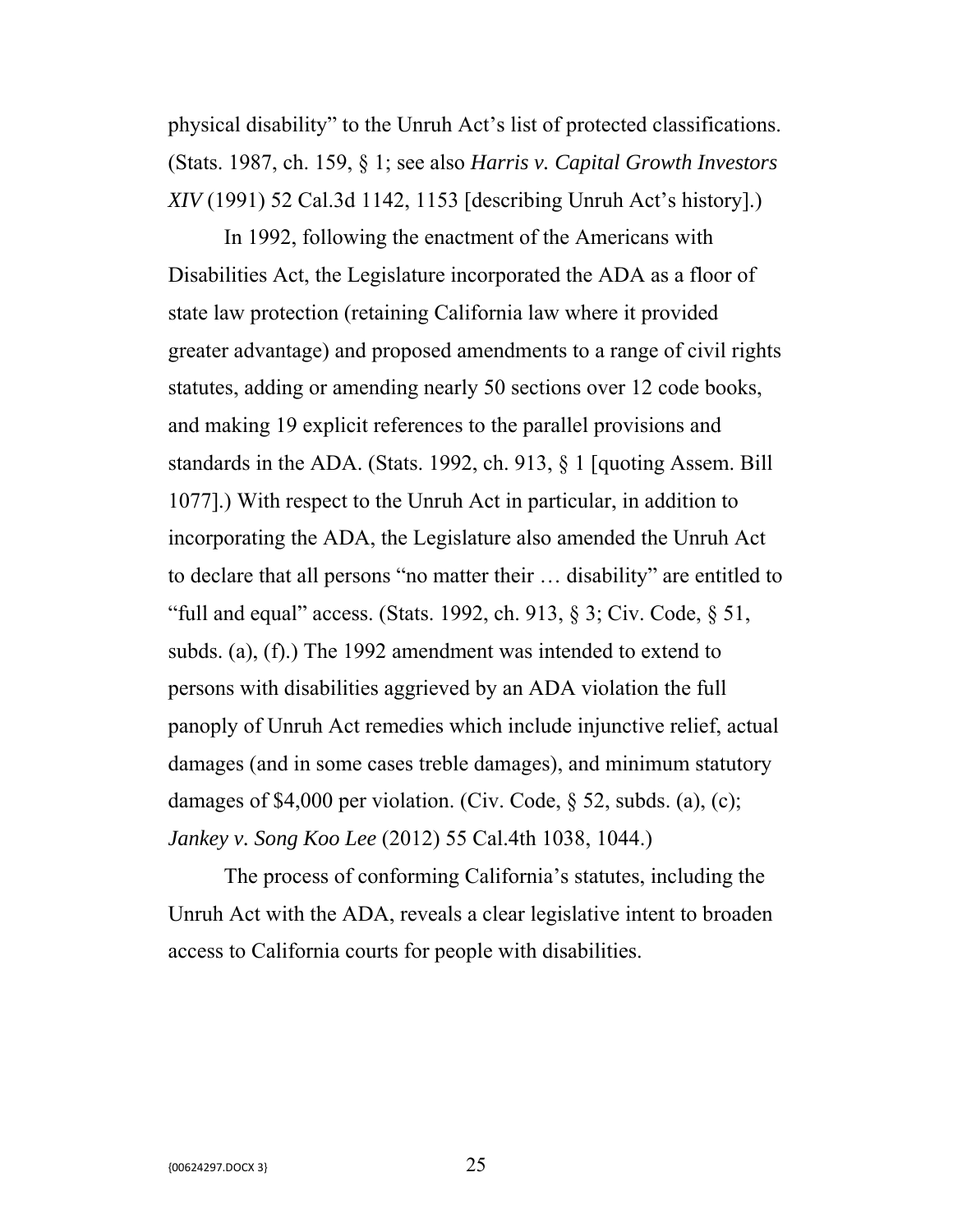## **B. California's Many Overlapping Laws That Mutually Reinforce the State's Strong Public Policy of Eradicating Disability Discrimination.**

The State's expansive disability rights protections provide Californians with disabilities multiple protections against discrimination and denials of access. (See *Jankey v. Song Koo Lee, supra*, 55 Cal.4th at p. 1044.) For example, both the Unruh Act (see *Marina Point v. Wolfson* (1982) 30 Cal.3d 721, 731 ["[T]he provisions of the Unruh Act … apply with full force to the business of renting housing accommodations."]), and the FEHA (Gov. Code, §§ 12920, 12921, subd. (b), 12955, subd. (a)) prohibit disability discrimination in rental housing.<sup>1</sup> Additionally, the Unruh Act broadly "outlaws arbitrary discrimination in public accommodations," a prohibition that substantially overlaps with and complements the Disabled Persons Act but is more narrow in focus. (*Jankey v. Song Koo Lee*, *supra*, 55 Cal.4th at p. 1044-45.)

California law also prohibits disability discrimination in programs and activities administered by the state or its agencies that receive financial assistance from the state under Government Code section 11135, an obligation that can overlap with the Unruh Act (Civ. Code, § 51, subd. (b)), FEHA (see, e.g., Gov. Code, § 12920), state constitutional guarantees (Cal. Const., art. I, § 7), and others (see, e.g., Ed. Code, § 220.). Government Code section 11135, however, expressly limits enforcement to a civil action for equitable relief. (Gov. Code, § 11139.) Therefore, contrary to Respondent's assertion,

<sup>&</sup>lt;sup>1</sup> FEHA also makes it an unlawful practice to violate the Unruh Civil Rights Act. (Gov. Code, § 12948; *Smith v. Fair Employment & Housing Com*. (1996) 12 Cal.4th 1143, 1194.)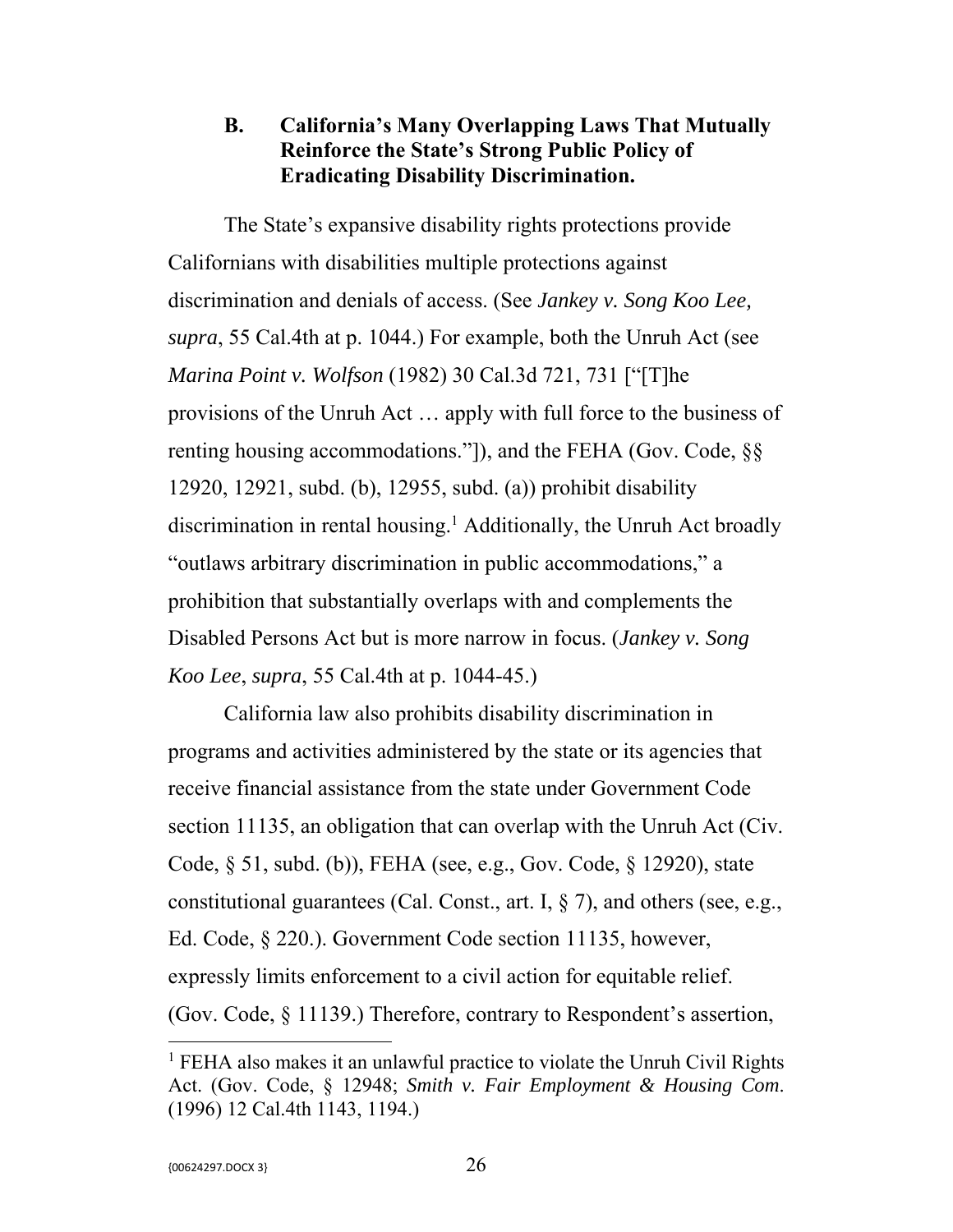Government Code section 11135 is not an alternative "robust statutory scheme" that holds a public school district accountable. (Answering Brief at 43.)

The reliance upon multiple claims is a standard and appropriate course that the Legislature has recognized and encouraged through the enactment of various disability rights statutes. Taken together, this combined statutory scheme reflects not only California's strong public policy of eradicating disability discrimination, but also the Legislature's acknowledgment of the ongoing discrimination endured by individuals with disabilities. (See e.g., Eyer, *Claiming Disability* (2021) 101 B.U. L. Rev. 547, 559-562 [discussing persistence of disparate treatment, bias, and stigma borne by people with disabilities].) In fact, when the Legislature created California's Commission on Disability Access in 2009, it specifically found that "persons with disabilities [were] still being denied full and equal access" in many instances, despite the codification of that right since 1968. (Gov. Code, § 14985.) California's overlapping provisions, and the ADA which the statutes incorporate, are designed to combat disability discrimination by providing people with disabilities broad enforcement of their civil rights.

## **II. REMOVING UNRUH ACT PROTECTIONS FOR CALIFORNIA PUBLIC SCHOOL STUDENTS WILL HARM CHILDREN WITH DISABILITIES.**

The landmark *Brown v. Board of Education* ruling in 1954 was a unanimous victory for the civil rights movement and became a foundation for further change in the education system. As Chief Justice Warren stated,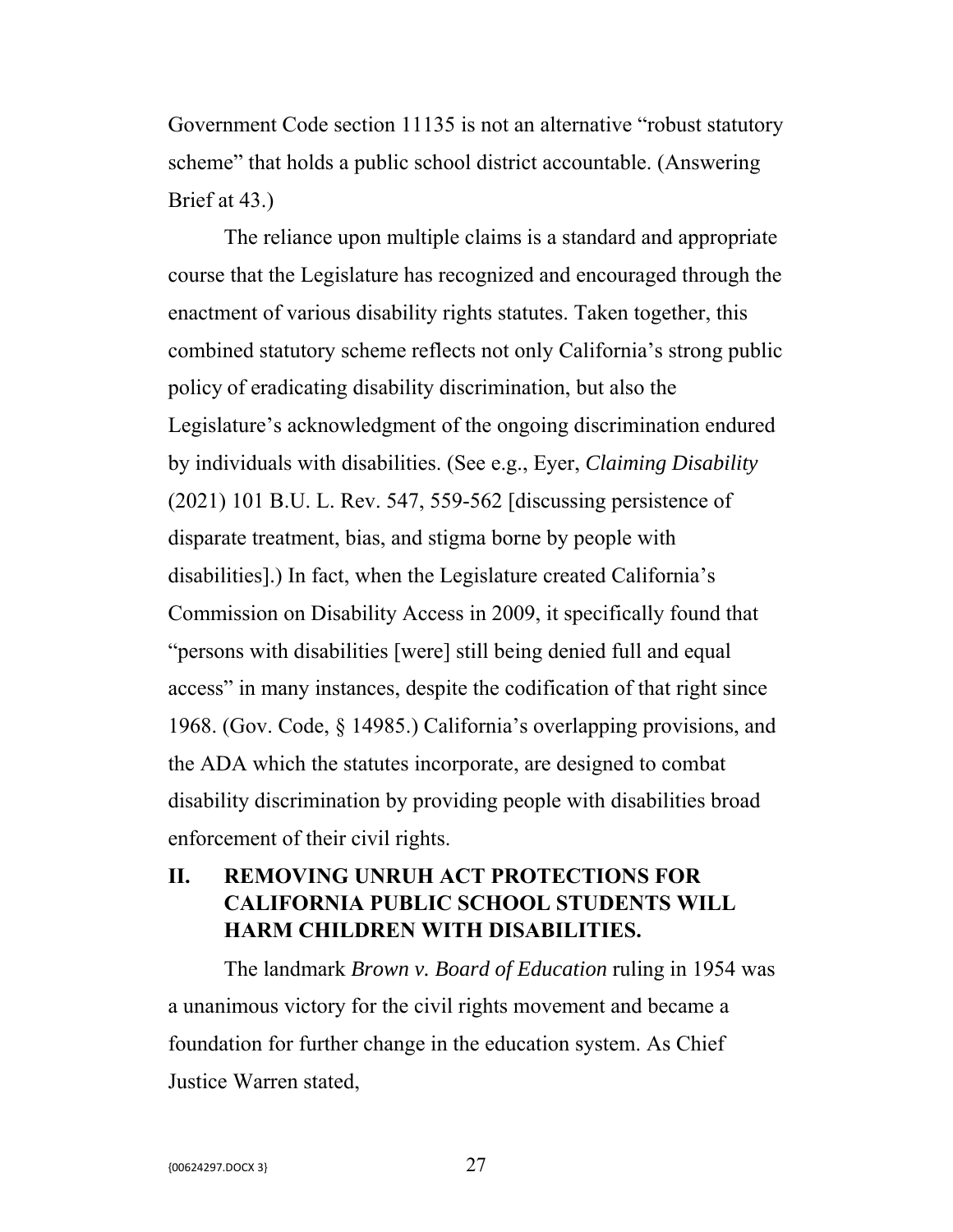Today, education is perhaps the most important function of state and local governments…In these days, it is doubtful that any child may reasonably be expected to succeed in life if he is denied the opportunity of an education. Such an opportunity, where the state has undertaken to provide it, is a right that must be available to all on equal terms.

(*Brown v. Board of Ed. of Topeka, Shawnee County, Kan.* (1954) 347 U.S. 483, 493.) In the struggle for disability rights, the *Brown* decision laid the groundwork for advocates to seek equal educational opportunities for children with disabilities.

By 1975, Congress recognized that public schools were failing to provide appropriate educational services to more than half of the millions of children with disabilities in this country. (See *Porter v. Board of Trustees of Manhattan Beach Unified School Dist*. (9th Cir. 2002) 307 F.3d 1064, 1066.) In Congress's view, the majority of disabled children in the United States at the time "were either totally excluded from schools or were sitting idly in regular classrooms awaiting the time when they were old enough to drop out." (*Board of Educ. of Hendrick Hudson Central School Dist., Westchester County v. Rowley* (1982) 458 U.S. 176, 179.) To reverse this "history of educational neglect," Congress enacted what is now known as the Individuals with Disabilities Education Act to guarantee all children with disabilities access to appropriate education at a public school. (*Timothy O. v. Paso Robles Unified School Dist.* (9th Cir. 2016) 822 F.3d 1105, 1109.) Federal law, through the Individuals with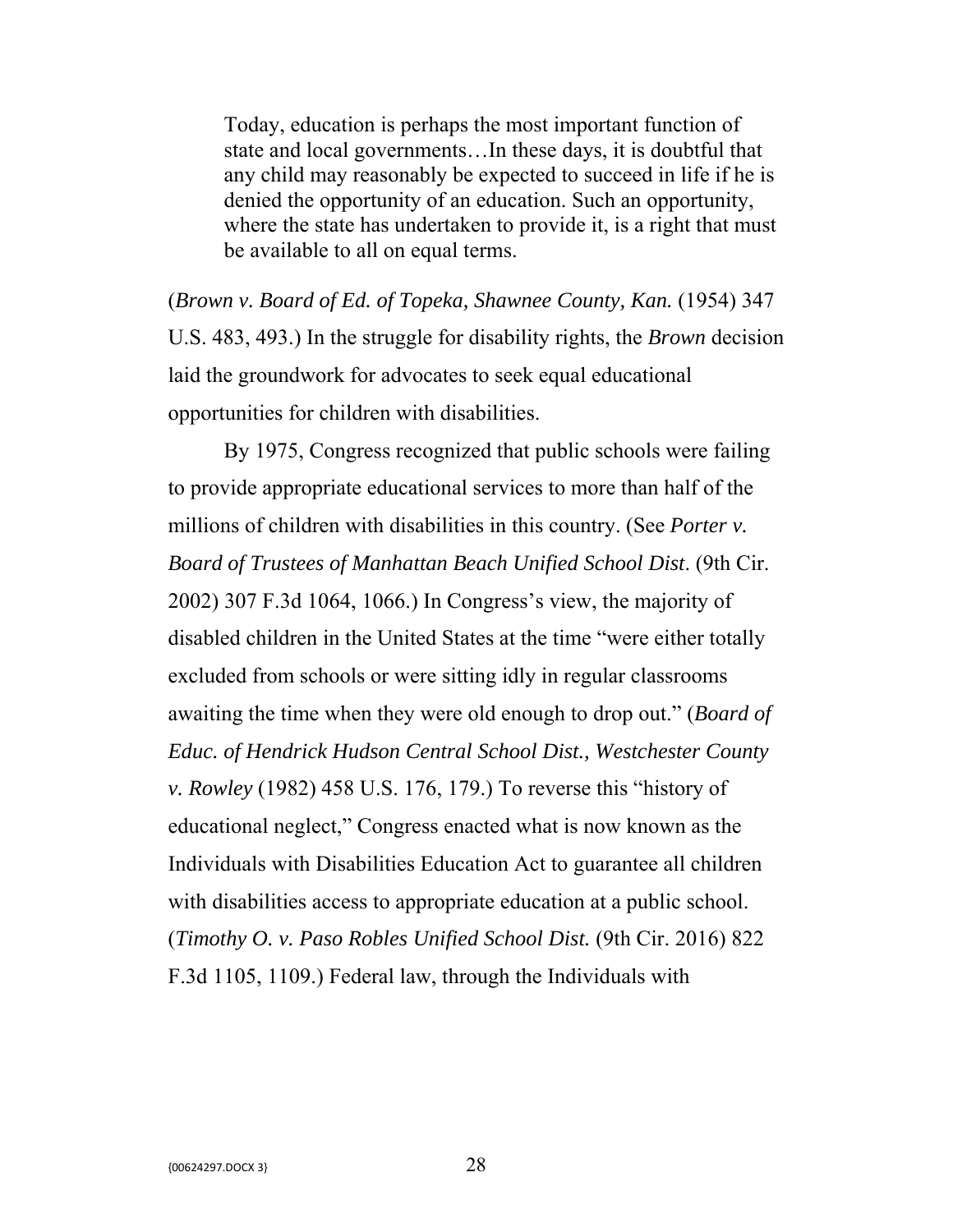Disabilities Education Act and later the ADA<sup>2</sup>, applies to school districts in California to guarantee a minimum floor of appropriate and accessible educational services and facilities for students with disabilities. California law exceeds federal guarantees and when California public school districts discriminate against the very students with disabilities they are required to serve, those students – like Brennon B. and others like him—need a means to seek redress in California courts.

## **A. Anti-Discrimination Protections for the Growing Number of California Students with Disabilities Remain Vitally Important.**

In California, public schools serve 749,295 students with disabilities; one in eight California public school students has a disability. (Cal. Dep't of Educ., California Enrollment Multi-Year Summary by Ethnicity ("California Enrollment Data") (2021).) Furthermore, California public school enrollment of students with disabilities grew by 13% over the last five years. (*Ibid.*) This increase is noteworthy considering the overall student population fell by 4% during this period. (*Ibid.*) Robust protections are needed for all students with disabilities in California.

## **B. Discrimination Against California Students with Disabilities Is Widespread.**

Disability discrimination in public schools has long jeopardized the quality and safety of public education. California public schools continue to provide unequal education to students with disabilities.

<sup>2</sup> Section 504 of the Rehabilitation Act of 1973 also requires a public school district to provide appropriate education regardless of the nature and severity of a student's disability. (See 34 C.F.R. § 104.33.)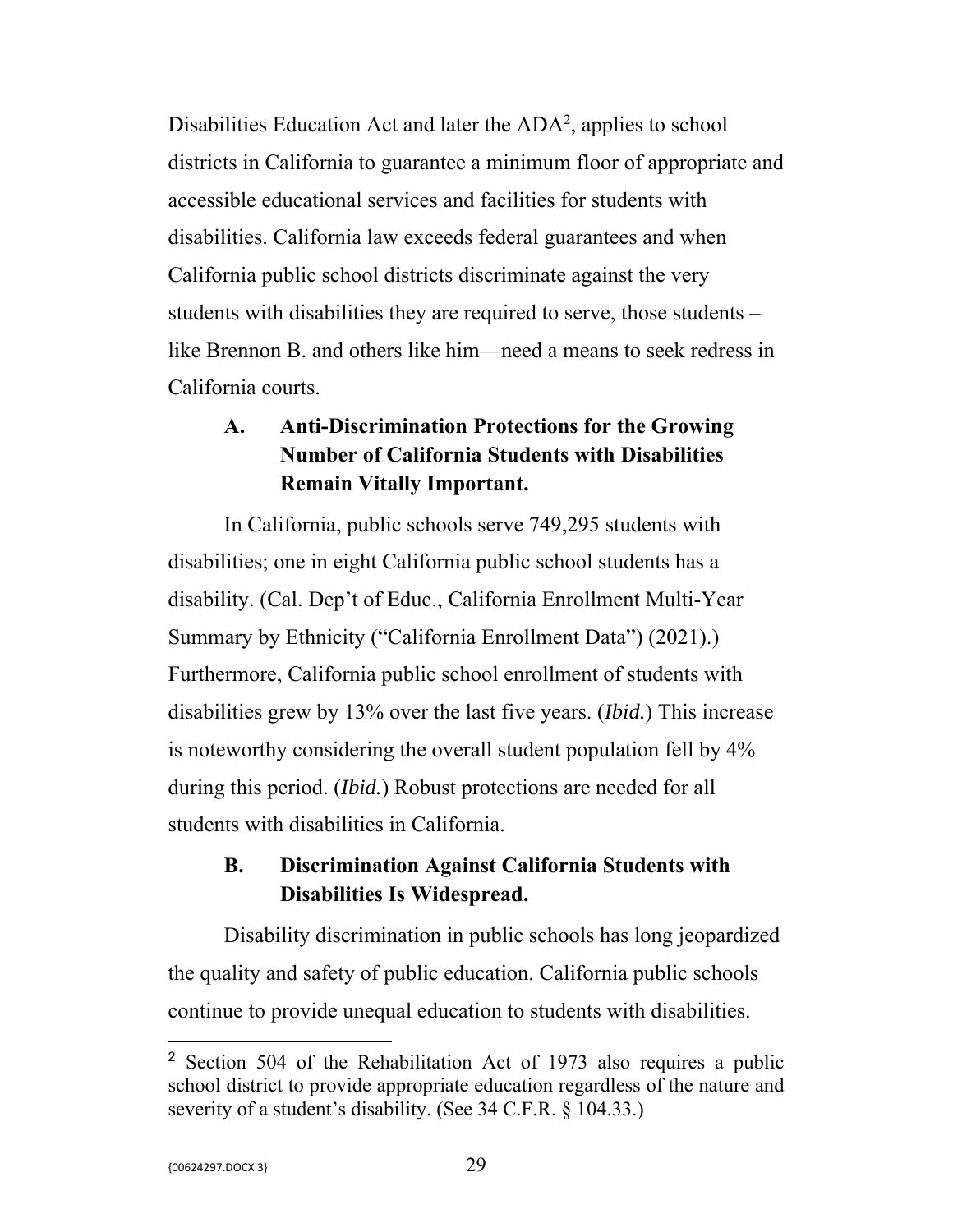While public schools nationwide are lagging in fulfilling their obligations to students with disabilities, California schools provide particularly poor quality, safety, and outcomes for students with disabilities. Students with disabilities are about three times more likely to be victims of sexual abuse than non-disabled children. (VERA Institute of Justice, *Sexual Abuse of Children with Disabilities: A National Snapshot* (2013) p. 4.). Children with intellectual or mental disabilities like Brennon B. are five times as likely to experience sexual abuse than their nondisabled peers. (*Ibid.*) In addition, California segregates students with disabilities from other students at higher rates than almost any other state. (Policy Analysis for Cal. Educ., *Promising Policies to Address the Needs of Students with Disabilities: Lessons from Other States* (2020) p. 1.)

Moreover, understaffing and underqualified teachers can lead to dangerous and traumatizing treatment of students with disabilities in the school setting, as Brennon B.'s experience highlights. A study of restraint complaints from 2015 to 2019 identified a pattern of excessive use of force against students with disabilities resulting in the death and serious injury of children. (Disability Rights Cal., *Protect Children's Safety and Dignity: Recommendations on Restraint and Seclusion in Schools* (2019) p. 2.) For example, at the end of 2018, a student with a disability died while held in a prone restraint for over an hour. (*Ibid.*) The prone restraint is one of the most dangerous forms of restraints and banned in over 21 states. (*Id*. at p. 6.)

In addition, schools are failing to protect students with disabilities from bullying and harassment; students with disabilities face safety threats from not only staff, but also fellow students. A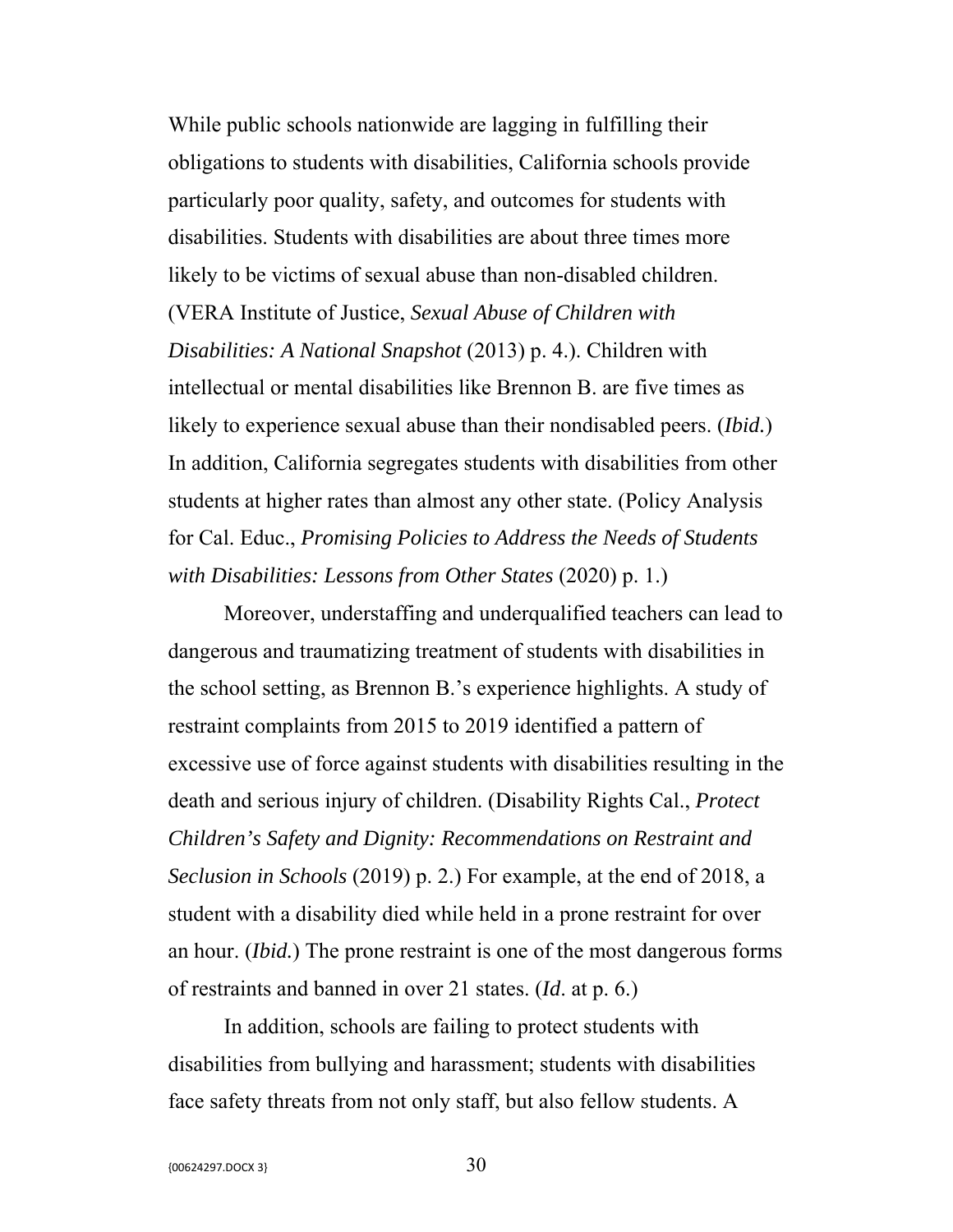nationwide study found that more than one third of students with disabilities had been victimized by their peers and have been subjected to a hostile educational environment. (Pinquart, *Systematic Review: Bullying Involvement of Children With and Without Chronic Physical Illness and/or Physical/Sensory Disability—a Meta-Analytic Comparison With Healthy/Nondisabled Peers* (2016) pp. 249-252.) The unfortunate prevalence of the foregoing types of abuses in the public school setting makes it vital that students with disabilities be protected by the rights and remedies afforded by the Unruh Act. In this regard, it must be emphasized that children with disabilities (like all others) are legally required to attend school and often have no choice but to enter environments with persons who are behaving toward them in a discriminatory and/or abusive manner.

Finally, California public schools are also failing to prepare students with disabilities for independent and financially secure adulthoods. Students with disabilities have lower test scores, four-year graduation rates, and employment opportunities than almost any other student group and a suspension rate that is almost double the statewide average. (Legis. Analyst, Overview of Special Education in California ("Legis. Analyst Report") (Nov. 6, 2019) p. 1.) The California Legislative Analyst's Office has acknowledged that "state accountability data show that school districts have poor outcomes for their students with disabilities." (*Id.* at p. 3.) When California students with disabilities are discriminated against by the very institution that was designed to educate and nurture them, they need the Unruh Act to protect them.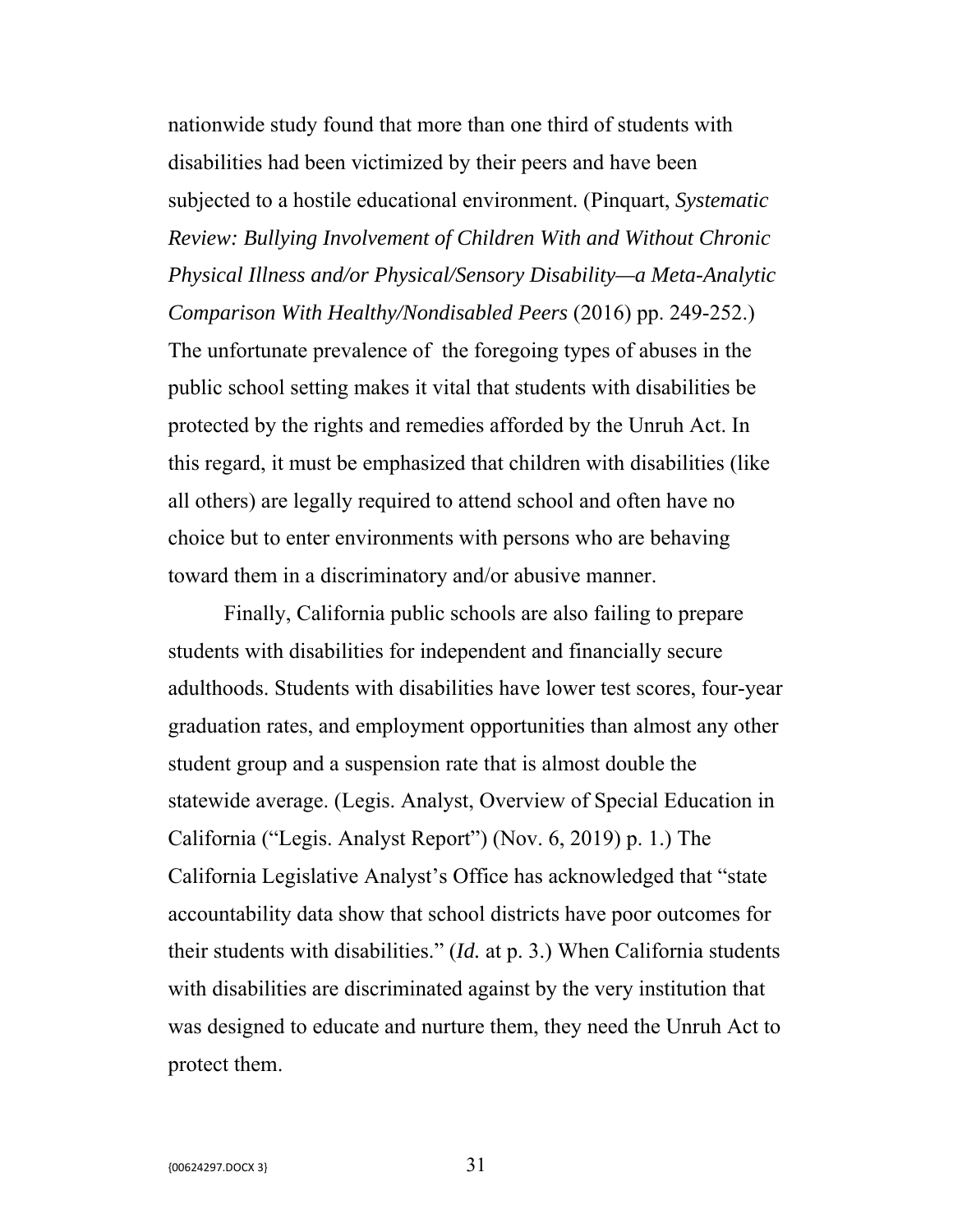## **C. Black Students and Low-Income Students Suffer Disproportionately from Disability Discrimination in Public Schools.**

There is a significant relationship and overlap between disability and other protected statuses. Students with disabilities in California are disproportionately low-income and Black. (Overview of Special Education in California, Legis. Analyst Report at p. 8.) Black students represent six percent of the overall student population but 9 percent of students with disabilities. (*Id.* at p. 1.) Students who are English Language Learners, gender non-binary, and in foster care also have high rates of disability. (California Enrollment Data.)

In West Contra Costa Unified School District, where Brennon B. was enrolled, 91% of students with disabilities are students of color. (Cal. Dep't of Educ., W. Contra Costa Unified Enrollment Multi-Year Summary by Ethnicity (2021).) Because most students with disabilities have multiple marginalized identities, they are among the most likely to experience discrimination at school. Limiting the Unruh Act would reduce accountability for discrimination against California's most vulnerable students.

# **D. The First District's Interpretation of the Unruh Act Would Create an Unjust Distinction Between Discrimination Occurring at Public and Private Schools.**

In addition to the disproportionate impact that the First District's decision has on disabled students who are low-income and Black, it also creates unequal legal protections for public and private school students. Under the First District's interpretation, students attending private, but not public, schools would be able to bring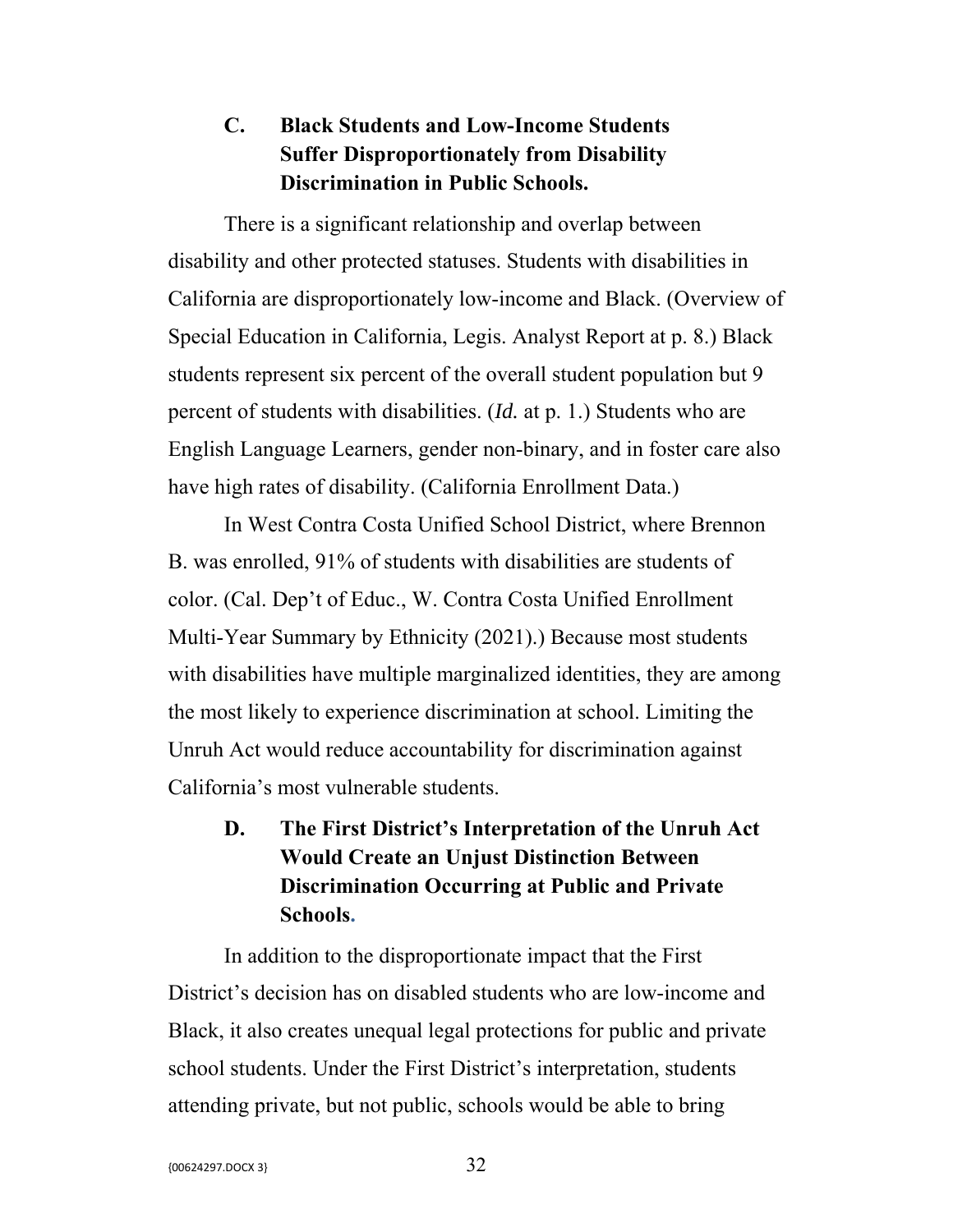discrimination actions under the Unruh Act. (See *Brennon B. v. Superior Court of Contra Costa County* (2020) 57 Cal.App.5th 367, 391 ["a secular private school, charging tuition and generally open to school-age children, is likely a business establishment for purposes of the Act"].)

This distinction between public and private schools is unjust and without basis in law or logic. Both public and private schools aim to foster student achievement, and in doing so they both operate facilities, manage budgets, and employ teachers and other staff. In certain circumstances, school districts also place and pay for private school costs when they cannot serve a student with a disability. (See *Forest Grove School District v. TA* (2009) 557 U.S. 230; see also 20 U.S.C. § 1412(5); 34 C.F.R. § 300.133.)

Under the First District's interpretation, private school students with disabilities will have more legal rights than their counterparts in public schools. Consequently, when a public school fails to provide appropriate education services, only those students with disabilities who are placed in a private school will be able to assert their rights under the Unruh Act. Yet, private school placements are less accessible to low-income and historically marginalized families who do not have the time, resources, or information for the extensive advocacy and expensive outside evaluations often needed to convince a school district to fund a private school placement. (Elsen-Rooney, *Students with Dyslexia Disability Battle NYC DOE,* USA Today News (Feb. 10 2020), https://www.usatoday.com/indepth/news/education/2020/02/09/disability-special-educationdyslexia-doe-nyc-sped-private-placement/4651419002/ (As of July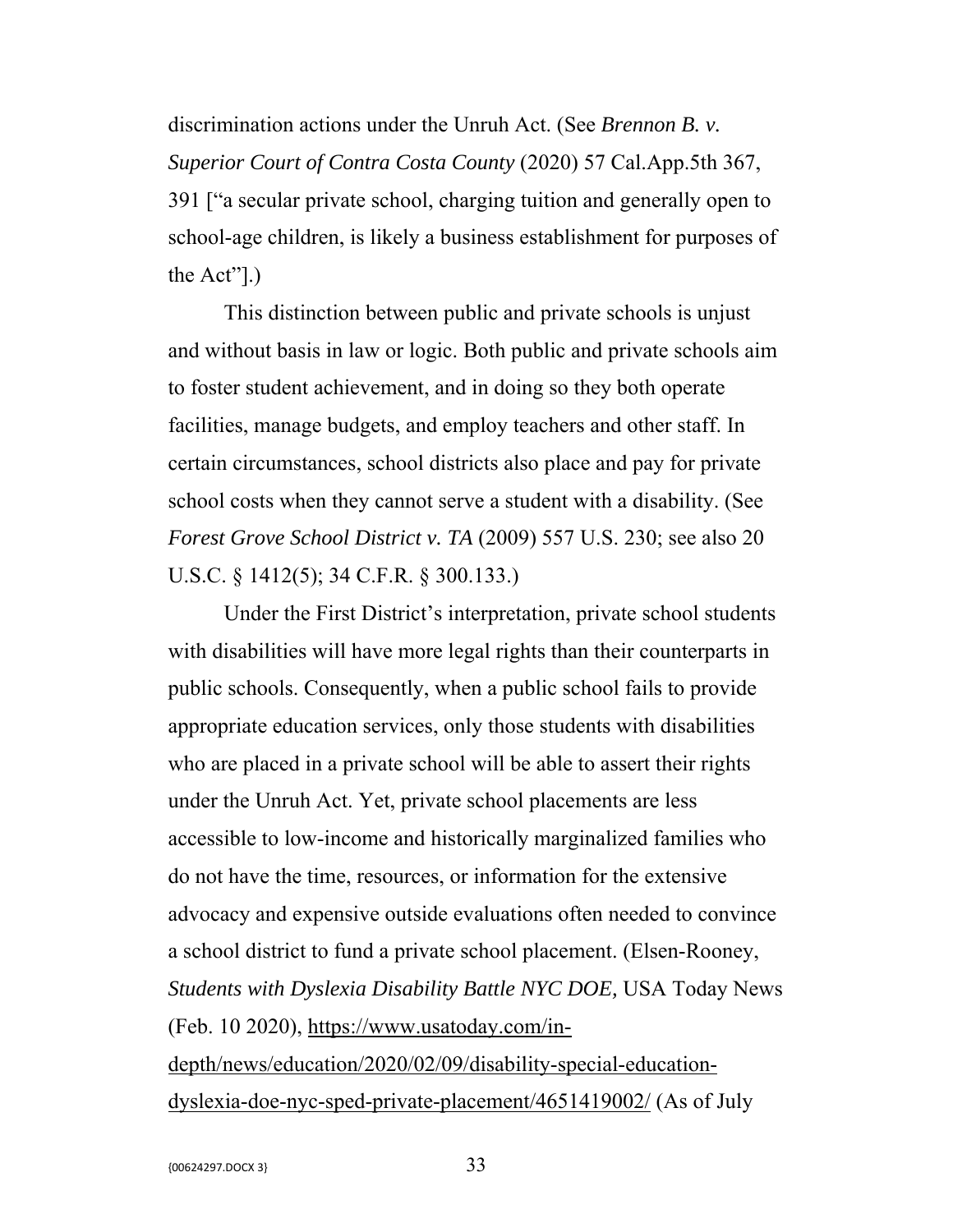13, 2021).) In California, low-income students with disabilities are half as likely to receive a private placement as their wealthier peers. (*Ibid.*) These wealthy students are overwhelmingly white. White students are thus overrepresented in private school placements, with the share of white students with disabilities in private school placement exceeding the share in public schools by about 10%. (*Ibid.*) By limiting the legal rights of students in public schools, which serve more Black students and low-income students, the First District's interpretation would have a disparate impact on these student populations.

## **III. The Plain Statutory Language and the Legislative History of Section 51(F) Demonstrate the Legislature's Intent to Establish that a Violation of the Americans with Disabilities Act is a Violation of the Unruh Act.**

In 1990, Congress enacted the ADA "to provide a clear and comprehensive national mandate for the elimination of discrimination against individuals with disabilities." (42 U.S.C. § 12101(b)(1).) Congress intended to implement broad protections for people with disabilities, drafting the ADA to permit reliance on state laws that provide great protections. (42 U.S.C. §12201(b).) "Title II [of the ADA] forbids any 'public entity' from discriminating based on disability" and applies broadly "in both public schools and other settings." (*Fry v. Napoleon Community Schools* (2017) 137 S.Ct. 743, 749.) The ADA, like the Unruh Act, is intended to protect the civil rights of people with disabilities.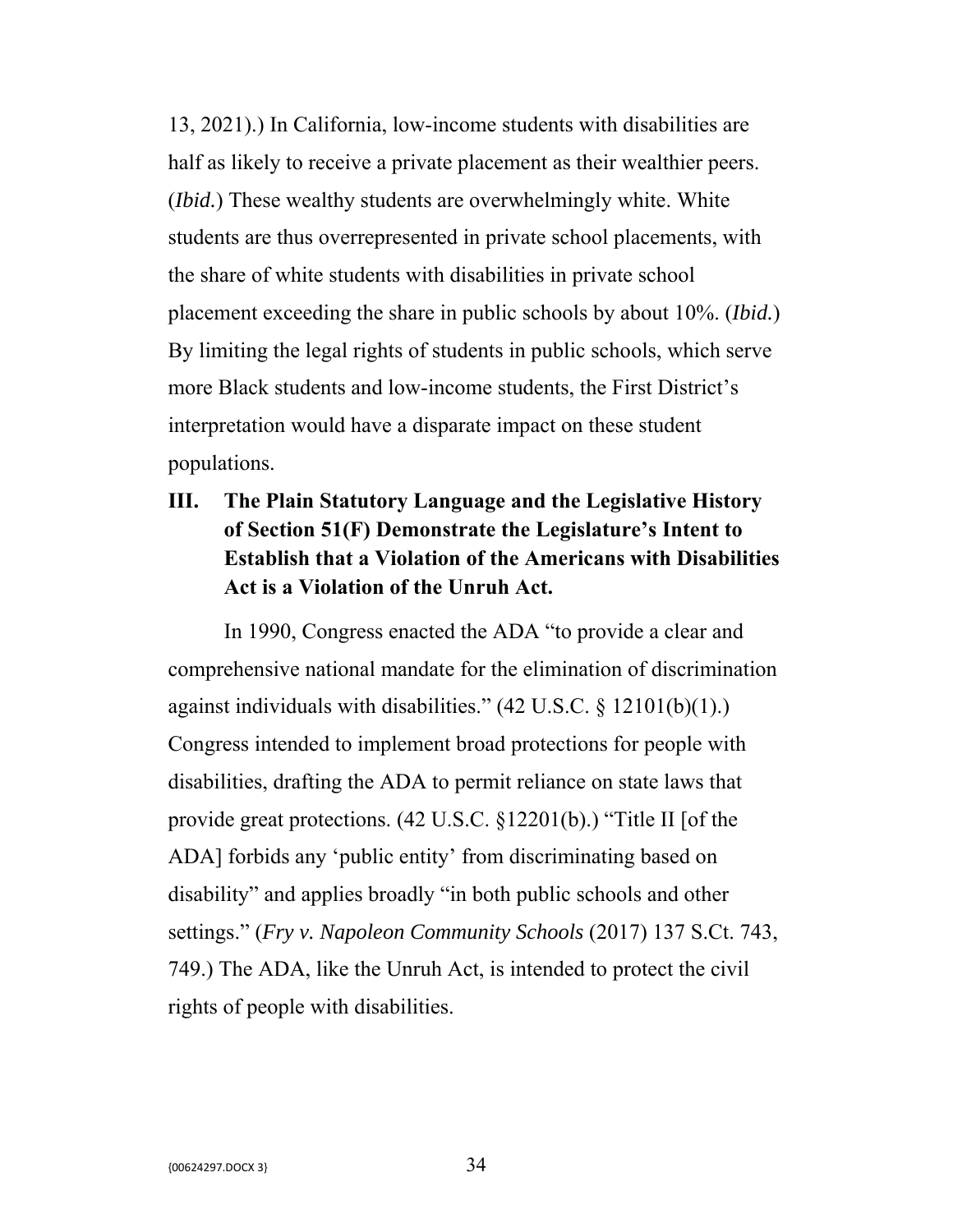### **A. Under the Plain Language of the Unruh Act, a Violation of the ADA is a Violation of the Unruh Act.**

The California Legislature amended the Unruh Act in 1992 explicitly to incorporate rights guaranteed under the federal law by providing that "a violation of the right of any individual under the federal Americans with Disabilities Act of 1990 shall constitute a violation of this section." (Civ. Code,  $\S$  51, subd. (f).) The plain language of the amendment incorporates the entire ADA into Section 51, including the ADA provisions related to discrimination by public entities such as public schools. All violations of the ADA are violations under the Unruh Act.

Given the clarity and lack of ambiguity in the Unruh Act, the Court need not go beyond an analysis of the plain meaning of the statute. This Court adheres to well-established principles of statutory construction in which the plain text analysis is the first and, in this case, the only step. "The statute's plain meaning controls the court's interpretation unless its words are ambiguous. If the plain meaning of a statute is unambiguous, no court need, or should go beyond that pure expression of legislative intent." (*Kobzoff v. Los Angeles County Harbor/UCLA Med. Ctr.* (1998) 19 Cal.4th 851, 861; *Solberg v. Superior Court* (1977) 19 Cal.3d 182, 198 ["When statutory language is thus clear and unambiguous there is no need for construction, and courts should not indulge in it."].) If the language is unambiguous, courts "presume the Legislature meant what it said, and the plain meaning of the statute controls." (*People v. Evans* (2008) 44 Cal.4th 590, 597 [internal quotation marks omitted].)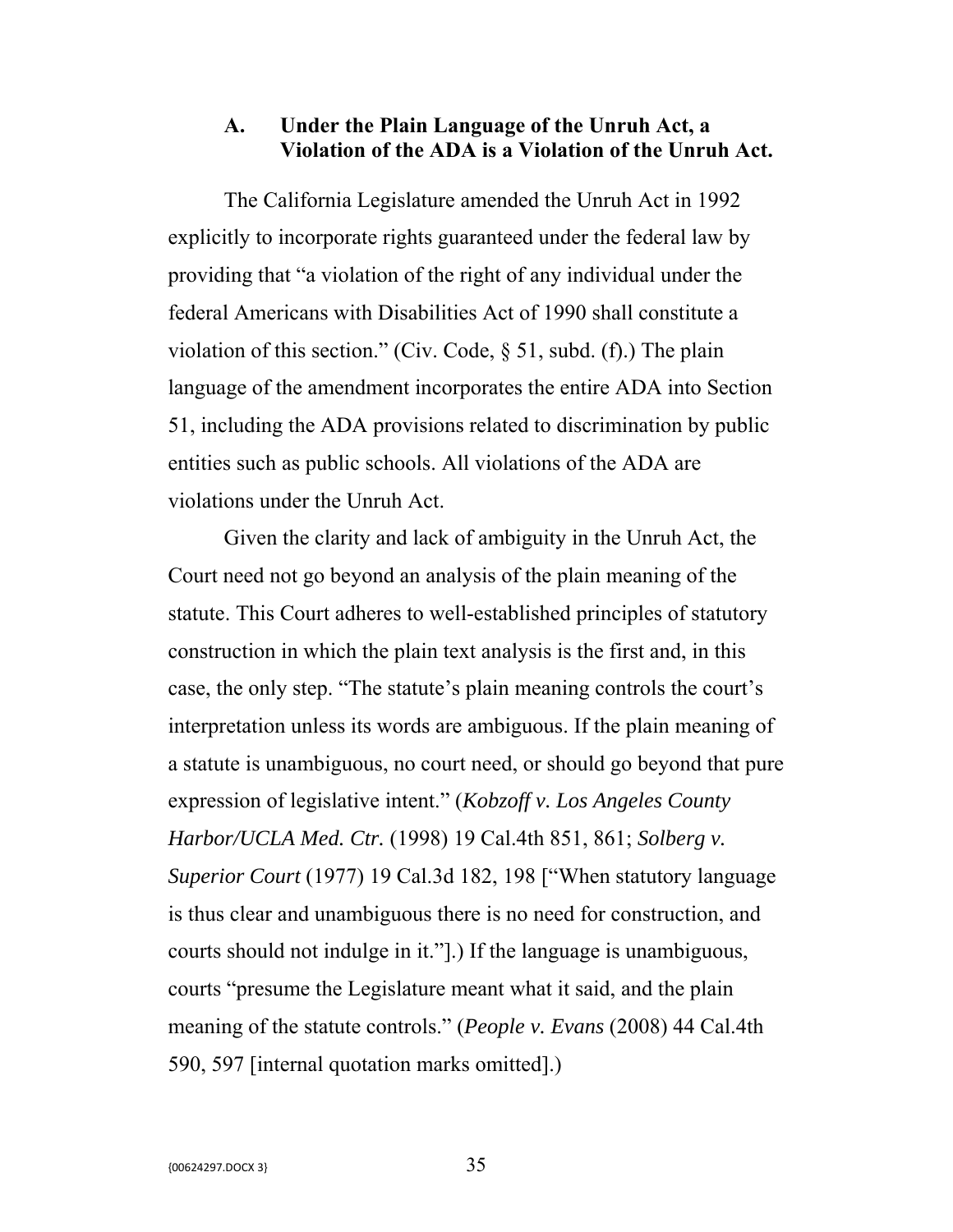The plain meaning rule is not merely an abstraction to be invoked and then dismissed out of hand. Indeed, the Unruh Act "could not be clearer" in its statement that "'[a] violation of any right of any individual under the [ADA] shall also constitute a violation of this section.'" (*Wilson v. Haria & Gogri Corp.* (E.D. Cal. 2007) 479 F.Supp.2d 1127, 1137, quoting section 51(f).) Therefore, once a plaintiff has met the proof requirements to establish an ADA violation, the plaintiff has also established a violation of the Unruh Act. The plain meaning of the Unruh Act's language "mandate[s]" that a violation of the ADA is, *per se,* a violation of the Unruh Act." (*Lentini v. Cal. Ctr. for the Arts* (9th Cir. 2004) 370 F.3d 837, 847.)

## **B. The Legislative History Confirms the Intent to Include ADA Violations Within the Scope of the Unruh Act.**

Even if there were any ambiguity in the language of Civil Code § 51, the Legislature made its intention unmistakably clear when it considered the 1992 amendments to the Unruh Act. In response to the passage of the ADA, California amended the Unruh Act as part of omnibus legislation designed to "strengthen California law where it is weaker than the ADA and to retain California law when it provides more protection than the ADA." (*See* Stats. 1992, ch. 913, § 1 [quoting Assem. Bill 1077]; Assembly Judiciary Committee, Assem. Bill 1077 (Jan. 22, 1992), at 2.) The express purpose of the 1992 amendment was to "conform state anti-discrimination laws with the provisions of the Americans with Disabilities Act." (*Bass v. County of Butte* (9th Cir. 2006) 458 F.3d 978, 981 [citing Assem. Off. of Research, 3d reading analysis, Assem. Bill 1077 (Cal. 1992 Reg.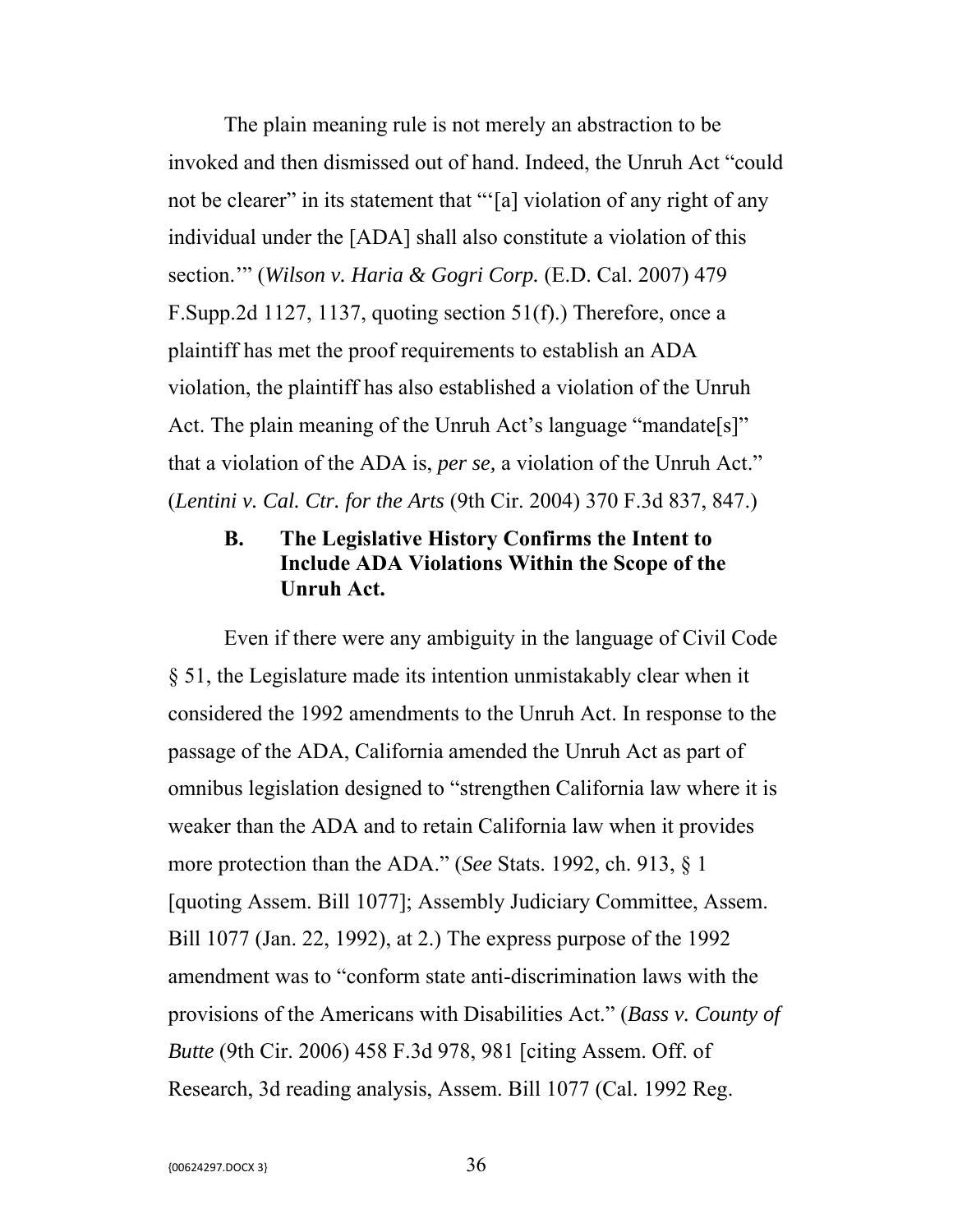Sess.)].) That incorporation contains no exclusion of the ADA as it affects public entities. Further, such a narrow interpretation is contrary to the stated legislative intent that California law not provide lesser protection than the federal act. Respondent's assertion to the contrary that "the ADA was not incorporated into the Unruh Act in its entirety" is flatly incorrect. (Answering Brief at  $13.$ )<sup>3</sup>

<sup>&</sup>lt;sup>3</sup> If the Legislature had intended to exclude public entities, it could easily have done so. Indeed, the California Code includes references to the ADA as delineating a minimum floor of protection. When the Legislature intended a specific title of the ADA to apply, it explicitly stated so. *See, e.g.,* Civ. Code § 54, subd. (c) ("A violation of the right of an individual under the Americans with Disabilities Act … also constitutes a violation of this section."); Civ. Code  $\S$  54.1, subd. (d) ("A violation of the right of an individual under the Americans with Disabilities Act … also constitutes a violation of this section"); Civ. Code  $\S$  54.8, subd. (k) ("In no case shall this section be construed to prescribe a lesser standard of accessibility or usability than that provided by Title II of the Americans with Disabilities Act of 1990 ... and federal regulations adopted pursuant to that act."); Gov. Code § 4450, subd. (c) ("in no case shall the State Architect's regulations … prescribe a lesser standard of accessibility or usability than [federal guidelines adopted] to implement the Americans with Disabilities Act of 1990"); Gov. Code § 4451, subd. (d) (provisions "shall meet or exceed the requirements of Title III … of the Americans with Disabilities Act of 1990"); Gov. Code § 4500, subd. (b) ("[I]f the laws of this state ... prescribe higher standards than the Americans with Disabilities Act of 1990 … and federal regulations adopted pursuant thereto, then those public transit facilitates and operations shall meet the higher standards."); Gov. Code § 11135, subd. (b) (programs "shall meet the protections and prohibitions contained in … the Americans with Disabilities Act of 1990 … and the federal rules and regulations adopted in implementation thereof, except that if the laws of this state prescribe stronger protections and prohibitions, the programs . . . shall be subject to the stronger protections and prohibitions."); Gov. Code § 12926, subd. (n) ("if the definition of 'disability' used in the federal Americans with Disabilities Act … would result in broader protection of the civil rights of individuals … then that broader protection or coverage shall be deemed incorporated by reference … and shall prevail"); Health & Safety Code § 19952, subd. (d) ("In no case shall this section be construed to prescribe a lesser standard of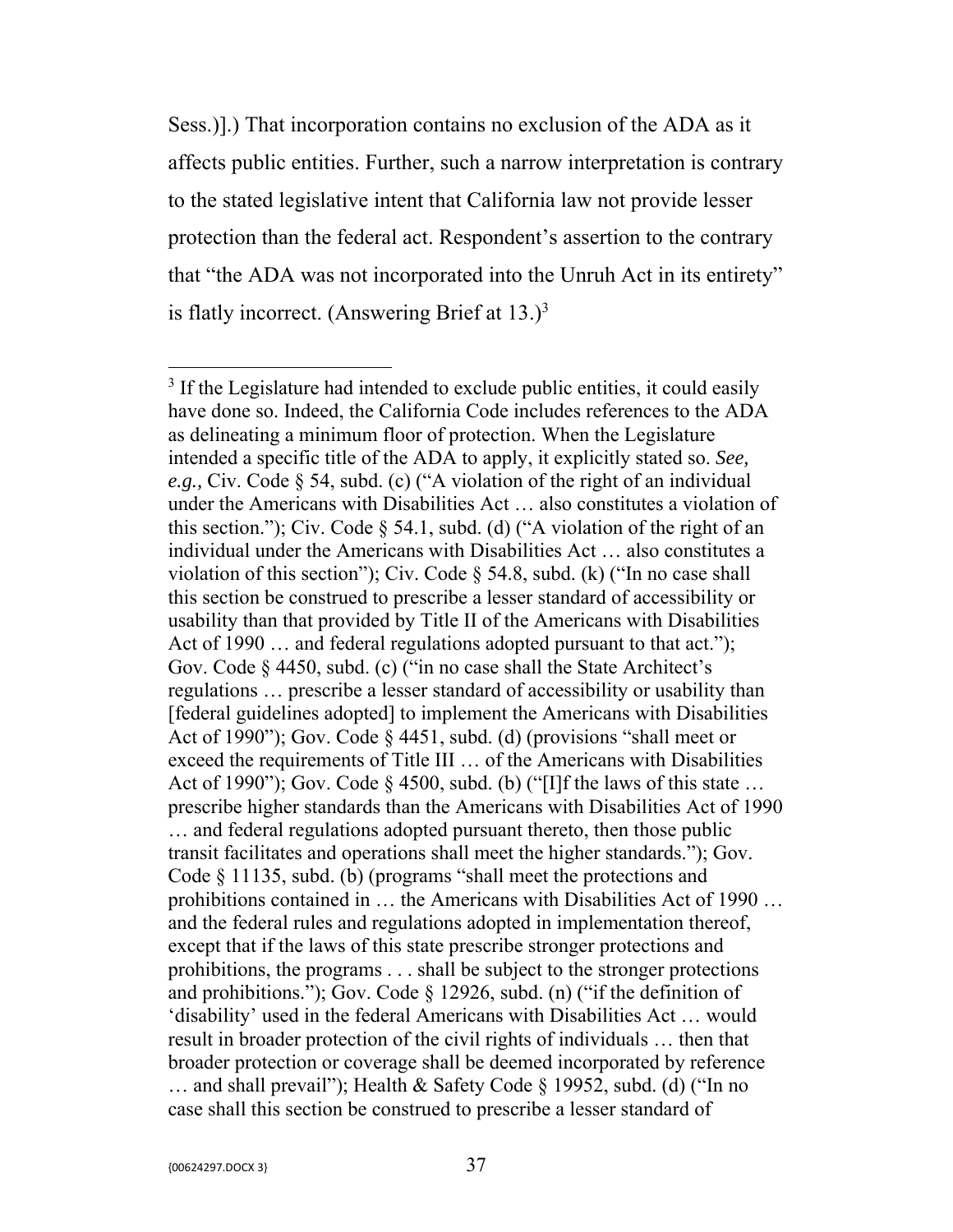Should any doubt remain as to the Legislature's intent to provide greater (not less) protection than the ADA, one need only refer to its enactment of the Prudence K. Poppink Act in 2000. In keeping with California's commitment to broad disability rights protections, the Poppink Act amended restrictive definitions of disability found in some California civil rights statutes (including the Unruh Act) to "require [only] a 'limitation' upon a major life activity," not a "substantial limitation" as required by the ADA. (See *Colmenares v. Braemar Country Club, Inc.* (2003) 29 Cal.4th 1019, 1027 [citing Gov. Code, § 12926.1, subd. (d).]). Thus, "the Poppink Act 'standardize[d]' the definition of … disability 'in California civil rights laws, *clarifying* that California's disability protections are broader than federal protections.'" (*Ibid.* [citations omitted] [emphasis in original]; Stats. 2000, ch. 1049, §§ 2, 5, pp. 2-8 (Assem. Bill 2222) [amending Civil Code section 51 and Government Code section 12926].)

The Legislature also adopted a codified statement of legislative intent explicitly reaffirming the independent and more protective nature of California's disability discrimination jurisprudence:

<u> 1989 - Johann Stein, marwolaethau a bhann an chomhair an t-an chomhair an chomhair an chomhair an chomhair a</u>

accessibility or usability than provided by the [federal guidelines] to implement the Americans with Disabilities Act of 1990 …"); Pen. Code § 365.5, subd. (d) ("guide dog" includes any dog "that meets the definitional criteria under federal regulations adopted to implement Title III of the Americans with Disabilities Act of 1990 …."); Pen. Code § 1347.5, subd. (k) ("This section shall not be construed … [to] prescribe a lesser standard of accessibility or usability for persons with disabilities than that provided by Title II of the Americans with Disabilities Act …."); Rev. & Tax Code § 74.6, subd. (f) (describing state tax deduction for construction "to meet or exceed the accessibility standards of the 1990 Americans with Disabilities Act").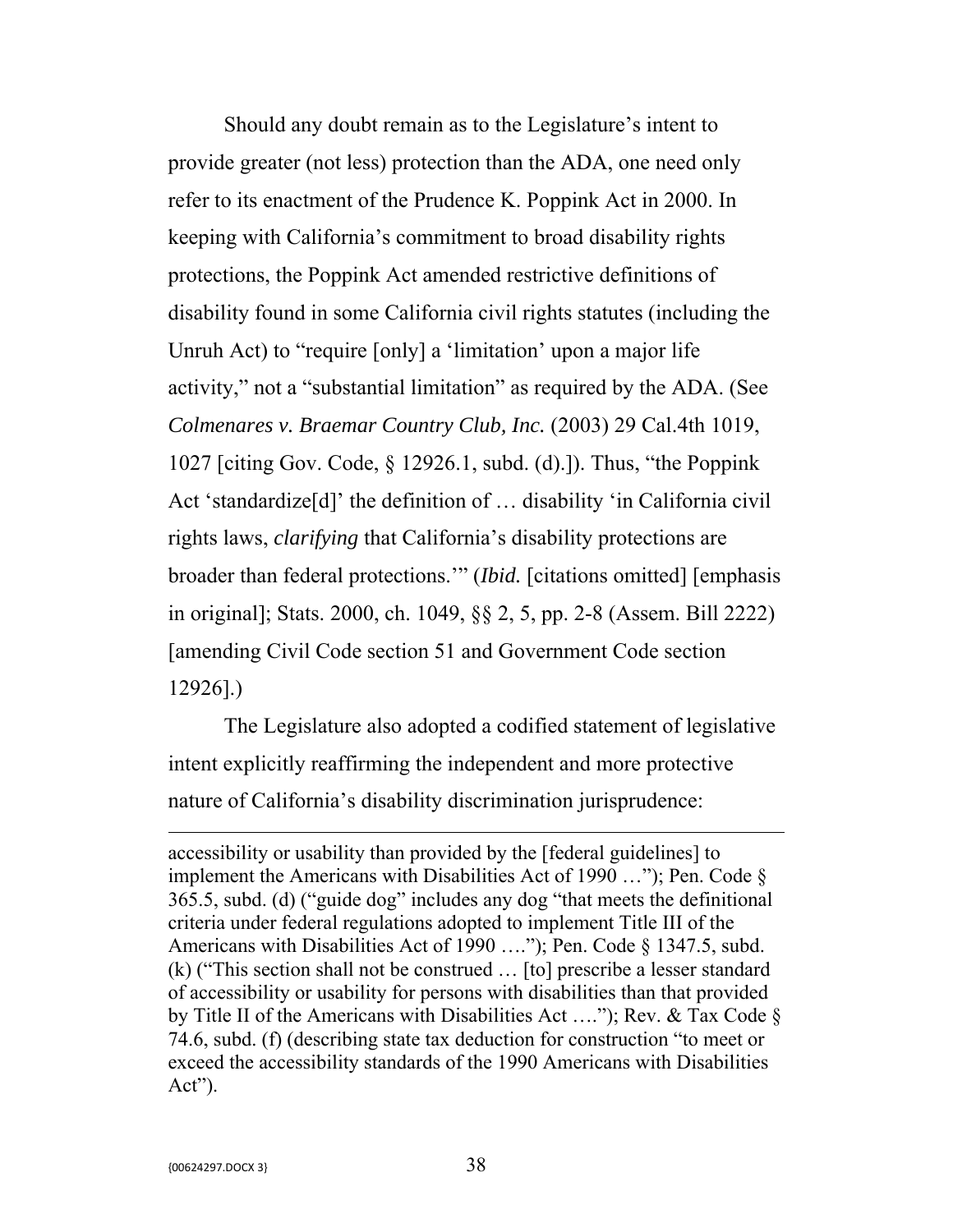The Legislature finds and declares as follows: … The law of this state in the area of disabilities provides protections independent from those in the federal Americans with Disabilities Act of 1990 (P.L. 101-336). Although the federal act provides a floor of protection, this state's law has always, even prior to passage of the federal act, afforded additional protections.

(Stats. 2000, ch. 1049, § 6 [codified at Gov. Code, 12926.1].)

This Court's decision in *Munson v. Del Taco* is also instructive. The case considered the question of whether a plaintiff seeking damages under the Unruh Act, predicated on a violation of the public accommodations section of the ADA, must prove "intentional discrimination." (*Munson v. Del Taco, Inc.* (2009) 46 Cal.4th 661, 669.) To answer that question, this Court first considered the specific statutory language providing that a violation of the ADA would constitute a violation of the Unruh Act, noting that in 1992, the California Legislature amended multiple sections of the Civil Code to incorporate the "full expanse" of protections into California's antidiscrimination statutes. (*Id.* at pp. 670-672.) Relying in part on the legislative history of the 1992 amendments to the Unruh Act, this Court found that the goal of the amendments was to "make a violation of the ADA a violation of the Unruh Act." (*Id.* at p. 672.) This Court further found that the 1992 amendments sought to promote the Unruh Act's goal of equality "by incorporating ADA accessibility law into California's own law." (*Id.* at p. 673.)

Ultimately, the *Munson* Court refused to "restrict, artificially and contrary to the statutory language, the types of ADA violations remediable under the Unruh Civil Rights Act." (*Munson v. Del Taco,*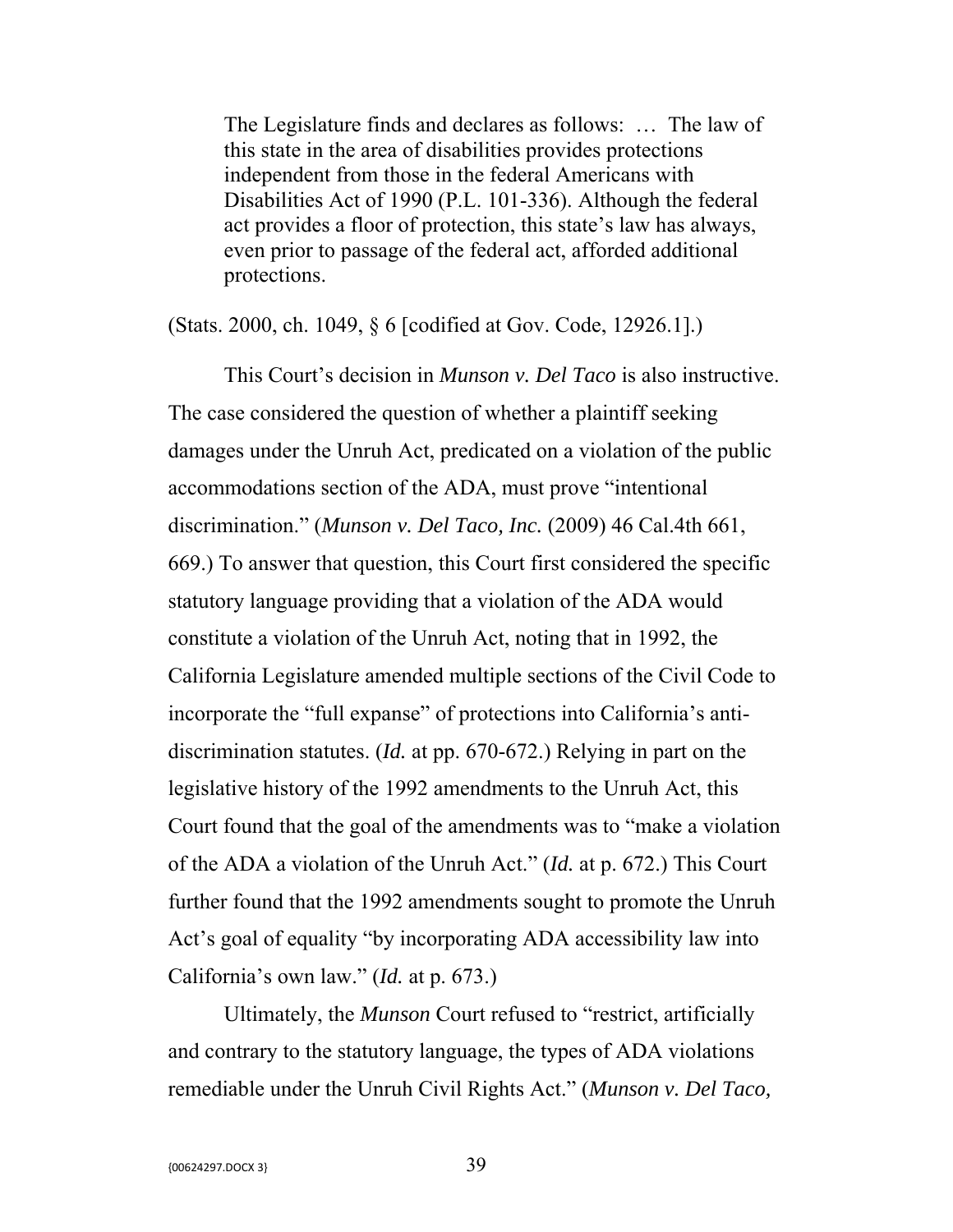*Inc., supra,* 46 Cal.4th at pp. 672, 675.) It follows then that the Unruh Act, through section 51(f), protects against discrimination by public entities such as school districts. The *Munson* Court did not find "that the Unruh Act is this state's equivalent of Title III of the ADA" and the answering brief on this point misstates the holding. (Answering Brief at 15.) Without "contrary legislative direction," this Court should continue to choose "a reasonable reading that gives full effect to the law's guarantees." (*Munson v. Del Taco, Inc., supra* at p. 669). Consistent with the decision in *Munson,* this Court should confirm that the plain language and legislative history of the Unruh Act was intended to cover public schools.

### **C. Federal Courts Have Already Held that a Violation of the ADA is a Per Se Violation of the Unruh Act.**

The plain meaning and the legislative history of the Unruh Act clearly mandate that a violation of the ADA is a violation of the Unruh Act. (Civ. Code, § 51, subd. (f).) Therefore, once a plaintiff establishes an ADA violation, the plaintiff has also established a violation of the Unruh. This non-controversial holding has been clear and established by numerous federal court decisions including several from the Ninth Circuit. (See e.g., *K.M. ex rel. Bright v. Tustin Unified Sch. Dist.* (9th Cir. 2013) 725 F.3d 1088, 1094 n.1 ["[A] violation of the ADA [by a public school] is, *per se,* a violation of the Unruh Act." (relating to rights of a student with a hearing disability in a public school in California)]; *Lentini v. California Center for the Arts, supra,* 370 F.3d at p. 847 [reviewing the plain meaning of the statutory language and finding that "a violation of the ADA is, *per se*, a violation of the Unruh Act"]; *Molski v. M.J. Cable, Inc.* (9th Cir.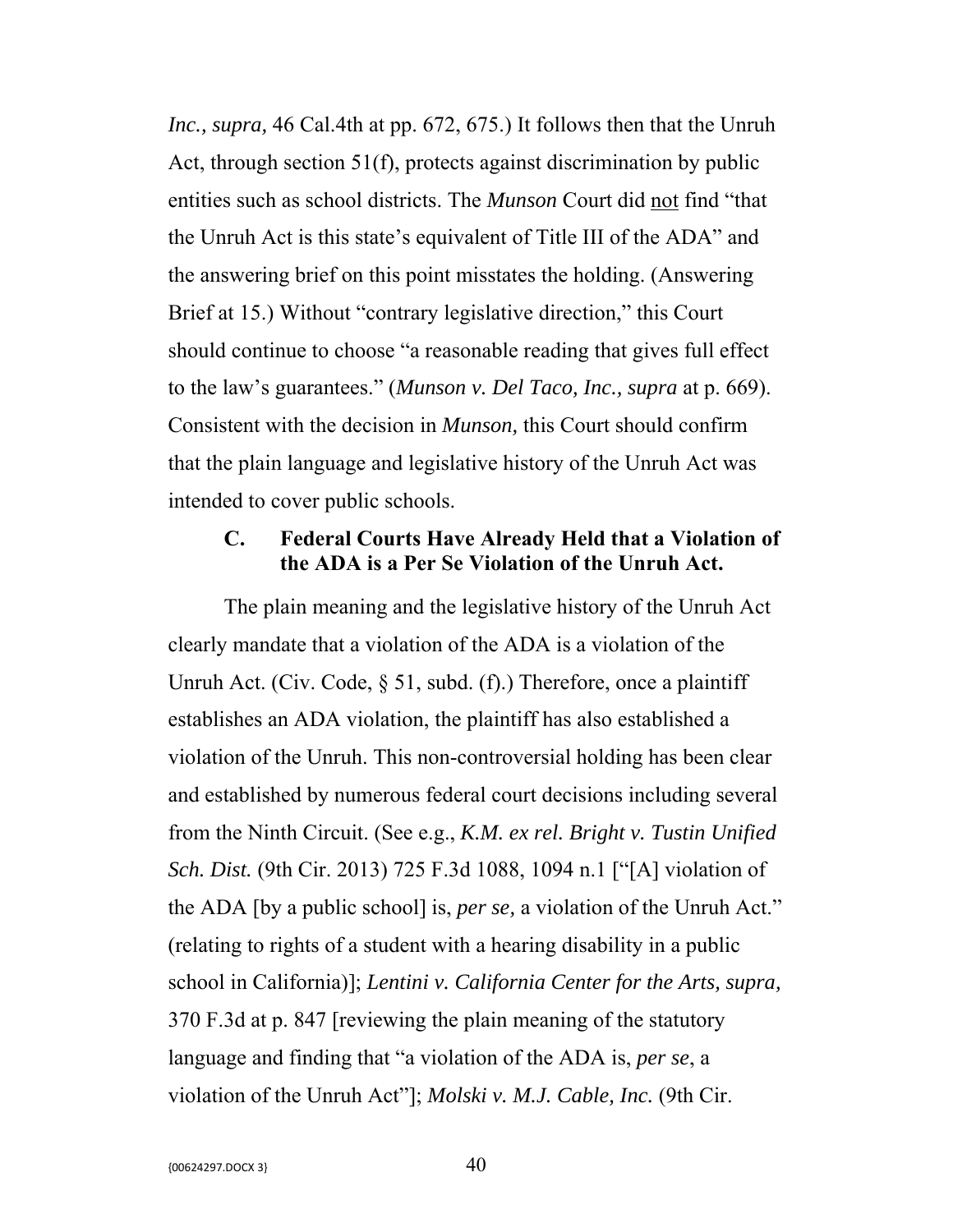2007) 481 F.3d 724, 731 ["[a]ny violation of the ADA necessarily constitutes a violation of the Unruh Act."]; *R.N. by and through her Guardian ad litem, Neff v. Travis Unified School Dist*. (E.D. Cal. Dec. 8, 2020) 2020 WL 7227561, \*10 [holding that Unruh claims are derivative of the ADA claims and that public schools are business establishments]; *Presta v. Peninsula Corridor Joint Powers Board* (N.D. Cal. 1998) 16 F.Supp.2d 1134, 1135 [finding "all violations of the ADA are actionable under the Unruh Act" and that the "Unruh Act has adopted the full expanse of the ADA"]. See also *Poway Unified School District v. K.C. ex rel Cheng* (S.D. Cal. Jan. 14, 2014) 2018 WL 129086, \*9 [finding "[a] violation of the ADA is a violation of the Unruh Civil Rights Act" and not discussing the Unruh Act claim separately from the ADA claim].) While this Court is not bound by the decisions of the federal courts, those courts have applied an expansive interpretation of the 1992 amendments, as intended by the Legislature.

### **D. The Remedial Purpose of California's Disability Anti-Discrimination Laws, Including the Unruh Act, Mandates Liberal Construction.**

Even if the language of Section 51(f) were ambiguous and the legislative history unclear—which they are not—this Court has repeatedly held that the Unruh Act must be interpreted in the "broadest sense possible" to further "[t]he Legislature's desire to banish [discriminatory] practices from California's community life" and that "courts must consider its broad remedial purpose and overarching goal of deterring discriminatory practices by businesses" and construe it "liberally in order to carry out its purpose." (*Ibister v.*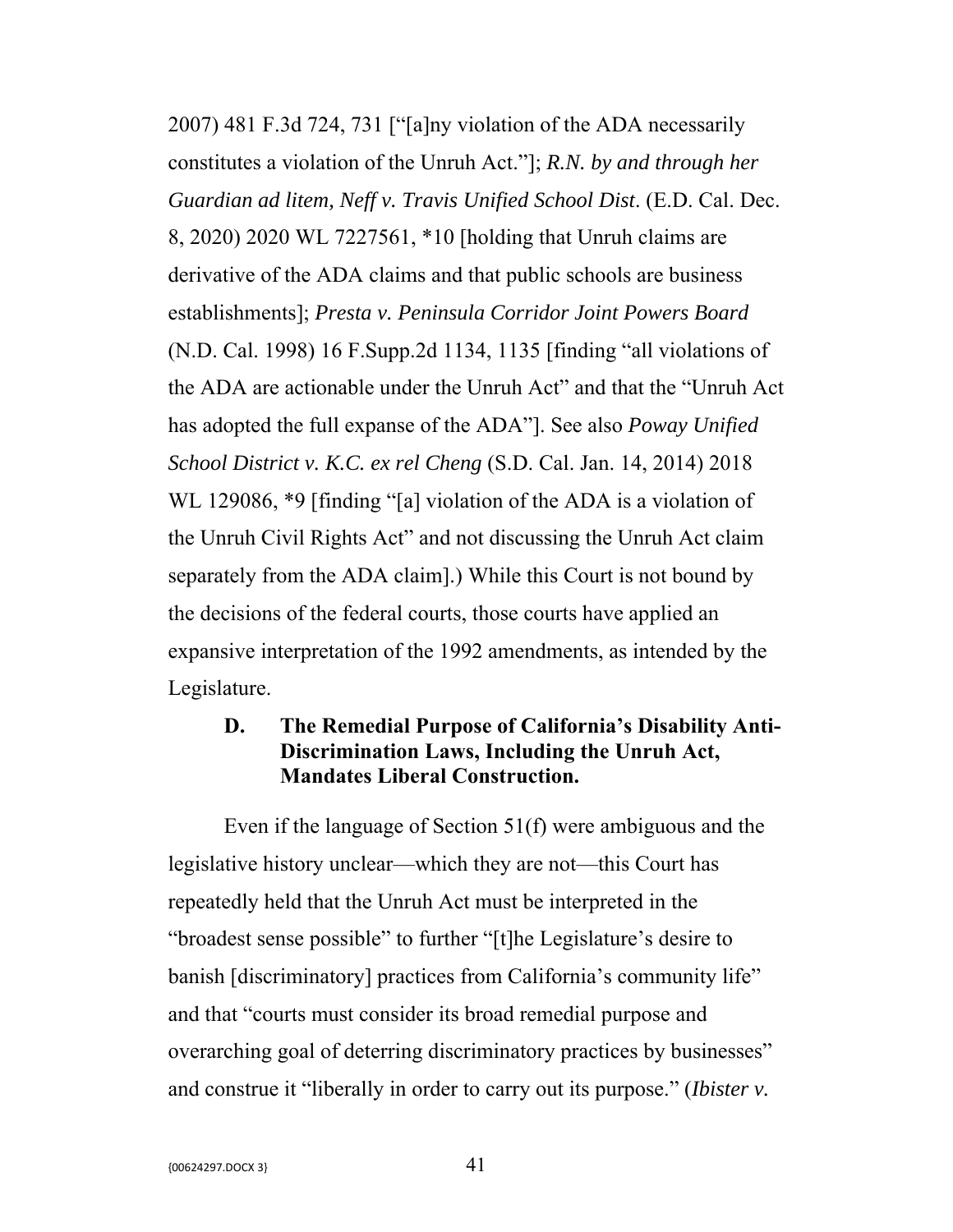*Boys' Club of Santa Cruz, Inc.* (1985) 40 Cal.3d 72, 75-76 [internal quotation marks omitted]; *White v. Square, Inc.* (2019) 7 Cal.5th 1019, 1025.) The Unruh Act must be construed liberally in order to carry out its purpose to create and preserve a nondiscriminatory environment … by 'banishing' or 'eradicating' arbitrary, invidious discrimination." (*Munson v. Del Taco, Inc., supra*, 46 Cal.4th at p. 666 [citing *Angelucci v. Century Supper Club* (2007) 41 Cal.4th 160, 167].)

Reading the Unruh Act to cover public schools is consistent with the well-settled purpose that California's anti-discrimination laws are to be liberally construed to effectuate their remedial purposes of ensuring full and equal access for persons with disabilities to public services and accommodations. (See, e.g., Gov. Code, § 12993 ["The provisions ... shall be construed liberally …"]; Gov. Code, § 12926.1["Although the [ADA] provides a floor of protection, this state's law has always, even prior to the passage of the federal act, afforded additional protections."]; Civ. Code, § 54.5, subd. (e) ["[i]t is the policy of this state to encourage and enable disabled persons to participate fully in the social and economic life of the state …"]; Gov. Code, § 11135, subd. (b) ["if the laws of this state prescribe stronger protections and prohibitions [than the ADA], the programs and activities ... shall be subject to the stronger protections and prohibitions."]). This Court has repeatedly confirmed that California's disability discrimination statutes are to be independently construed according to their terms and history, including the intent of the California Legislature. (*Colmenares v. Braemar Country Club, Inc., supra* 29 Cal.4th at pp. 1024-28; see also *Goldman v. Standard Ins.*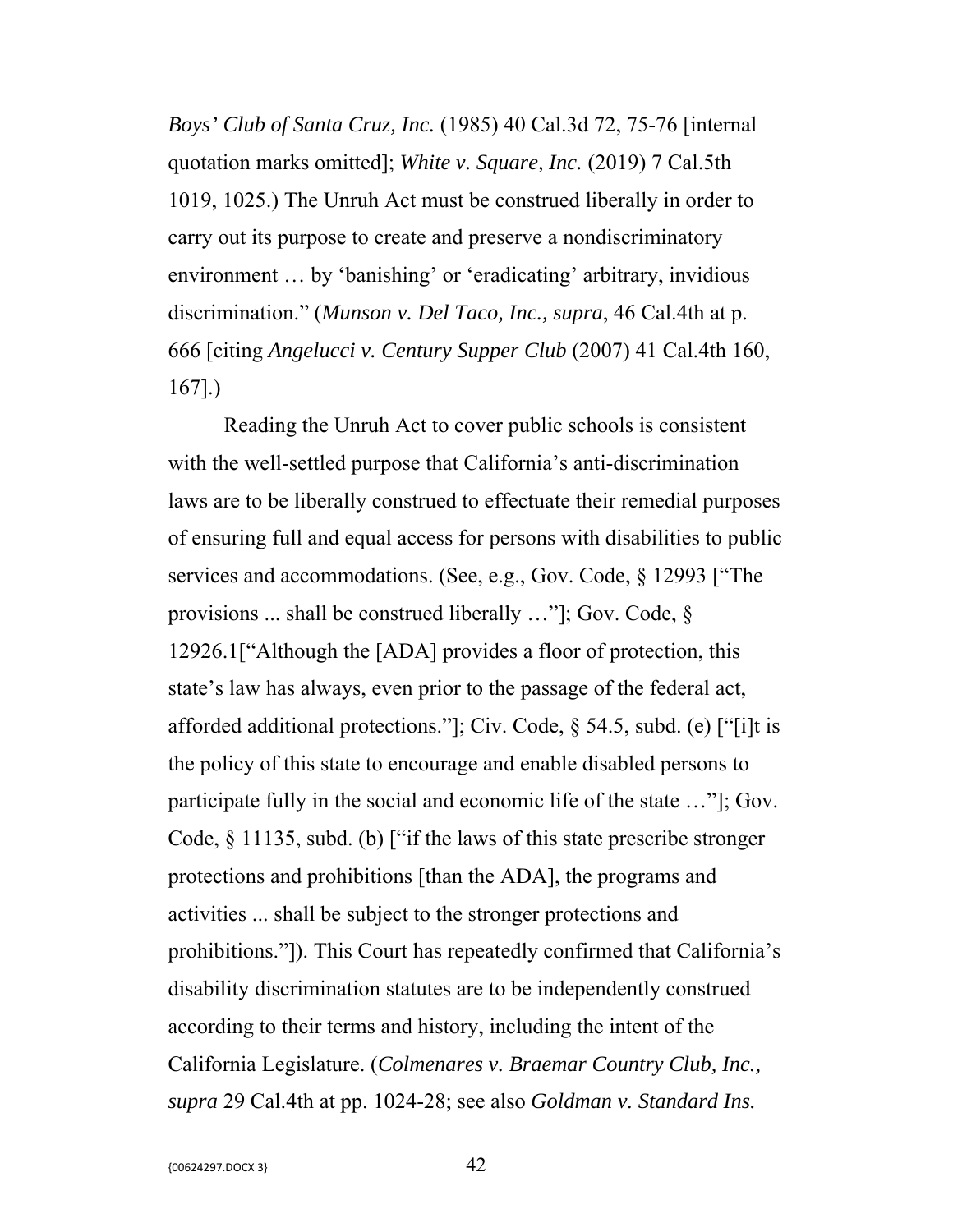*Co.* (9th Cir. 2003) 341 F.3d 1023, 1030-31 [declining to "restrictive[ly]" read the Unruh Act as "[t]o do so would fly in the face of the California Legislature's clearly expressed intent that the Unruh Act's antidiscrimination provisions be read broadly, and that it looked to the ADA as a model for putting a floor on coverage for the disabled"].)

By interpreting the Unruh Act's broad prohibition of discrimination to exclude public schools, the First District has eroded the Unruh Act's protections and frustrated its purpose. The protections of the Unruh Act are a critical part of the solution to discrimination for the many Californians who face it on a regular basis, including California's students with disabilities.

### **CONCLUSION**

For the foregoing reasons, *Amici* respectfully urge the Court to continue to serve in its constitutional role of safeguarding the breadth and independence of California's civil rights laws, and in implementing the clear intent of the California Legislature. California has a responsibility to all of its students with disabilities to ensure they are protected from discrimination. The Court of Appeal's decision should be reversed.

Dated: September 15, 2021 Respectfully Submitted,

 Jinny Kim Alexis Alvarez Legal Aid at Work Attorneys for *Amici Curiae*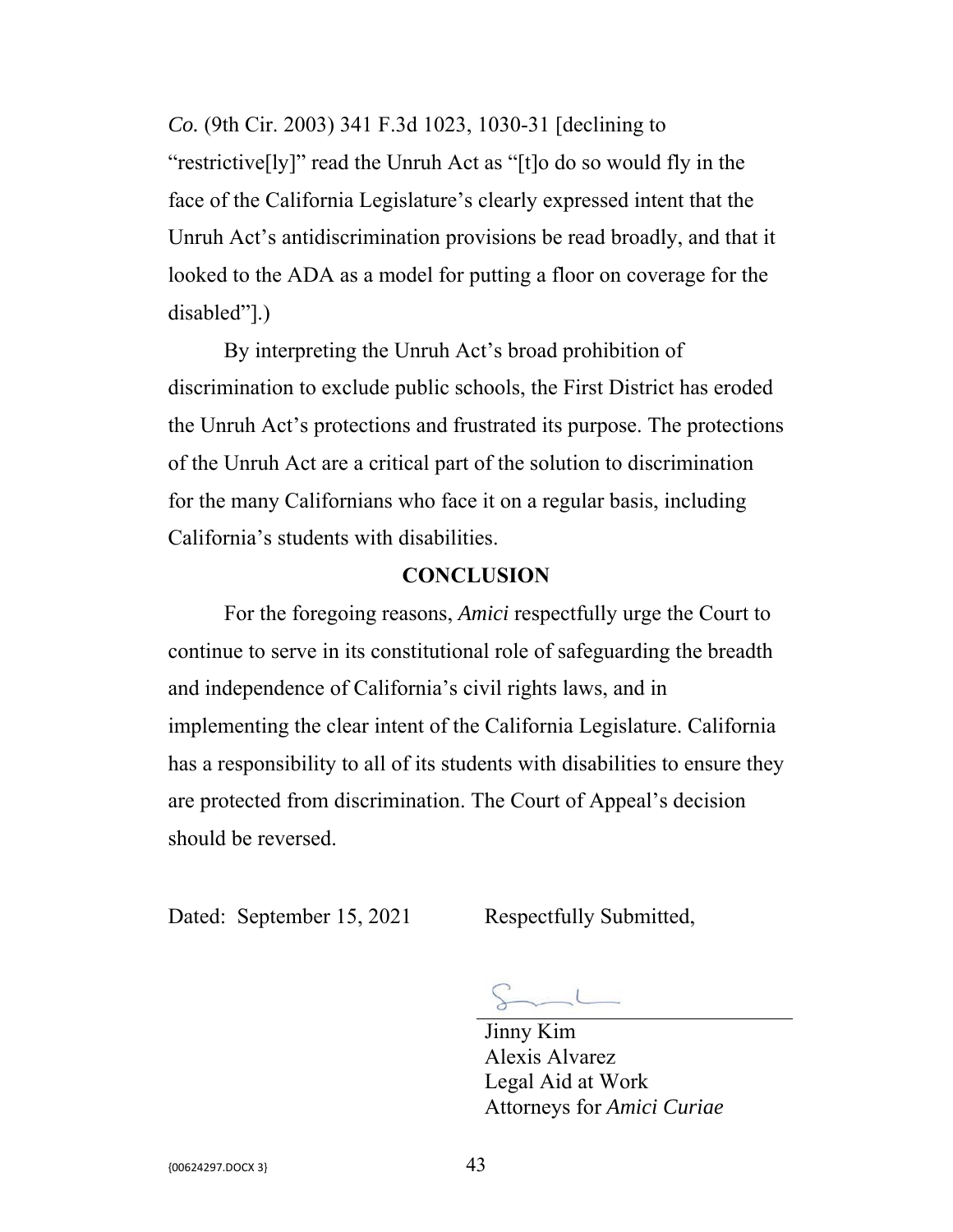## **STATEMENT OF COMPLIANCE WITH CAL. RULES OF COURT RULE 8.204(c)(1)**

The text in this proposed *Amicus Curiae* brief consists of 6033 words, including footnotes, as counted by the word processing program used to generate this document.

Executed on September 15, 2021, in San Francisco, California.

 $\overline{\phantom{a}}$ 

Jinny Kim Legal Aid at Work

Attorneys for *Amicus Curiae*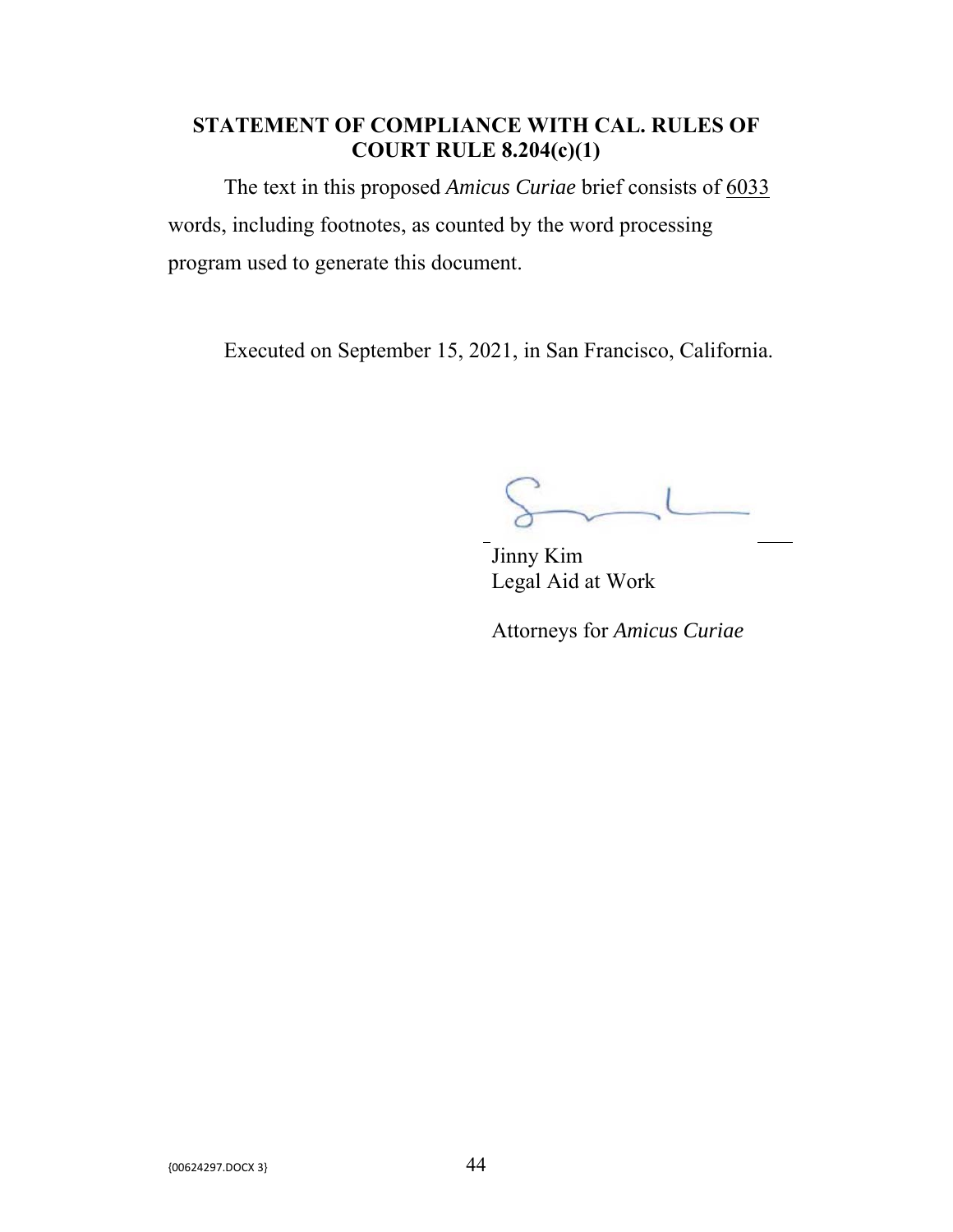### **PROOF OF SERVICE**

 I am employed in the County of San Francisco. I am over the age of eighteen years and not a party to the within entitled action. My business address is 180 Montgomery Street, Suite 600, San Francisco, CA 94104.

 On September 15, 2021, I served the following document described as:

- **APPLICATION FOR LEAVE TO FILE AMICUS CURIAE BRIEF OF AIDS LEGAL REFERRAL PANEL, ARC OF CALIFORNIA, ASSOCIATION OF HIGHER EDUCATION AND DISABILITY, CALIFORNIA ASSOCIATION OF PARENT-CHILD ADVOCACY, CIVIL RIGHTS EDUCATION AND ENFORCEMENT CENTER, COMMUNICATION FIRST, DISABILITY RIGHTS ADVOCATES, DISABILITY RIGHTS CALIFORNIA, DISABILITY RIGHTS LEGAL CENTER, IMPACT FUND, LEGAL AID AT WORK, MENTAL HEALTH ADVOCACY SERVICES AND PUBLIC LAW CENTER IN SUPPORT OF PLAINTIFF AND BRENNON B.;**
- **PROPOSED AMICUS CURIAE BRIEF OF AIDS LEGAL REFERRAL PANEL, ARC OF CALIFORNIA, ASSOCIATION OF HIGHER EDUCATION AND DISABILITY, CALIFORNIA ASSOCIATION OF PARENT-CHILD ADVOCACY, CIVIL RIGHTS EDUCATION AND ENFORCEMENT CENTER, COMMUNICATION FIRST, DISABILITY RIGHTS ADVOCATES, DISABILITY RIGHTS CALIFORNIA, DISABILITY RIGHTS LEGAL CENTER, IMPACT FUND, LEGAL AID AT WORK, MENTAL HEALTH ADVOCACY SERVICES AND PUBLIC LAW CENTER IN SUPPORT OF PLAINTIFF AND APPELLANT**

on the interested parties in this action as follows:

 $\bowtie$ **BY Electronic Transmission (TrueFiling 3.0):** I electronically uploaded a true and correct PDF copy of the above document(s) by filing via TrueFiling 3.0, an Electronic Filing Service Provider designated for this matter by the Court.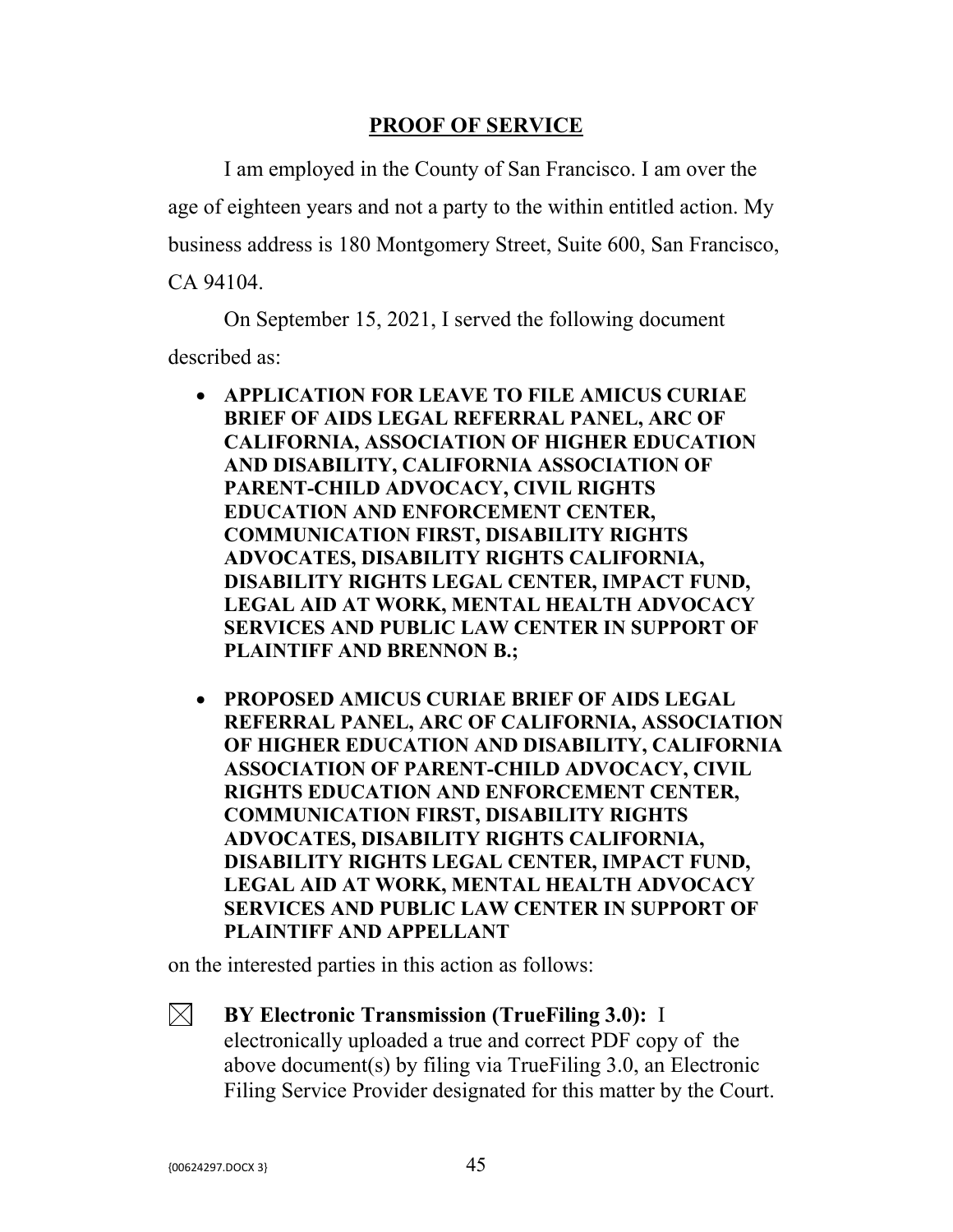## **Case No. S266254**

| Alan Charles Dell'Ario      | <b>Attorney for Petitioner</b> |
|-----------------------------|--------------------------------|
| <b>ATTORNEY AT LAW</b>      | <b>Brennon B.</b>              |
| P.O. Box 359                |                                |
| Napa, California 94559      |                                |
| $(707)$ 666-5351            |                                |
| charles@dellario.org        |                                |
| Micha Star Liberty          | <b>Attorney for Petitioner</b> |
| <b>LIBERTY LAW OFFICE</b>   | <b>Brennon B.</b>              |
| 1970 Broadway, Suite 700    |                                |
| Oakland, CA 94612           |                                |
| $(510) 645 - 1000$          |                                |
| micha@libertylaw.com        |                                |
| Douglas J. Collodel, Esq    | Attorneys for Real Parties in  |
| Alison K. Beanum, Esq       | Interest                       |
| LLP CLYDE & CO US LLP       | West Contra Costa Unified      |
| 355 S. Grand Avenue,        | <b>School District. Et al.</b> |
| 14th Floor                  |                                |
| Los Angeles, CA 90071       |                                |
| Telephone: (213) 358-7600   |                                |
| Facsimile: (213) 358-7650   |                                |
| Douglas.collodel@clydeco.us |                                |
| Alison.beanum@clydeco.us    |                                |

**BY U.S. Mail:** I served the said document by depositing a true copy thereof with the U.S. Postal Service with the postage fully pre-paid, addressed to the addresses set forth below:

### **Case No. S265223**

| Contra Costa County Superior       | MSC <sub>16</sub> -01005 |
|------------------------------------|--------------------------|
| Court                              |                          |
| Attn: Hon. Charles Treat           |                          |
| 1020 Ward Street                   |                          |
| Martinez, CA, 94553                |                          |
| (for Charles Treat)                |                          |
| California Court of Appeal         | A157026                  |
| First Appellate District, Division |                          |
| One                                |                          |
| 30 McAllister Street               |                          |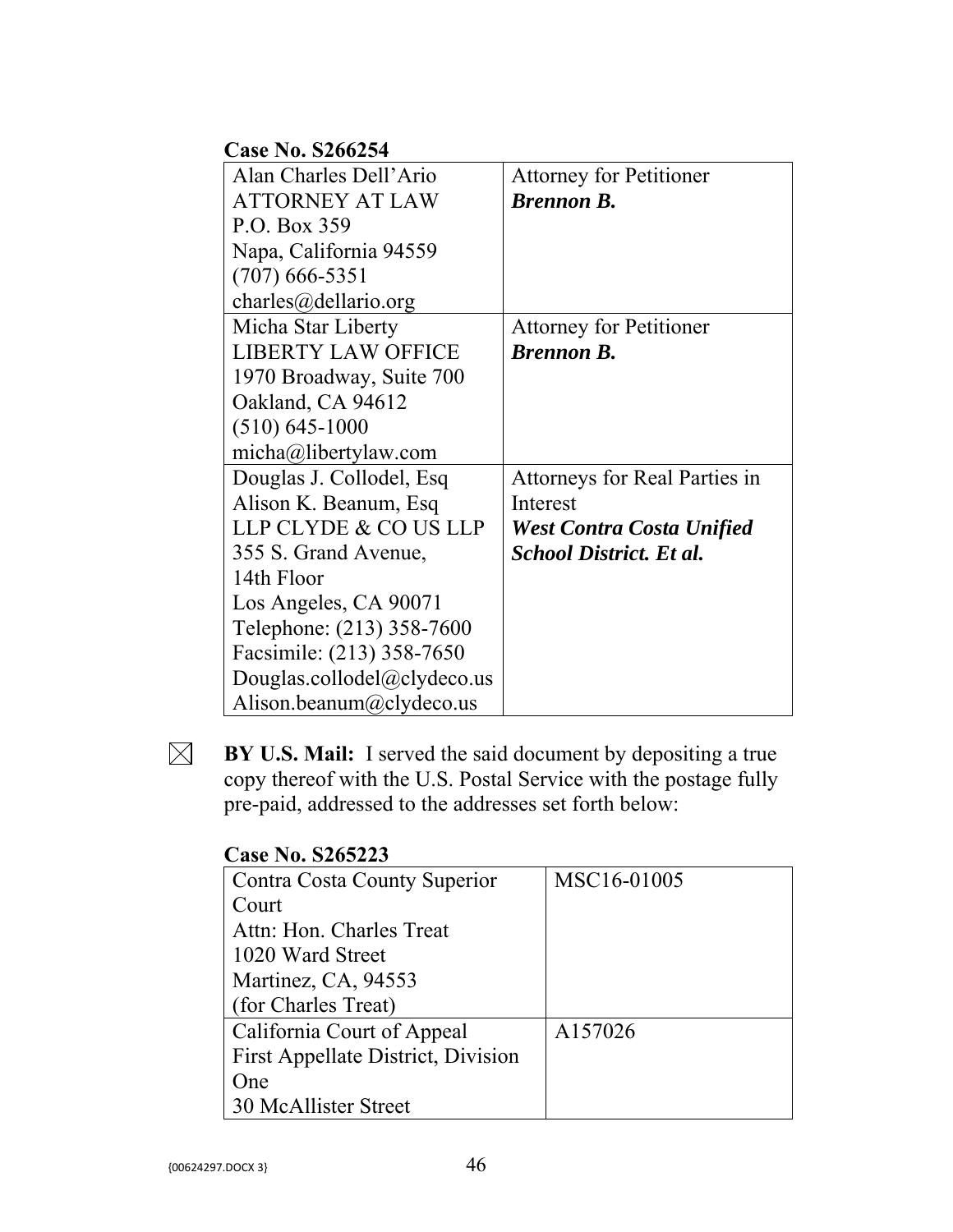| San Francisco, CA 94102         |                           |
|---------------------------------|---------------------------|
| Solicitor General of California | Service Required by Cal.  |
| 1515 Clay St.                   | Rules of Court, rule 8.29 |
| Oakland, CA 94612               |                           |
| (for Attorney General of        |                           |
| California)                     |                           |

I declare under penalty of perjury under the laws of the State of California that the foregoing is true and correct.

Executed on September 15, 2021

That Smill

Tishon Smith-Bennett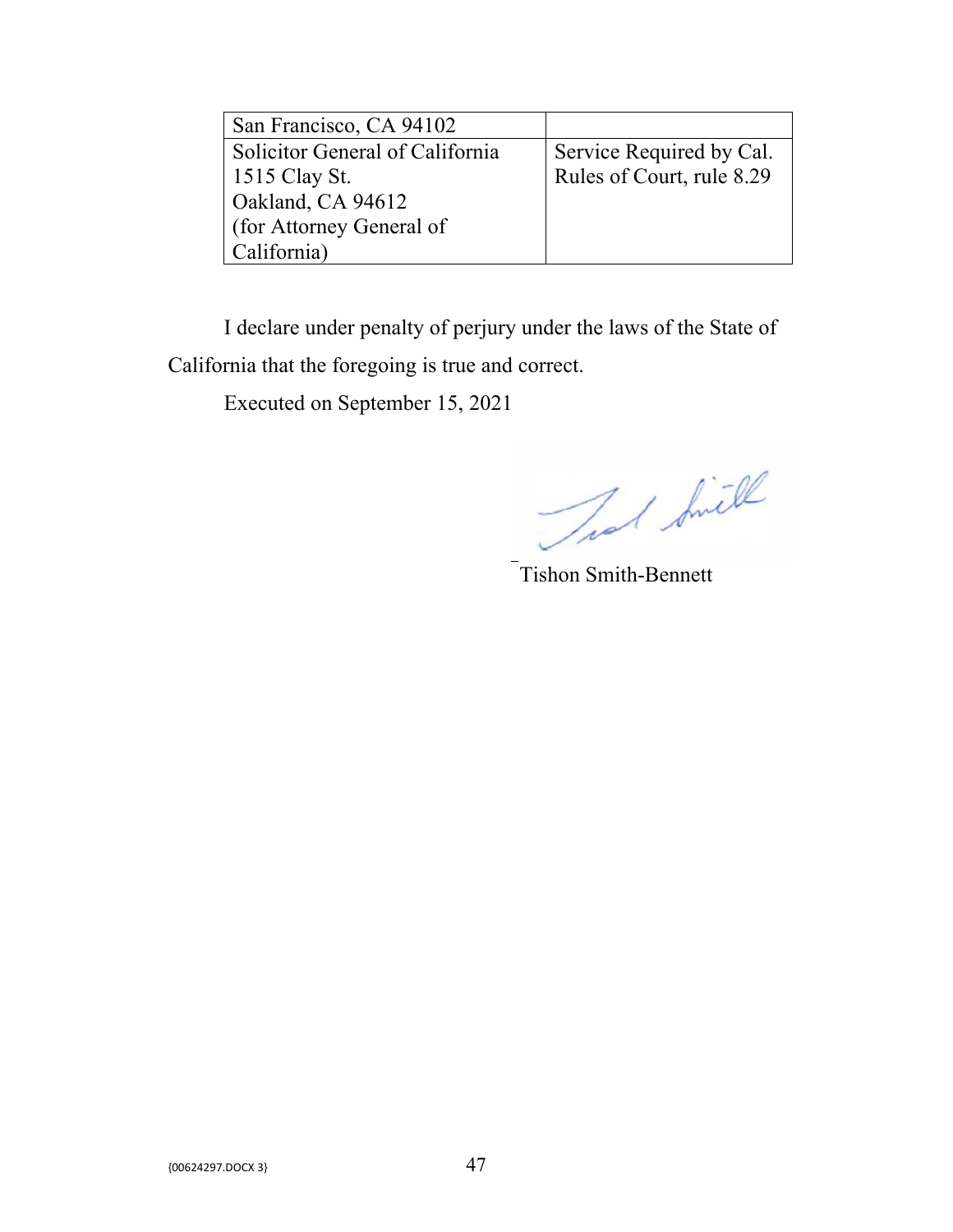#### **STATE OF CALIFORNIA**

Supreme Court of California

## *PROOF OF SERVICE*

## **STATE OF CALIFORNIA**

Supreme Court of California

#### Case Name:**B. (BRENNON) v. S.C. (WEST CONTRA COSTA UNIFIED SCHOOL DISTRICT)**

Case Number:**S266254**

Lower Court Case Number:**A157026**

- 1. At the time of service I was at least 18 years of age and not a party to this legal action.
- 2. My email address used to e-serve: **jkim@legalaidatwork.org**
- 3. I served by email a copy of the following document(s) indicated below:

Title(s) of papers e-served:

| <b>Filing Type</b> | <b>Document Title</b>                                                          |
|--------------------|--------------------------------------------------------------------------------|
| <b>APPLICATION</b> | APPLICATION FOR LEAVE TO FILE AMICUS CURIAE BRIEF IN SUPPORT OF PLAINTIFF      |
|                    | <b>AND APPELLANT BRENNON B.; PROPOSED AMICUS CURIAE BRIEF</b>                  |
|                    | REQUEST FOR REQUEST FOR JUDICIAL NOTICE AS PROPOSED AMICI CURIAE IN SUPPORT OF |
| <b>JUDICIAL</b>    | PLAINTIFF AND APPELLANT BRENNON B.; DECLARATION OF ALEXIS ALVAREZ;             |
| <b>NOTICE</b>      | <b>PROPOSED ORDER</b>                                                          |

Service Recipients:

| <b>Person Served</b>                                                                   | <b>Email Address</b>                                            |     | Type   Date / Time            |
|----------------------------------------------------------------------------------------|-----------------------------------------------------------------|-----|-------------------------------|
| Douglas Collodel<br>Clyde & Co US LLP                                                  | $\vert$ douglas.collodel $\langle \omega$ clydeco.us $\vert$ e- |     | 9/15/2021<br>Serve 8:16:10 PM |
| 112797<br>Sharon Arkin<br>The Arkin Law Firm<br>154858                                 | $\sqrt{\text{sarkin}(a)}$ arkinlawfirm.com                      | le- | 9/15/2021<br>Serve 8:16:10 PM |
| Angelo McCabe<br>Clyde & Co US LLP                                                     | angelo.mccabe@clydeco.us                                        | le- | 9/15/2021<br>Serve 8:16:10 PM |
| Micha Liberty<br>Liberty Law Office                                                    | micha@libertylaw.com                                            | le- | 9/15/2021<br>Serve 8:16:10 PM |
| Camille Banks<br>Dannis Woliver Kelley                                                 | cbanks@dwkesq.com                                               | le- | 9/15/2021<br>Serve 8:16:10 PM |
| David Nahmias<br>Impact Fund<br>324097                                                 | $\alpha$ dnahmias $\omega$ impactfund.org                       | le- | 9/15/2021<br>Serve 8:16:10 PM |
| Ana Graciela Najera Mendoza<br><b>ACLU Foundation of Southern California</b><br>301598 | $A$ Mendoza $@$ aclusocal.org                                   | le- | 9/15/2021<br>Serve 8:16:10 PM |
| Ila Friend<br>Dannis Woliver Kelley                                                    | ifriend@dwkesq.com                                              | le- | 9/15/2021<br>Serve 8:16:10 PM |
| Cody Saal<br>Edrington, Schirmer & Murphy LLP<br>286041                                | $\text{Csaal}(a)$ esmlawfirm.com                                | le- | 9/15/2021<br>Serve 8:16:10 PM |
| David Obrand                                                                           | dobrand@dwkesq.com                                              | le- | 9/15/2021                     |